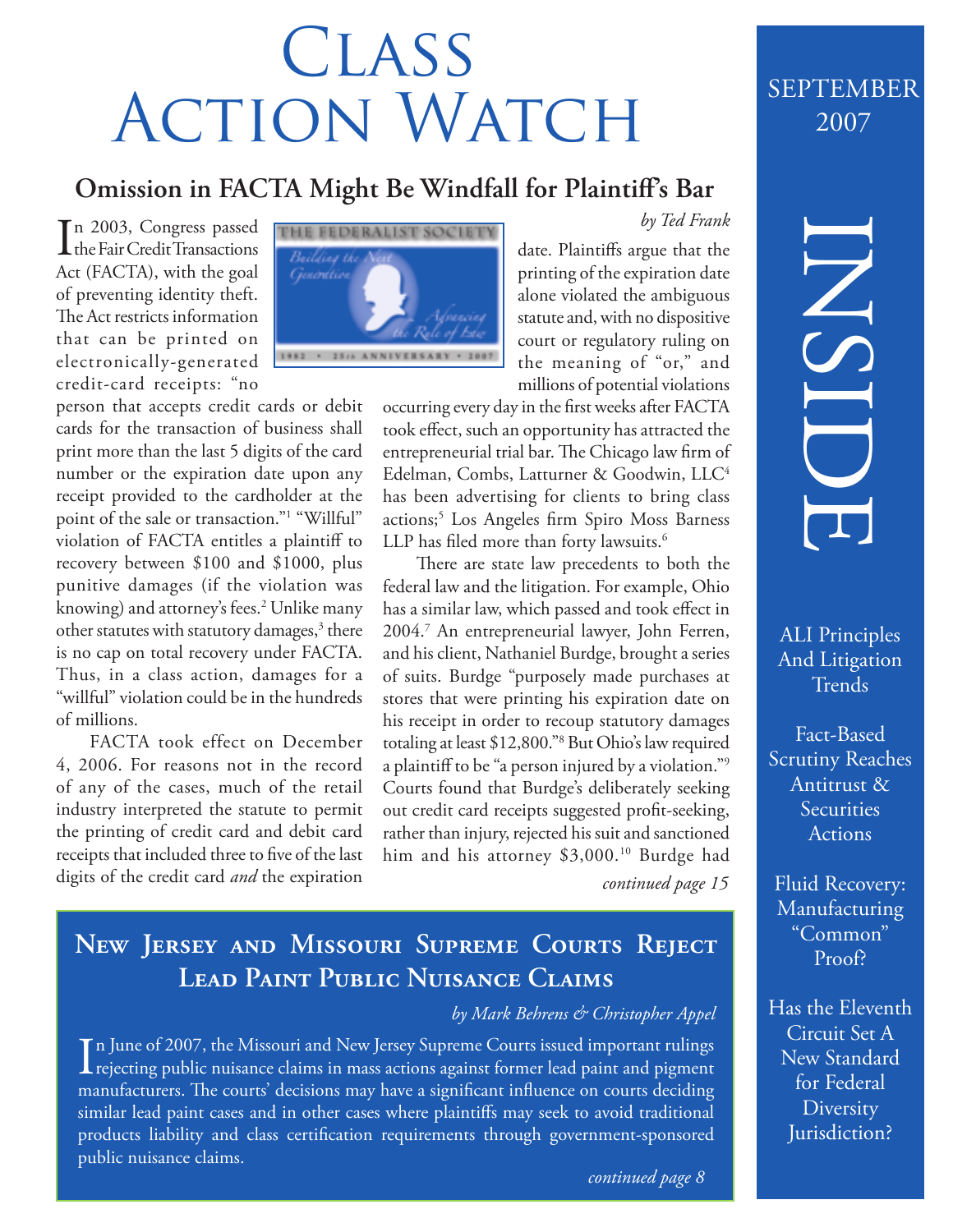# **FROM THE EDITOR**

The Federalist Society publishes *Class Action Watch*<br>periodically to apprise both our membership and the public at large of recent trends and cases in class action litigation that merit attention.

Defined as a civil action brought by one or more plaintiffs on behalf of a large group of others who have a common interest, the class action lawsuit is both criticized and acclaimed. Critics say that such actions are far too beneficial to the lawyers that bring them; in that the attorney fees in settlements are often in the millions, while the individuals in the represented group receive substantially less. Proponents of the class action lawsuit see them as a mechanism to consolidate and streamline similar actions that would otherwise clog the court system, and as a way to make certain cases attractive to plaintiffs' attorneys.

Future issues of *Class Action Watch* will feature other articles and cases that we feel are of interest to our members and to society. We hope you find this and future issues thought-provoking and informative. Comments and criticisms about this publication are most welcome. Please e-mail: info@fed-soc.org.

# **ALI Principles and Litigation Trends**

 $M<sub>(ALI)</sub>$  as an organization founded by the giants of the legal profession, which produced the "Restatements of the Law." There is more to the ALI than just the Restatements, however. More recently, the organization has invested in so-called "Principles" projects, which are more reform-based than the Restatements.

Because the Principles projects involve ideas about what the law "should" be, they have more potential to be controversial, and tend more to reflect the views of the Reporters responsible for them.<sup>1</sup> The current ALI "Principles of the Law of Aggregate Litigation" ("PLAL"), now in its second "Discussion Draft," bears watching for precisely these reasons. If adopted in something close to its current form, the PLAL would put the ALI's prestige squarely behind an unprecedented expansion of aggregated "big litigation"—class actions, mostly, but other forms of aggregation as well.<sup>2</sup>

The current PLAL are very favorably inclined towards the aggregation and resolution of litigation in large units. In many ways, (I have counted at least thirty), the PLAL proposes to change or add to existing law so as to encourage and expand the availability of class actions and other forms of aggregate litigation. Many of these alterations would require amendment of procedural rules or overturning of existing precedent to go into effect.

### **I. The Impact of Big Litigation?**

Almost all litigation has either the intent or the effect of forcing the targeted defendant to change something it is doing. This can be direct, as with an effort to enjoin the defendant to act differently, or indirect, *e.g.* making the challenged conduct uneconomical through

*by James Beck*

imposition of money damages. Whenever litigation is aggregated, the stakes for the defendant are raised in direct proportion to the extent of the aggregation. Most defendants, especially corporate ones, are risk-averse they do not like to bet the company on one roll of the litigation dice.<sup>3</sup> Thus, claims that on an individualized basis are easily defensible, even so weak that they would never be clogging up the legal system in the first place, become incalculably more dangerous when thousands or millions of them are joined together in a monolithic whole.

An appropriate cautionary tale, which occurred long enough ago that most of its ramifications have become apparent through time: the *Agent Orange* litigation over alleged injuries from defoliants used by the government during the Vietnam War. As individual cases, *Agent Orange* lawsuits were meritless. The government itself, as a sovereign exercising its powers to wage war, was immune from suit. Against the manufacturers of the defoliant who found themselves in the litigation crosshairs, it was simply impossible for a plaintiff to prove causation, either as to product identification (specifying which defendant's product actually caused a plaintiff's injury) or medically, since exposure to dioxin at the concentrations at issue (another problem of proof) were not scientifically proven to cause the conditions alleged.4 Individually, such cases certainly could not have survived summary judgment, and most would have been dismissed immediately for failure to specify the responsible defendant. A federal district court, however, decided to aggregate some 600,000 individual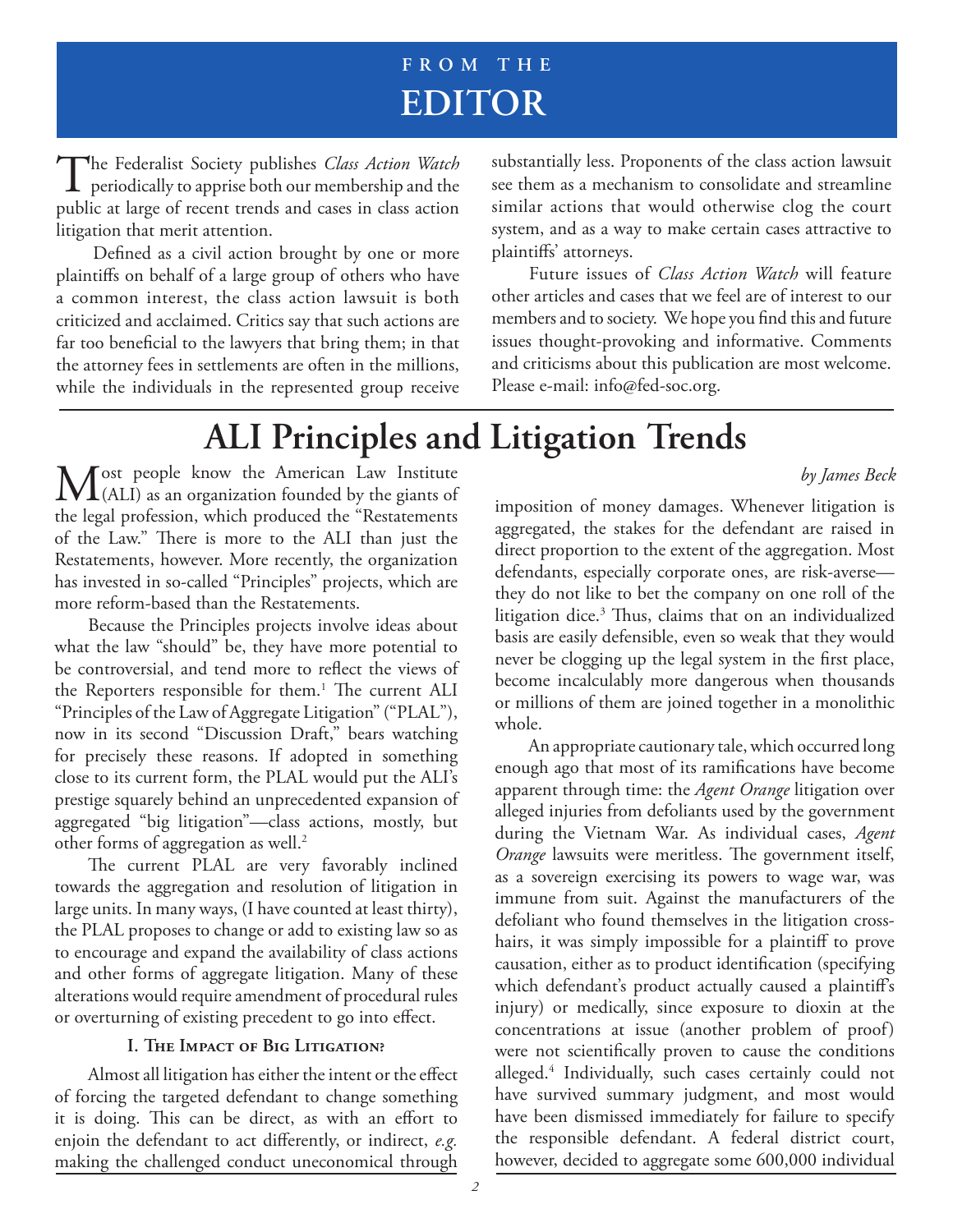"claims" as a class action. In an instant, the defendants' potential exposure increased by six orders of magnitude. That increased risk had value, and the defendants settled for over \$200 million dollars, a huge amount in the mid-1980s.<sup>5</sup>

The aggregation itself, however, was on shaky ground. The only way to certify a class was to ignore accepted choice of law principles by using non-existent "national consensus" law. Being before Rule 23 was amended to permit interlocutory appeals of class certification orders,<sup>6</sup> the ruling was only belatedly disapproved on appeal.<sup>7</sup> The damage, however, had been done, and the defendants could not go back and reclaim what the aggregation had forced them to give away in settlement. As it was, the only way the *Agent Orange* defendants were willing to settle was to purchase "peace" by including the potential claims of many thousands of persons who may have been exposed, but who had not

yet been injured. Thus, the so-called "futures problem" emerged in aggregate litigation. Where a person has yet to suffer any injury, it is questionable whether there is even a justiciable claim—particularly in federal court.<sup>8</sup> It is certainly almost impossible to give effective notice to uninjured people who have no reason to pay attention to litigation they have no reason to believe involves them.

Given the passage of time, inevitably some of the *Agent Orange* "future" claims matured—at least arguably. Actually injured now, these persons objected to being bound by a settlement in which they had no part. They were successful, and more than a decade after the fact the *Agent Orange* settlement was overturned for its pervasive lack of procedural due process as to future claimants.<sup>9</sup> The defendants, the ones who had paid over \$200 million dollars for peace, got neither peace nor their money back.<sup>10</sup>

*continued page 17*

# **More Searching Fact-Based Scrutiny of Proposed Class Actions Reaches Securities and Antitrust Actions**

Blackmail settlements,"<sup>1</sup>"*in terrorem* power"<sup>2</sup> in the<br>
blands of class counsel—these are the consequences  $\Box$  hands of class counsel—these are the consequences of improvident class certification decisions, according to courts that have despaired at lax enforcement of Rule 23 prerequisites. These labels stem from the knowledge that the decision to certify immediately ups the ante in class litigation, placing "hydraulic" pressure on defendants to resolve even unmeritorious claims before trial.<sup>3</sup> Indeed, a Federal Judicial Center study found that settlements resulted in nearly 90% of cases in which the courts had certified a class. $4$ 

Over the last twenty years, courts in product liability and mass tort actions have begun to check inappropriate use of the class device by scrutinizing the evidence relevant to the purported class claims to determine whether it is of "classwide" dimension—that is, whether it tends to advance or rebut the claims of all putative class members simultaneously.5 Until recently, however, evidence-focused review of proposed classes in the antitrust and securities realms has been the exception, rather than the rule. That has changed over the past couple of years. Recent decisions in the Second, Fifth and Eighth Circuits exemplify the new approach, exploring the quantum of proof that plaintiffs seeking certification should be required to muster on factual elements crucial to class treatment. Thus, these decisions can offer important insights for class actions generally. *by Brian D. Boyle & Julia A. Berman*

### **I. Common Groundwork**

The legal standard for class certification is the same across legal disciplines; regardless of the content of a plaintiff's complaint, every purported class must meet the requirements of Rule 23. As a practical matter, however, the courts' application of Rule 23 has varied widely with the subject-matter of the complaint, with securities and antitrust classes being given considerably less scrutiny than others.<sup>6</sup>

In *Eisen v. Carlisle & Jacquelin*<sup>7</sup> , the Court held that "nothing in the language or history of Rule 23…gives a court any authority to conduct a preliminary inquiry into the merits of a suit in order to determine whether it may be maintained as a class action." However, in two subsequent decisions, *Coopers & Lybrand v. Livesay*<sup>8</sup> and *Gen. Tel. Co. of the Sw. v. Falcon*, 9 the Court indicated that "the class determination generally involves considerations that are enmeshed in the factual and legal issues comprising the plaintiff's cause of action." The Court in *Falcon* further instructed trial courts to conduct a "rigorous" analysis to ensure that the putative class satisfied Rule 23's requirements.<sup>10</sup> While a close look at these cases reveals that they need not conflict with each other at all, it is easy to see how these apparently conflicting directives could have resulted in inconsistent applications by the lower courts.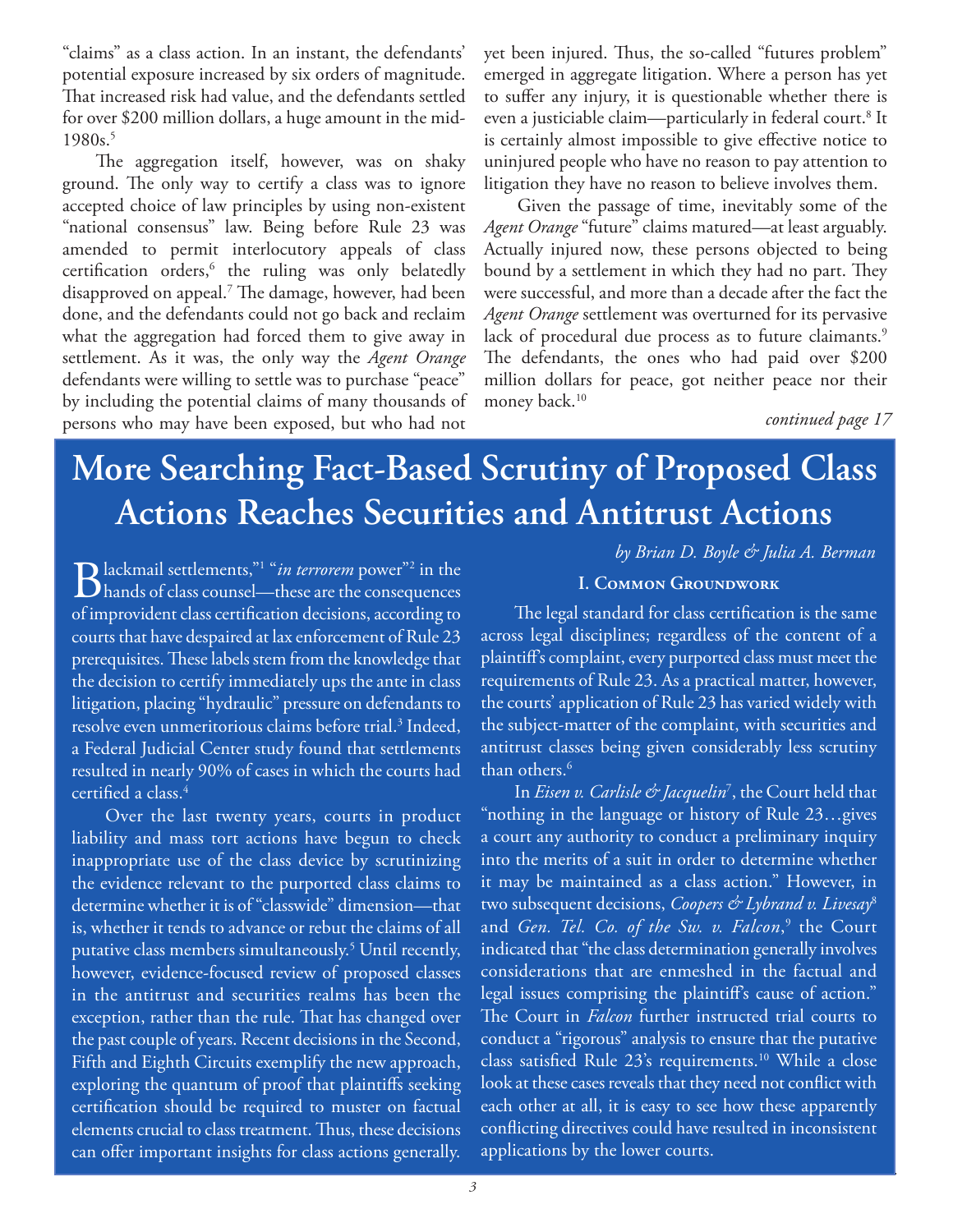In *Eisen*, the Court faced an unusual situation—the merits inquiry there arose not in the context of evaluating whether plaintiffs' claims turned on common proof, but in relation to Rule  $23$ 's notice requirements.<sup>11</sup> Providing the required notice was prohibitively expensive for the plaintiff.<sup>12</sup> Wanting to avoid effectively ending a potentially meritorious lawsuit, but reasoning that it would be unfair to impose notice costs on defendants if the suit lacked merit, the district court examined whether the plaintiff could demonstrate "a strong likelihood of success on the merits"—if the plaintiff could make such a showing, the court would shift the costs of notice to the defendants.13 Ultimately, the plaintiff succeeded in making this showing, and the court shifted ninety percent of the notice costs.<sup>14</sup> On appeal, the Second Circuit held that the district court had no authority to conduct this merits inquiry, and the Supreme Court agreed.<sup>15</sup> In that context—examining whether the district court had the authority to conduct a preliminary-injunction-like analysis of whether the plaintiff could prevail—the Supreme Court pronounced in oft-cited language that "nothing in either the language or history of Rule 23" permits "a preliminary inquiry into the merits of a suit."16 While this holding did not address a merits inquiry that overlapped with Rule 23's various

requirements, many courts (discussed below) thereafter interpreted it to extend to such situations.

 In contrast, *Livesay* and *Falcon* dealt directly with the role of the merits in analyzing whether a putative class meets Rule 23's prerequisites to certification. In *Livesay*, the Court considered the nature of the decision to certify or decertify a class in order to determine whether it was the kind of holding which was immediately appealable.<sup>17</sup> In its analysis, the Court discussed the extent to which class decisions necessitate examining the factual and legal issues involved in an action. Quoting from *Federal Practice and Procedure*, the Court listed "obvious examples" of determinations under Rule 23 which were "intimately involved with the merits of the claim"—these included typicality, adequacy, and the presence of common questions of law and fact.<sup>18</sup> The Court further indicated that "[t]he more complex determinations required in Rule 23(b)(3) class actions entail even greater entanglement with the merits."<sup>19</sup>

Subsequently, in *Falcon*, the Court again emphasized that "actual, not presumed, conformance with Rule 23(a) remains... indispensable."<sup>20</sup> There, the Court found that the district court had certified an overbroad class in a

*continued page 22*

# **Fluid Recovery: Manufacturing "Common" Proof in Class Actions?**

As the Class Action Fairness Act (CAFA) moves toward<br>dits third anniversary, plaintiffs' attorneys continue their efforts to preserve aggregate litigation in a post-CAFA age. Without doubt, CAFA has put the squeeze on traditional plaintiff class action strategies. No longer can plaintiffs simply file a class action in a favored state court jurisdiction and be assured of certification. Nor can they use the leverage of unfavorable state courts to extract settlements of meritless claims. Instead, plaintiffs must now pursue most class action litigation in federal courts, which have, as a general matter, been far more skeptical of such cases than their state court counterparts, and have taken seriously Fed. R. Civ. P. 23's requirement that class actions can only be certified if each class member can prove his/her claims using the same evidence. Because this standard is difficult, if not impossible, to satisfy in the vast majority of product liability cases, product liability class actions are generally disfavored in federal court.

The result is that plaintiffs' attorneys have begun to look for new and creative ways to convince federal judges that product liability cases can be tried on a classwide

### *by Jessica D. Miller & Nina Ramos*

basis. These innovative strategies have included: strategic alliances with state attorneys general, who can bring aggregate litigation without having to worry about the requirements of Rule 23 or CAFA's jurisdictional provisions; proposed "issues trials" that ostensibly segregate common issues for trials that are divorced from any one plaintiff's actual experiences; and consolidated, multi-plaintiff trials—widely recognized as prejudicial to defendants—in receptive state courts (since CAFA only expanded jurisdiction over such cases if more than 100 plaintiffs are involved). This article addresses yet another tactic that has been employed by plaintiffs' attorneys in an effort to overcome the due process-based requirements of Rule 23: fluid recovery.

Fluid recovery seeks to demonstrate causation on a classwide basis through the use of statistics. The Second Circuit is currently reviewing the question whether "fluid recovery" is a legitimate means of proving causation on a classwide basis or an impermissible statistical end-run around Rule 23's predominance requirement. In *Schwab*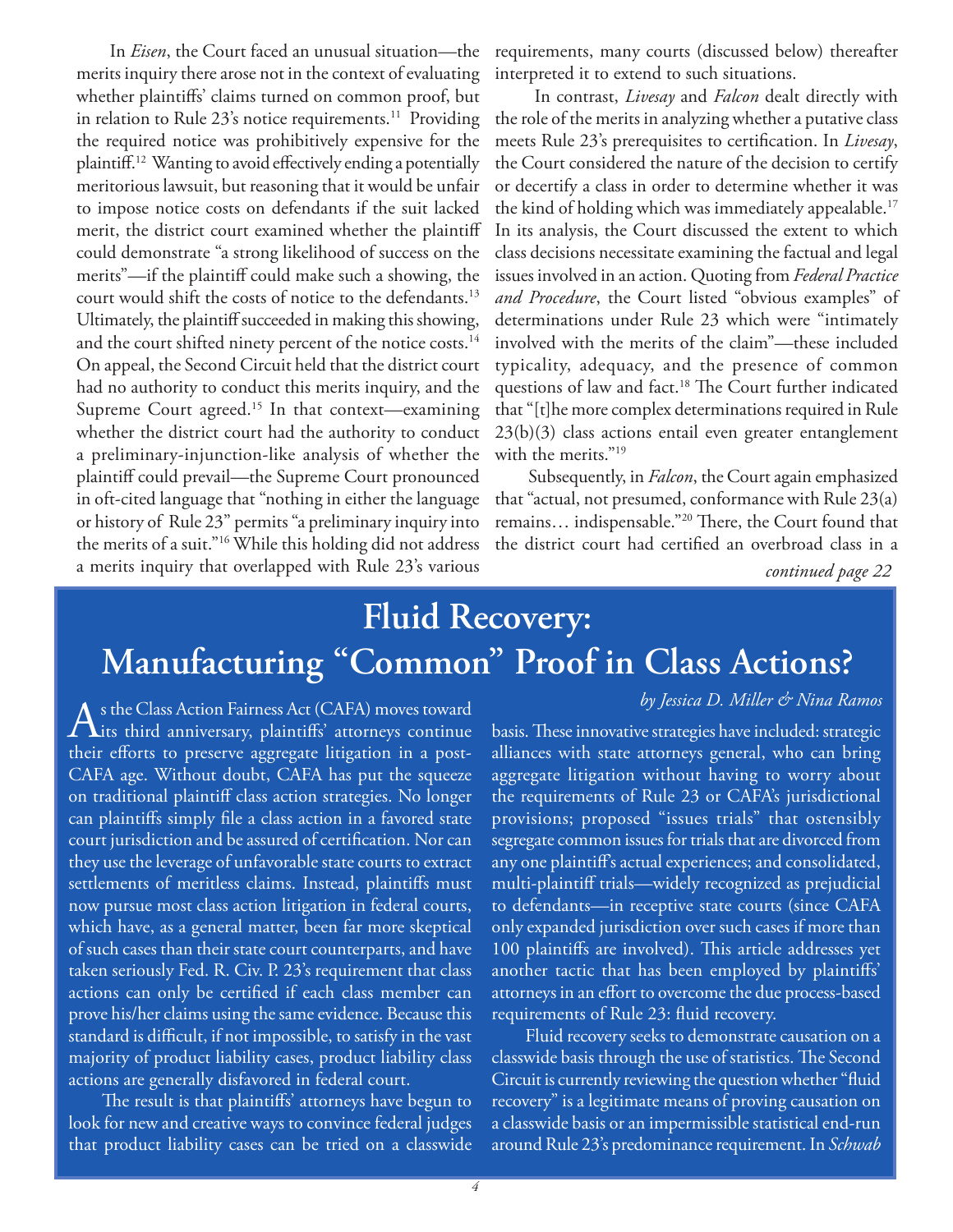*v. Phillip Morris*, the Second Circuit will decide whether Judge Weinstein of the Southern District of New York properly certified a class of smokers claiming economic injury as a result of defendants' allegedly deceptive practices in marketing light cigarettes. Specifically, the appellate court's review will likely focus on whether Judge Weinstein abused his discretion in holding that common issues predominated because both causation and injury could be proven on a classwide basis using expert testimony.

### **I. The Rise of Fluid Recovery As a Theory of Proof**

The term "fluid recovery" is generally used to refer to a variety of equitable procedures designed to allow a group of plaintiffs to recover based on alleged "aggregate" damages suffered by the class as a whole-rather than the harm suffered by each individual plaintiff.<sup>1</sup> Fluid recovery most often concerns the process of determining whether a defendant's conduct caused injury to an entire group of people, calculating the worth of that group injury on an aggregate basis, and then distributing the "classwide" recovery to individual class members through an equitable process.<sup>2</sup> Thus, under a fluid recovery system, a defendant may be forced to compensate an entire group of plaintiffs

without any one of those plaintiffs having to prove that she or he was actually injured or that his or her injury occurred as a result of the defendant's conduct.

There are three steps to fluid recovery. First, the defendant's total liability to the entire group is calculated by a jury in a single, class-wide adjudication, normally based on expert testimony or statistical evidence that the defendant's conduct caused injury to the group generally, as well as the amount of the group's damages. That amount is paid into a class fund. Second, individual class members are able to collect a portion of the fund by proving the amount of their specific damages through a non-jury "proof of claim" process. Finally, the leftover money in the fund is distributed equitably by the court to a cause that the court believes is in the interest of the class members. The theory behind fluid recovery was that a class action could be tried to assess the defendant's liability to the "class as a whole," without first forcing plaintiffs to go through the costly and time-consuming process of identifying the individuals who make up that class. But courts rejected even this limited use of fluid recovery. For example, in *Eisen v. Carlisle & Jacquelin*, plaintiffs attempted to use a theory of fluid recovery to

*continued page 9*

# **Has the Eleventh Circuit Set a New Standard for Federal Diversity Jurisdiction?**

### *by Kenneth J. Reilly & Frank Cruz-Alvarez*

On April 11, 2007, the Eleventh Circuit Court of Appeals issued its decision in *Lowery v. Alabama Power Co*. 1 Unless it is withdrawn or revised, *Lowery*  may significantly delay a defendant's ability to remove a case to federal court absent a "clear statement" by the plaintiff establishing the necessary jurisdictional amount in controversy.

*Lowery* involved the removal of a "mass action" under the Class Action Fairness Act ("CAFA"), which permits removal of "mass actions" when at least one plaintiff is diverse from any one defendant, and the aggregate value of the plaintiffs' claims is at least \$5,000,000.<sup>2</sup> Here, the claims were brought by 400 plaintiffs against fourteen manufacturers alleging that the defendants discharged particulates and gases into the atmosphere and the ground water, which caused them to "suffer personal injuries, physical pain and mental anguish, and the loss of the use and enjoyment of their property."3 Because at least one plaintiff was diverse from one defendant, CAFA's "minimal diversity" requirement was met.

Among other issues raised by plaintiffs in support of their motion to remand, they argued that defendants had failed to establish the requisite amount in controversy to maintain federal diversity jurisdiction (*i.e.,* defendants failed to demonstrate that plaintiffs' aggregate claims exceeded \$5,000,000, which required a showing that each plaintiff's claim exceeded  $$12,500$ ) and sought to have the case remanded back to Alabama Circuit Court.<sup>4</sup> In the Eleventh Circuit, as in most circuits, "where the damages are unspecified, the removing party bears the burden of establishing the jurisdictional amount by a preponderance of the evidence."5 As such, defendants sought to meet their burden with the type of evidence that has routinely been deemed sufficient to meet the "preponderance of the evidence" standard: (a) plaintiffs' initial complaint which sought  $$1.25$  million in damages per plaintiff; (b) the fact that the case involved 400 plaintiffs requesting unlimited punitive damages; and (c) judgments in "similar" mass tort cases.<sup>6</sup> The district court, however, dismissed defendants'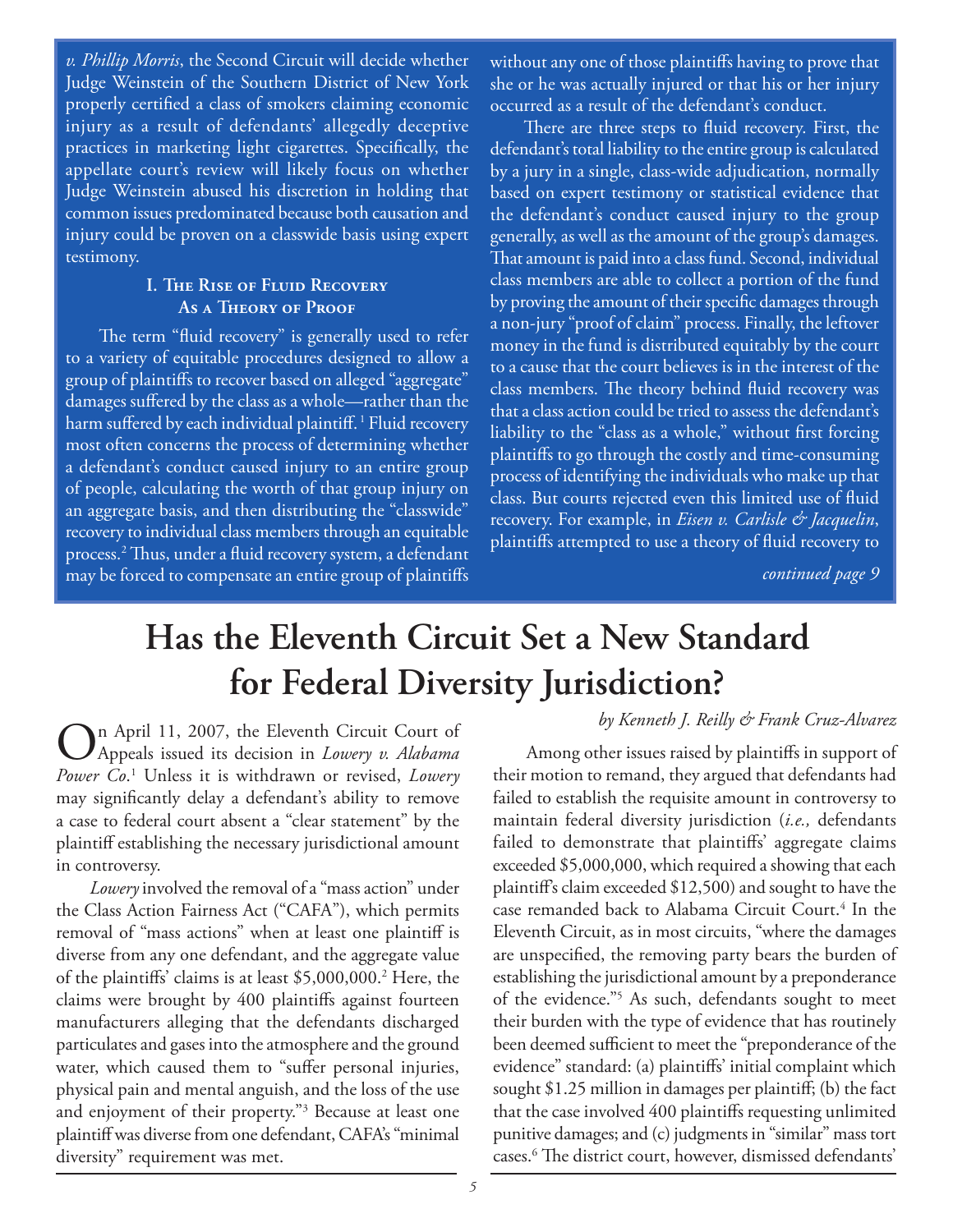evidence as insufficient, and found that they had failed to establish federal diversity jurisdiction. The district court entered an order remanding the case back to Alabama Circuit Court. Defendants took an appeal pursuant to CAFA.7

On appeal, the Eleventh Circuit acknowledged its prior adoption, in *Tapscott*, of the "preponderance of the evidence" standard for establishing the jurisdictional amount in removal actions.8 Nonetheless, the court questioned the correctness of the prior precedent, and, without expressly overruling *Tapscott* and its progeny, indicated a more stringent burden for establishing the amount in controversy in removed actions.<sup>9</sup> The court held that the amount in controversy is only established "[i]f the jurisdictional amount is either stated clearly on the face of the documents before the court, or readily deducible from them…."10 Otherwise, "the court must remand."11 Moreover, the court held that any "factual information establishing the jurisdictional amount must come from the plaintiff."<sup>12</sup> The court's holding suggests that anything short of an admission by plaintiff will require that the case be remanded. In fact, the court noted that it was "highly questionable whether a defendant could ever file a notice of removal on diversity grounds in a case... where the defendant... has only bare pleadings containing unspecified damages... without seriously testing the limits of compliance with Rule 11."13 Applying this higher "clear statement" standard, the court rejected defendants' evidence on the amount in controversy, and affirmed the District Court's order remanding the case back to Alabama Circuit Court.

The court also considered whether it was appropriate to remand the case to the federal district court to give the defendants an opportunity to conduct post-removal discovery into the amount in controversy. Contrary to established Eleventh Circuit and United States Supreme Court precedent,<sup>14</sup> the court held that post-removal discovery on amount in controversy is never appropriate, and a district court does not have the discretion to grant such discovery.<sup>15</sup> A motion for rehearing is pending.

The court's holding in *Lowery*, if not reversed or limited on rehearing, could significantly delay a defendant's ability to remove a case to federal court in those instances where the jurisdictional amount is not readily deducible from the complaint, and the defendant is unable to identify a "clear statement" from the plaintiff on the amount in controversy. Moreover, plaintiffs will contend that this "clear statement" standard should be interpreted as essentially eliminating a district court's ability to examine circumstantial evidence, such as the

nature of the claim(s), the number of plaintiffs involved, the type(s) of damages sought, and judgments obtained in similar actions, to determine if the amount in controversy meets the jurisdictional limit. Arguably, the court's holding does not go that far.

Despite the new "clear statement" standard that the court purports to establish in *Lowery*, the panel does not (and could not) overrule any of the court's prior decisions addressing amount in controversy, including the court's decision in *Williams v. Best Buy*. 16 In *Williams*, the court held that the amount in controversy is satisfied when it is "facially apparent" from the complaint that the amount in controversy exceeds the jurisdictional requirement.<sup>17</sup> The holdings in these two cases seem to be at odds, and how the court will ultimately resolve these apparent inconsistencies will remain unknown until the pending motion for rehearing is decided. Arguably, the court can reconcile *Williams* and *Lowery* because even under Lowery, the amount in controversy can be satisfied if the plaintiff does not allege a specific amount in damages, but there are sufficient factual allegations from which it is readily deducible that the amount in controversy is satisfied. Regardless, until the issue is conclusively decided, defendants should continue to rely on *Williams* as the standard for assessing the amount in controversy in those instances where the plaintiff's factual allegations make it "facially apparent" that the amount in controversy exceeds the jurisdictional amount.<sup>18</sup>

Furthermore, the "clear statement" standard as articulated by the court is incompatible with the noticepleading standard found in most states. That is to say, in most states all a plaintiff is required to plead with respect to damages (and, typically, all that *is* plead) is that the value of the case exceeds the state court jurisdictional amount.<sup>19</sup> As such, in some instances, defendants will not be able to initially remove a case. Rather, defendants will have to engage in expensive and time consuming "amount in controversy" discovery (*e.g.,* interrogatories and requests for admission) in order to establish that a plaintiff's claims meet or exceed the jurisdictional amount. Presumably, once a plaintiff's discovery responses demonstrate that a plaintiff's claims meet the jurisdictional amount, then the defendant will be able to remove the case. Needless to say, this presupposes that plaintiffs do not engage in gamesmanship by delaying meaningful discovery responses past the one year "deadline" set forth in 28 U.S.C. § 1446(b).

As such, the court's decision to limit a defendant's ability to remove cases only in those instances where "the jurisdictional amount is... stated on the face of the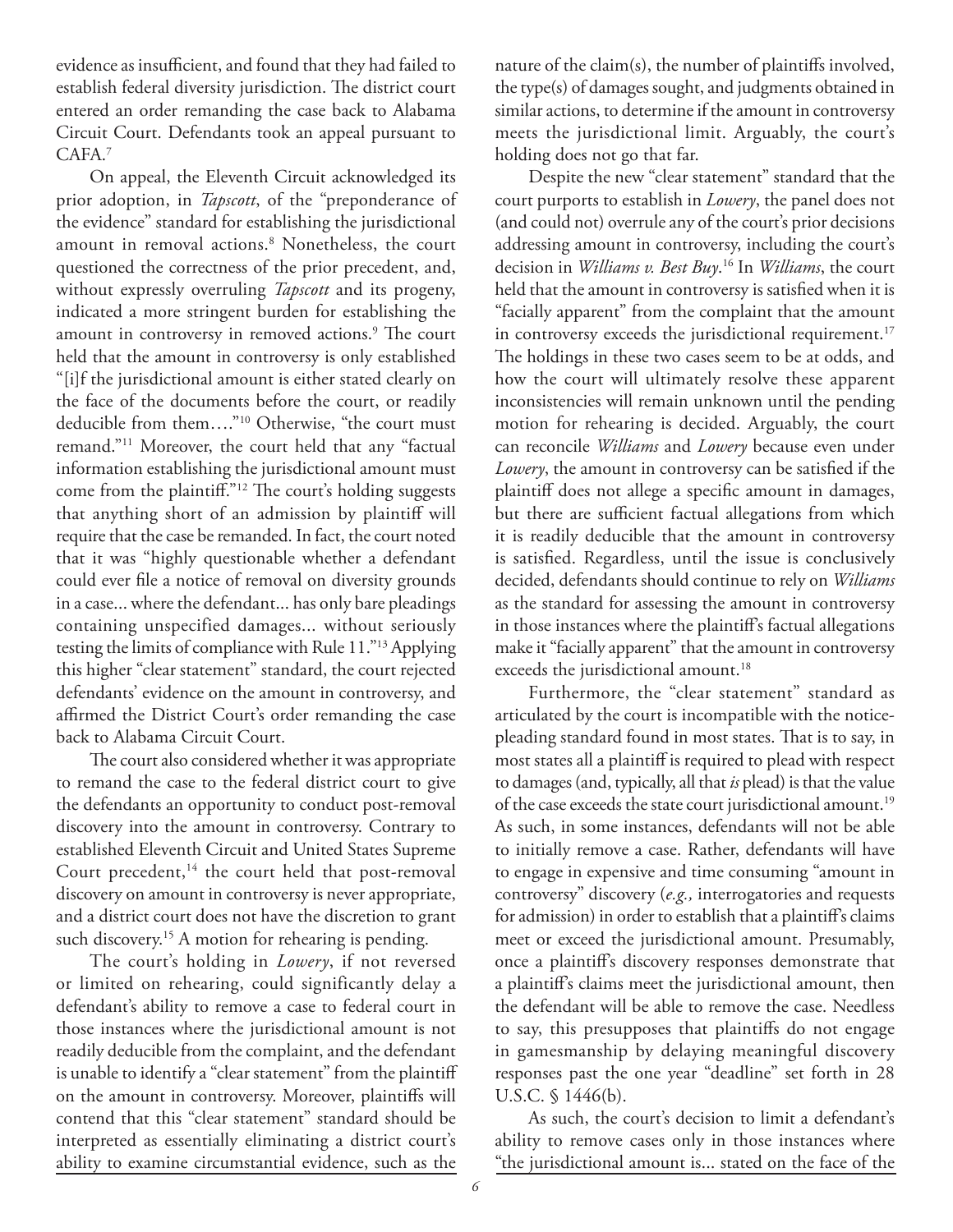[removing] documents..., or readily deducible from them" could dictate that jurisdiction will be decided by the artfulness of a plaintiff's pleadings and discovery responses in state court for one year.<sup>20</sup> If successful on both fronts, plaintiffs may preclude defendants from meeting this new "clear statement" standard, and in effect make their cases removal-proof. This result would be contrary to the intent of 28 U.S.C. § 1332 and CAFA.

In sum, *Lowery* could potentially delay a defendant's ability to remove a case to federal court, even where the "preponderance of the evidence" demonstrates that federal jurisdiction is proper. Its effects are already being felt in the Eleventh Circuit.<sup>21</sup>

*\* Kenneth J. Reilly is a Partner, and Frank Cruz-Alvarez is*  an Associate, in the Miami office of Shook, Hardy & Bacon, *LLP.*

### **Endnotes**

1 483 F.3d 1184 (11th Cir. 2007).

2 *See* 28 U.S.C. § 1332(d)(11); *see also Lowery*, 483 F.3d at 1198 ("CAFA does not apply exclusively to class actions certified under Rule 23 or state analogues. CAFA's mass action provisions extend federal diversity jurisdiction to certain actions brought individually by large groups of plaintiffs.")

3 *See Lowery*, 483 F.3d at 1187-88.

4 *Id.* at 1189.

5 *Id.* at 1208 (citing Tapscott v. MS Dealer Serv. Corp., 77 F.3d 1353, which adopted the preponderance of the evidence standard in the removal context).

6 *Id.* at 1189.

7 28 U.S.C. § 1453(c)(1) (allows appeal of district court order granting remand to state court when the case falls within the ambit of CAFA).

8 *See Lowery*, 483 F.3d at 1209.

- 9 *Id.* at 1210-11.
- 10 *Id.* at 1211.
- 11 *Id.*
- 12 *Id.* at 1213.
- 13 *Id.*, 483 F.3d at 1215, n.63.

14 *See, e.g.,* Gibbs v. Buck, 307 U.S. 66 (1939); Oppenheimer Fund, Inc. v. Sanders, 437 U.S. 340 (1978); U.S. Catholic Conference v. Abortion Rights Mobilization, 487 U.S. 72 (1988); Martin v. Franklin Capital Corp., 546 U.S. 132 (2005).

15 *Id.* at 1215-19.

16 269 F.3d 1316 (11<sup>th</sup> Cir. 2001).

17 *Id.* at 1319.

18 *See* Cargill v. Turpin, 120 F.3d 1366, 1286 (11<sup>th</sup> Cir. 1997) ("The law of [the Eleventh Circuit] is 'emphatic' that only the Supreme Court or this court sitting en banc can judicially overrule a prior panel decision.").

19 *E.g.*, Florida Circuit Court jurisdictional amount is \$15,000; Alabama Circuit Court jurisdictional amount is \$3,000.

20 28 U.S.C. § 1446(b) states that "a case may not be removed on the basis of [diversity] jurisdiction... more than 1 year after commencement of the action.

21 *See, e.g.,* Constant v. Int'l House of Pancakes, Inc., 487 F. Supp. 2d 1308 (N.D. Ala. 2007); Jackson v. Peoples South Bank, 2007 U.S. Dist. LEXIS 47062 (M.D. Ala. June 27, 2007); Ellis Motor Cars, Inc. v. Westport Ins. Corp*.*, 2007 U.S. Dist. LEXIS 48517 (M.D. Ala. July 5, 2007).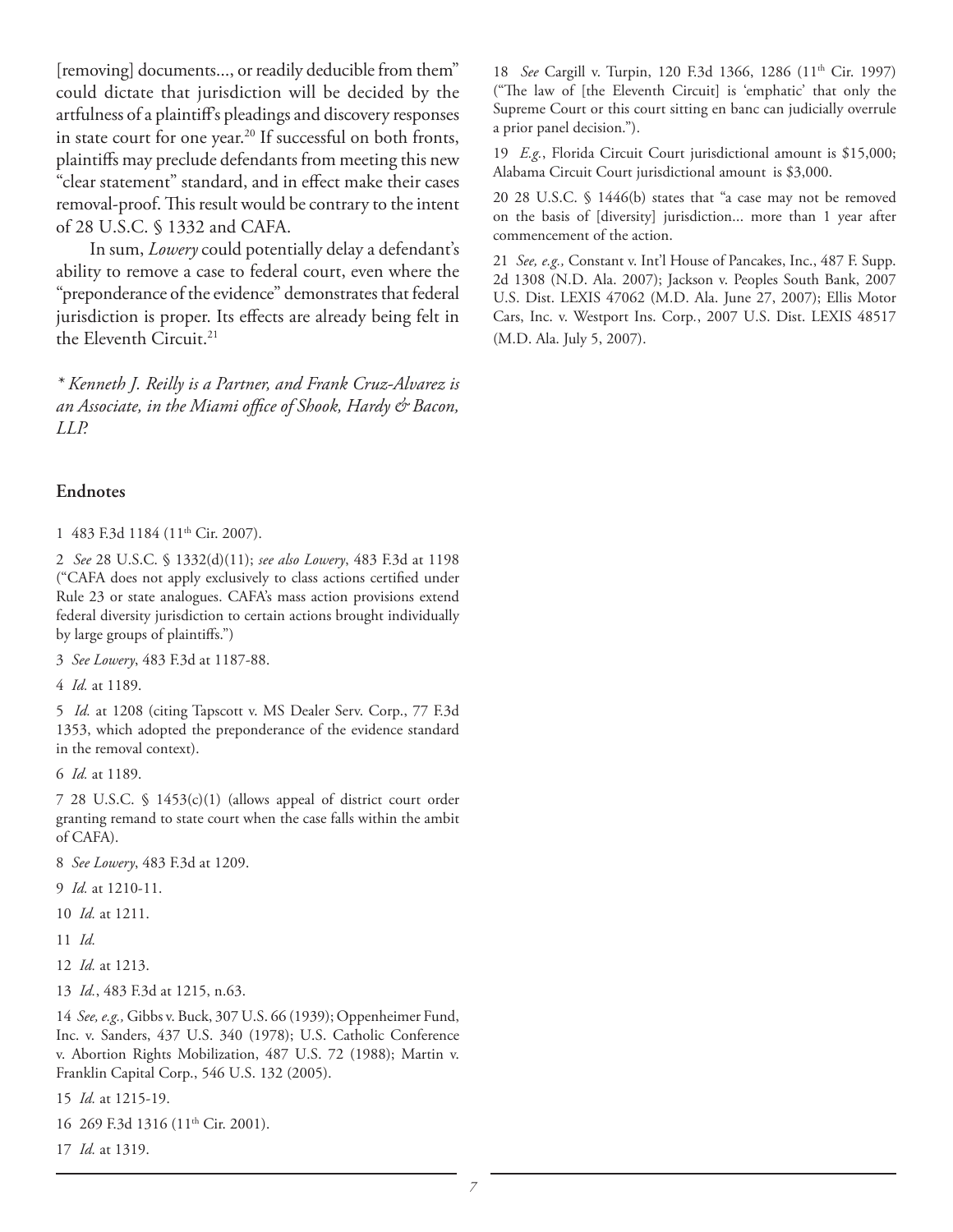# **MO & NJ Supreme Courts Reject Lead Paint Public Nuisance Claims**

*Continued from page 1*

In *City of St. Louis v. Benjamin Moore & Company*, a divided Missouri Supreme Court rejected a public nuisance claim brought by St. Louis to recover costs the city incurred as part of a program to abate or remediate lead paint in private residences.<sup>1</sup> The city admitted that it could not identify the manufacturer of any lead paint allegedly present at, or abated from, the properties. A majority of the court held, "Absent product identification evidence, the city simply cannot prove actual causation." The court also rejected the city's argument that its status as a governmental entity, or the public nature of the injury, should set the city's claim apart from other public nuisances or subject the city to a lesser causation standard. The court said the traditional tort law requirement of causation "applies with equal force to public nuisance cases brought by governmental entities for monetary damages accrued as an alleged result of the public nuisance."

Days after the *City of St. Louis* decision, the New Jersey Supreme Court, in *In re Lead Paint Litigation*, rejected consolidated complaints by twenty-six state municipalities and counties seeking to recover from former lead paint manufacturers and distributors the costs of detecting and removing lead paint from homes and buildings, of providing medical care to residents affected with lead poisoning, and of developing programs to educate residents about the hazards of lead paint exposure.<sup>2</sup> The court said the government entities' claims "would stretch the concept of public nuisance far beyond recognition and would create a new and entirely unbounded tort antithetical to the meaning and inherent theoretical limitations of the tort of public nuisance."3

The court reached its decision after thoroughly examining the historical underpinnings of the tort of public nuisance and analyzing legislative enactments governing both lead paint abatement programs and products liability claims. First, the court explained, "a public nuisance, by definition, is related to conduct, performed in a location within the actor's control, which has an adverse effect on a common right." In the subject appeal, however, the conduct that created the problem was the poor maintenance of the premises by their owners —neither the location nor the conduct was within the

defendants' control. Second, "a public entity which proceeds against the one in control of the nuisance may only seek to abate, at the expense of the one in control of the nuisance." Because the governmental entities sought damages rather than abatement, their claims "f[e]ll outside the scopes of remedies available **to** a public entity plaintiff." Third, under the tort of public nuisance, "a private party who has suffered special injury may seek to recover damages to the extent of the special injury and, by extension, may also seek to abate." The court said that even if the governmental entities could proceed in the manner of private plaintiffs, they could not identify any special injury. Rather, all of the injuries identified by the plaintiffs were general to the public at large. The court, quoting two federal appellate court opinions, concluded that if it were to ignore the fundamental legal underpinnings for public nuisance claims and find a cause of action to exist, "nuisance law 'would become a monster that would devour in one gulp the entire law of tort." This is not something the New Jersey Supreme Court was willing to permit.

*\* Mark Behrens and Christopher Appel are attorneys with Shook, Hardy & Bacon, LLP.*

### **Endnotes**

1 226 S.W.3d 110 (Mo. 2007).

2 924 A.2d 484 (N.J. 2007).

3 See also Victor E. Schwartz & Phil Goldberg, *The Law of Public Nuisance: Maintaining Rationale Boundaries on a Rational Tort*, 45 Washburn L.J. 541 (2006).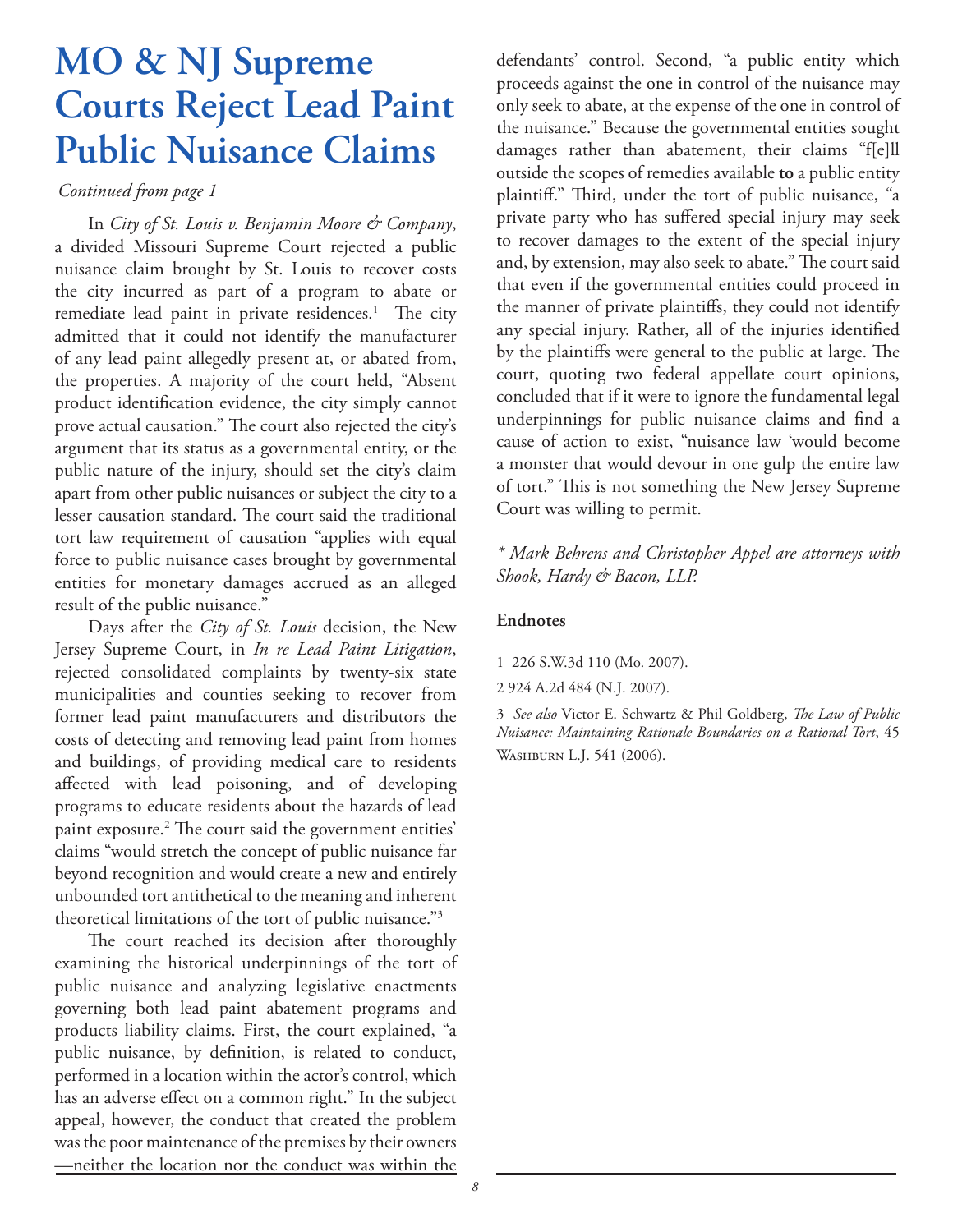# **Fluid Recovery: Manufacturing "Common" Proof?**

### *Continued from page 5*

certify a class of securities traders alleging antitrust claims against several limited partnerships.<sup>4</sup> The named plaintiff in *Eisen* could not identify individual class members, and was unwilling to undertake the cost to provide potential class members with proper notice.<sup>5</sup> Plaintiffs argued, and the district court accepted, that the court should hold a preliminary hearing on defendants' theoretical liability to the "class as a whole." Once defendants were found preliminarily liable, plaintiffs would be able to recover the amount necessary to identify individual class members and proceed with a full classwide trial.<sup>6</sup>

On appeal, the Second Circuit reversed, holding that the proposed fluid recovery plan violated the basic tenets of federal class action law. The Second Circuit criticized the district court's use of fluid recovery, noting that "[i]t is clear to us that, with or without these innovations, the notice provided by amended Rule 23 to be given 'to all members (of the class) who can be identified through reasonable effort' cannot be given, as [plaintiff] refuses to pay or put up any bond to cover this expense."7 Moreover, the court held that it was unfair to require defendants to pay the cost of notice based only on a preliminary finding of liability, noting that "if defendants prevail on the merits, they will be unable to recover any amounts expended by them for this purpose."<sup>8</sup> Thus, the court held that "[e]ven if amended Rule 23 could be read so as to permit any such fantastic procedure, the courts would have to reject it as an unconstitutional violation of the requirement of due process of law."9 Accordingly, the court dismissed the case as a class action, noting that "the 'fluid recovery' concept and practice [is] illegal, inadmissible as a solution of the manageability problems of class actions and wholly improper."<sup>10</sup>

While some other courts have declined to follow the Second Circuit's outright rejection of fluid recovery as a means to deal with manageability problems inherent in large class actions, virtually all of the courts that have found fluid recovery to be a valid tool for assessing relief in a class action have done so only in the settlement context, where the defendant has agreed to pay damages. $11$ 

### **II. Fluid Recovery Case-in-Point:**  *Schwab vs. Phillip Morris*

Despite the lack of widespread acceptance of fluid recovery as a legitimate means of establishing notice,

product liability plaintiffs have not abandoned fluid recovery as a theory of classwide proof. Indeed, class action plaintiffs' attorneys have recently embraced fluid recovery as a solution to another problem that has plagued their attempts to certify product liability class actions in federal court: the difficulty of establishing causation and damages on a classwide basis. In *Schwab v. Phillip Morris USA, Inc.*, plaintiffs convinced a federal district court judge to accept this argument.<sup>12</sup>

On September 25, 2006, Judge Weinstein of the Eastern District of New York certified a nationwide class of tens of millions of plaintiffs who purchased light cigarettes from the time they were put on the market in 1971 to the present. According to plaintiffs, who alleged RICO claims against the cigarette manufacturers, "they, and a class consisting of tens of millions of smokers, were induced by fraud to buy a kind of cigarettes" and "suffered financial damage because they did not get what they thought they were getting—a more valuable, safer cigarette."13 In an effort to avoid the individualized nature of their RICO claims—*i.e.*, the requirement for each plaintiff to show that she or he relied on the alleged fraud in purchasing the cigarettes at issue-plaintiffs presented an expert who had used "a well respected measure of consumer reliance" to determine "that health concerns were a substantial contributing factor in 90.1% of consumers' decisions to purchase 'light' cigarettes."<sup>14</sup> In addition, plaintiffs presented evidence that "defendants deceived and misled the FTC and public health authorities—the only other possible sources of information about 'light' cigarettes."15 In light of this evidence, the district court determined that "reliance by many, if not all, of the plaintiffs was reasonable in the totality of the circumstances, particularly given the lack of sophistication on such health matters of many, if not most, smokers, combined with the allegedly voluminous distortions and omissions by defendants concerning the dangers of 'light' cigarettes."16 As a result, the trial court held that a jury could determine reliance as to the "class as a whole."

Plaintiffs also claimed—again based only on expert witness testimony—that "the aggregate difference between what the plaintiffs paid for the 'light' cigarettes (the purchase price) and their much lower value to consumers as nonsafer cigarettes (true value) was \$144 billion."17 In essence, plaintiffs asserted that they could prove damages on a classwide basis simply by presenting an expert to determine the difference in cost between the likely number of "light" cigarettes sold to the class during the class period and the price of less-expensive, regular cigarettes that the class members probably would have purchased, absent the defendants' alleged misrepresentation. The district court accepted this argument, despite the fact that the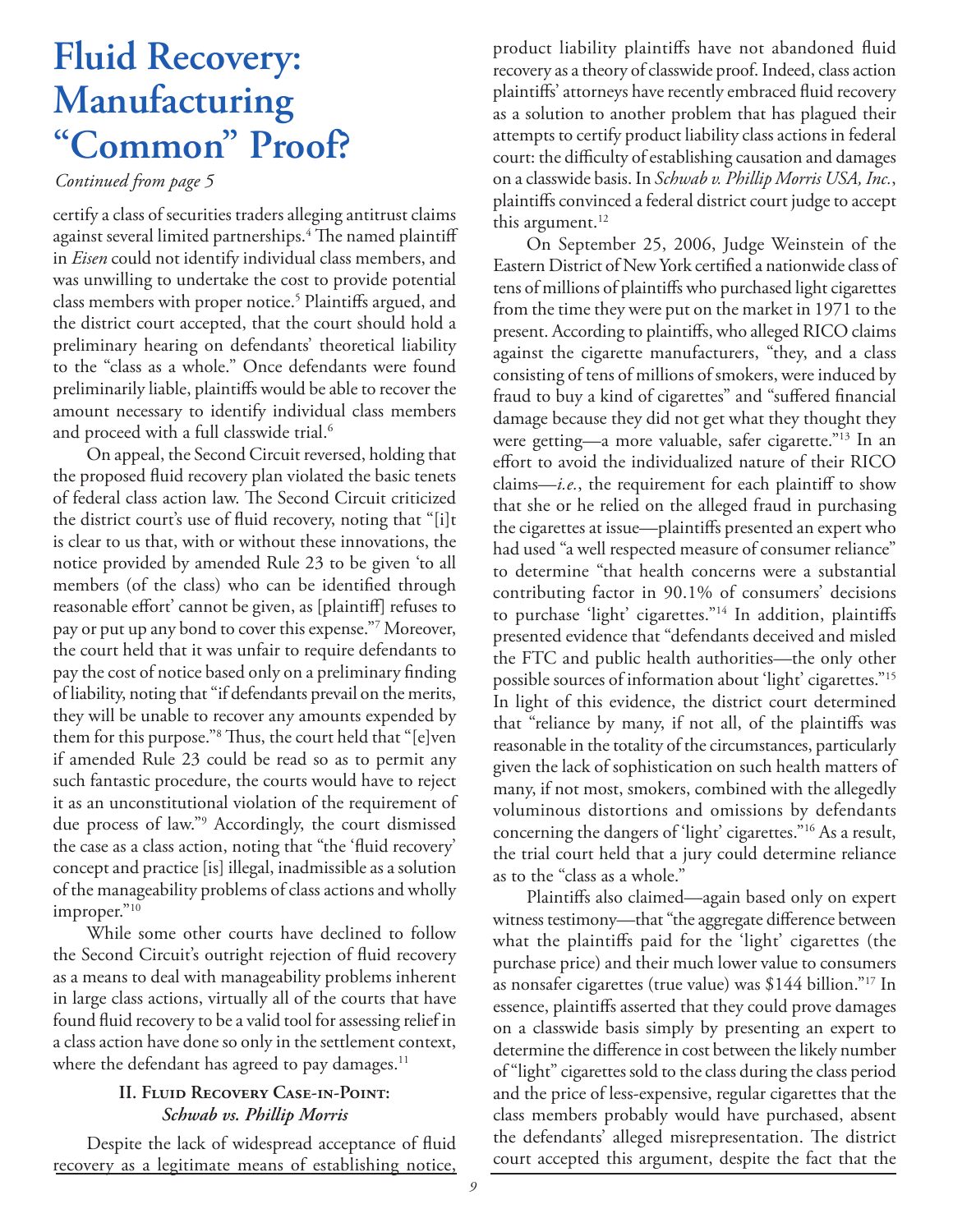plaintiffs' model for proving damages unfairly assumed that no class member would have continued to purchase "light" cigarettes if defendants had provided more or different health information. Of course, this assumption failed to take into account each class member's loyalty to his or her preferred type of cigarette based on taste, habit, societal influences, brand recognition, and advertising. For example, there is at least some possibility that a cigarette user who smoked Camel Lights for five years would have continued to smoke Camel Lights even after learning that they carry the same health risks as less-expensive Camel Regulars. Indeed, if all smokers would have stopped purchasing light cigarettes upon learning of the allegedly withheld information, then the publicity regarding the many "light" cigarette lawsuits brought in recent years would have forced the tobacco companies to take these cigarettes off the market.

In certifying the RICO action, Judge Weinstein accepted plaintiffs' theory of statistical aggregation and fluid recovery, finding that "[e]very violation of a right should have a remedy in court, if that is possible" and, as a result, "a class action should not be frustrated by a large number of small claims."18 According to Judge Weinstein, the "question" presented in the case is "whether the American legal system, faced with an alleged massive fraud, must throw up its hands and conclude that it has no effective remedy for what at this stage of the litigation must be a huge continuing violation of consumers' rights."19 Because the American legal system's "watchword has been... 'no right without a remedy,'" Judge Weinstein concluded that "the answer is that modern civil procedure, scientific analysis, and the law or large numbers used by statisticians provide a legal basis for a practical and effective remedy."<sup>20</sup> As a result, Judge Weinstein decided that the trial court may simply side-step individualized issues relating to reliance, causation or damages that would ordinarily make a class action uncertifiable simply by determining defendants' liability, on an aggregate basis, to the class as a whole.

Judge Weinstein's certification order in *Schwab* is currently pending before the Second Circuit—the very same court that expressly rejected the use of fluid recovery in *Eisen* as "illegal… and wholly improper."21 It is likely that the Second Circuit will once again refuse to allow the application of this "innovative" procedure to evade the requirements of Rule 23. Indeed, almost immediately upon receiving petitioners' request for interlocutory review in *Schwab*, the Second Circuit took the unusual step of ordering a stay of all trial court proceedings in the case until review was complete, a strong indication that the appellate court intends to reverse the certification order.<sup>22</sup>

### **III. Fluid Recovery: Contrary to Fundamental Legal Principles?**

While critics of the tobacco industry have hailed Judge Weinstein's ruling as bold and innovative, fluid recovery is generally recognized as an improper method for assessing liability in class action cases (regardless of how popular or unpopular the defendant is). First, fluid recovery allows judges to misuse Rule 23—intended to be only a procedural rule—in a manner that waters down the substantive law applicable to class action plaintiffs' claims. Second, fluid recovery violates class action defendants' due process rights by robbing them of their right to a fair trial.

### *A. Fluid Recovery Improperly Weakens Substantive Law To Facilitate Class Certifi cation*

While courts have a certain degree of flexibility in designing methods to adjudicate class actions, that flexibility is strictly limited in one critical way: regardless of the *method* of proof a plaintiff proposes for adjudicating a class action, the court cannot eliminate the *substantive requirement* that classwide liability must be established for plaintiffs to prevail on their claims.<sup>23</sup> Under a statute known as the Rules Enabling Act, federal rules like Rule 23, which are promulgated by judges, must be purely procedural; if a judicially promulgated rule affects substantive law, it would encroach on the powers of Congress, and would therefore be invalid.

The Rules Enabling Act has important ramifications for class actions and the notion advanced by plaintiffs' lawyers that class actions should be used as a tool to promote social justice and police corporate America. In fact, class actions are not a "tool of justice," but merely an aggregated procedure to try cases together where doing so satisfies the requirements of Rule 23, and would thus be fair and efficient. When courts begin to use Rule 23's class action mechanism to impose different or greater liability on defendants in the class action context than the same defendant would face in an individual lawsuit, they are straying into substantive law and thus running afoul of the Enabling Act.<sup>24</sup> For this reason, courts have recognized that class action rules cannot "alter the required elements which must be found to impose liability and fix damages."25 In other words, a class trial is only proper if it will prove that *all* class members satisfy all substantive elements of their claims.

 Fluid recovery violates this fundamental rule by disconnecting a defendant's liability from the individual class members' claims.<sup>26</sup> Under a fluid recovery system, plaintiffs are no longer required to prove a defendant's liability as to each individual class member. Instead, the named plaintiff need only show that the defendant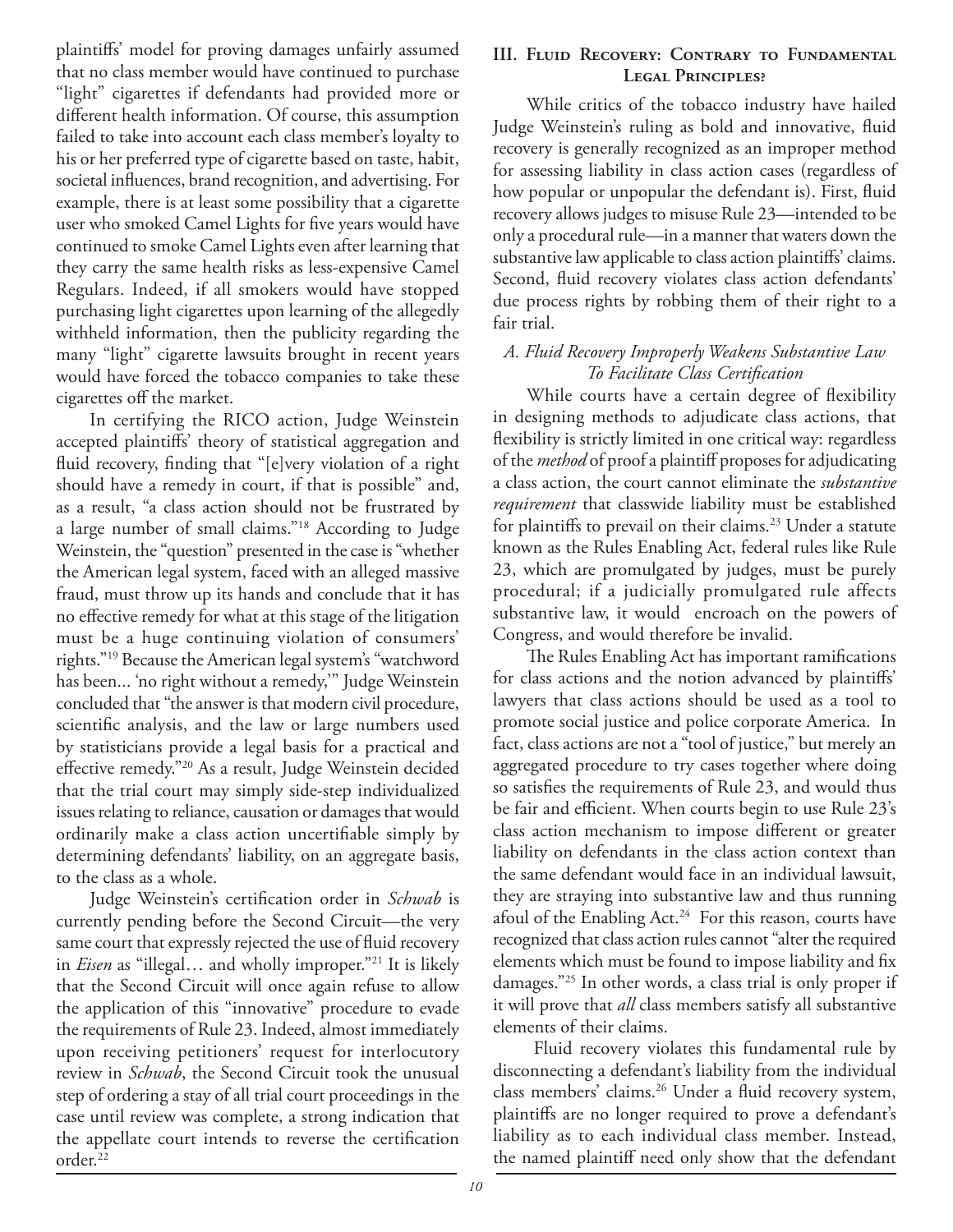is generally liable to the entire class based on statistical evidence or expert testimony.<sup>27</sup> Thus, plaintiffs can establish liability based only on generalized proof not tied to the facts of any particular plaintiff's case, even if the plaintiffs' claims involve different facts.

As a result, even though some class members' cases may be fatally flawed (including plaintiffs who cannot establish all of the elements of their cause of action, or whose claims are susceptible to individualized defenses, such as the statute of limitations), those flaws will never be uncovered during a fluid recovery trial. In short, the use of fluid recovery substantially reduces plaintiffs' burden of proof in class actions, allowing many plaintiffs to recover without ever having to prove the basic elements of their claims.

### *B. Fluid Recovery Denies Class Action Defendants A Fair Day In Court*

Fluid recovery is also of great concern because its use undermines a defendant's due process right to a fair trial. The Due Process Clause guarantees every party in litigation the "opportunity to present his case and have its merits fairly judged." This guarantee includes the right to present a defense to each and every claim being asserted against a defendant, and this requirement applies with equal force in the context of a class action.<sup>28</sup> The Seventh Amendment, on the other hand, guarantees that any civil suit placing more than twenty dollars in controversy must be adjudicated under a procedure which preserves "the substance of the common-law right of trial by jury" and contains those aspects of the jury trial process "which are regarded as fundamental, as inherent in and of the essence of the system[.]"<sup>29</sup> Thus, any procedure for adjudicating claims must (1) provide the defendant with a meaningful opportunity to be heard on each claim asserted against it under the Due Process Clause; and (2) afford the defendant with the essence of a common-law jury trial for each claim being litigated under the Seventh Amendment. Fluid recovery does not satisfy either of these requirements. As noted above, plaintiffs have attempted to use fluid recovery plans to adjudicate causation and damages on an aggregate basis, notwithstanding differences between individual class members and the merits of each class member's claims. In product liability cases, however, class members' claims vary significantly.

To take just one example, in a failure-to-warn claim, the timing, substance, and duration of the warnings received by individual class members is likely to be anything but uniform. And this says nothing about the infinite variations that will affect a consumer's decision to buy—or not to buy—a product, even if the manufacturer *did* adequately warn about that product's alleged risks.

For example, a class member who is already at risk for the injuries alleged to be caused by a particular product may not purchase that product if adequately warned, knowing that the chances of injury are already high. Another class member who is not at risk for the alleged injury may buy the product anyway, deciding that she or he can accept a small increase in risk. Similarly, some class members will have a history of ignoring warnings and using dangerous products. Those plaintiffs will have a much weaker failure-to-warn case than a class member who is adamant about avoiding risks and pays careful attention to product warnings. Fluid recovery contains no allowance for such distinctions, even though common sense requires the conclusion that a more or less random sample of consumers, with highly varied medical histories, dietary and other habits, will have very different claims.

Unconcerned with such fundamental differences, fluid recovery determines liability based on "aggregate damages" to an amorphous group, rather than the worth, based on individualized issues, of each individual class member's claim. Fluid recovery is thus unavoidably imprecise, "and persons may benefit from group remedies even though they were not victims of defendant's unlawful actions."30

Under fluid recovery, the defendants may be forced to pay "compensation" to class members who are not entitled to it, without ever being given the chance to show that those "overcompensated" class members' claims lack merit. No defendant in a fluid recovery scheme is afforded an "opportunity to be heard at a meaningful time and in a meaningful manner."31 Indeed, many courts have found fluid recovery plans unconstitutional on precisely this basis.32

In addition, fluid recovery does not provide class action defendants a fair jury trial on each claim being asserted against them, because no single plaintiff is ever required to prove that his or her alleged injury was actually caused by defendants' conduct. Instead, the determination that each individual class member was injured by the defendant's actions—and the amount of that class member's damages—become matters of statistical inquiry, with conclusions derived from estimates drawn from samples of users. Thus, defendants are never given the opportunity to prove that some users would have used the product at issue even if they had known about the alleged defect—including users who generally do not read product warnings and users who purchased a product because of its packaging or because of their familiarity with the brand. In short, the fluid recovery method for adjudicating liability and damages is more akin to a theoretical "trial by average," where it is determined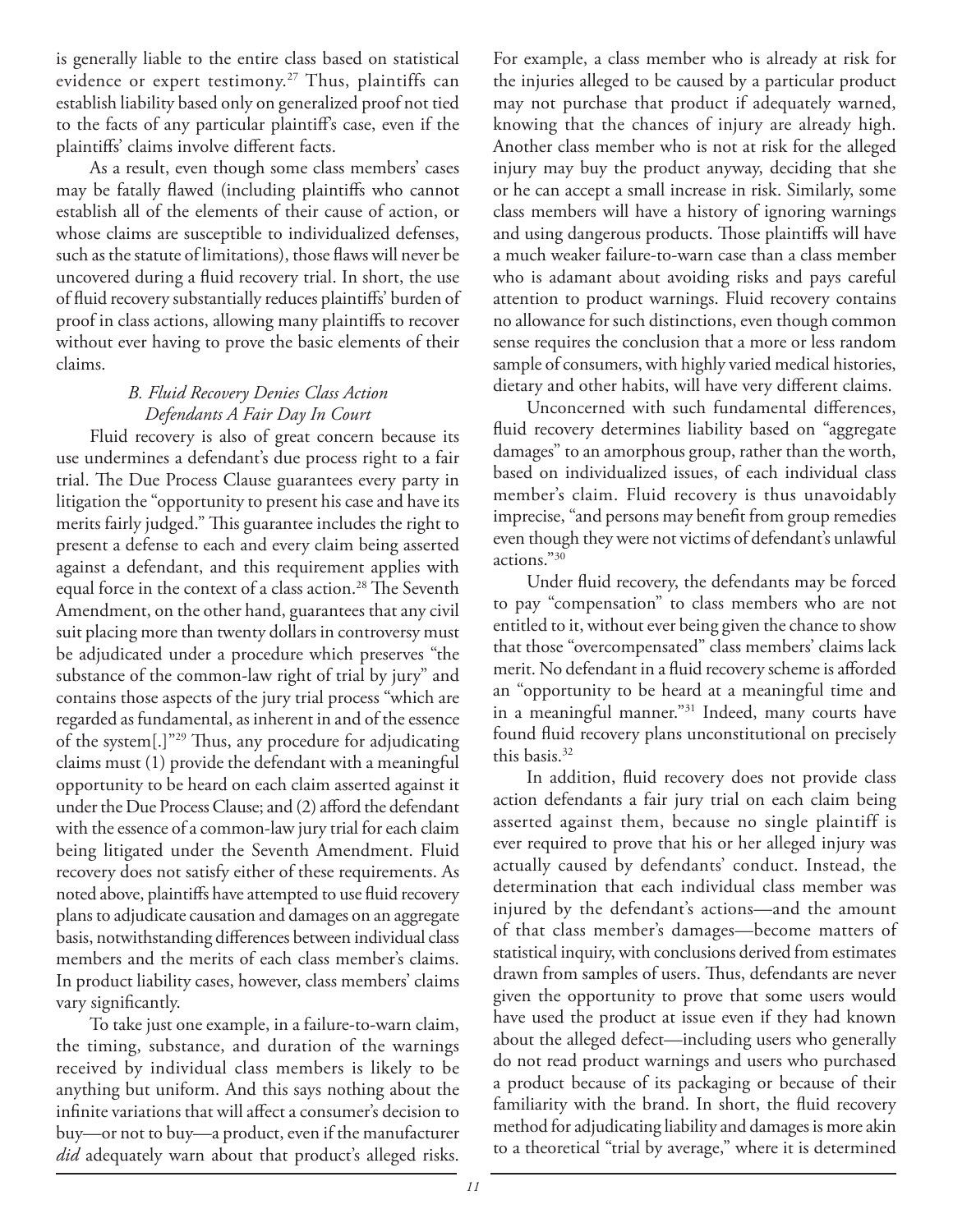that the defendant's actions would probably have harmed the "average consumer," but never established that the defendant actually harmed any real consumer.

This type of "trial by statistic," which uses aggregate statistical estimation instead of individual proof, by its nature undermines a defendant's right to a fair trial. It is inherently inequitable to allow plaintiffs to establish that a defendant's actions caused each plaintiff's injury, based merely on a mathematical showing that it is statistically probable that the defendant's actions could cause injury.<sup>33</sup> In a now-famous law review article, Professor Laurence Tribe illustrated the fallacy of treating general statistical evidence as conclusive proof.<sup>34</sup> As Tribe noted, the fact that a defendant owns most of the blue buses in town does not alone suffice to prove that the defendant caused the injury to a plaintiff injured by a blue bus. The same is true with regard to fluid recovery plans. Evidence that a defendant's actions caused a sample (or percentage) of product users to use a defective product and sustain injury does not prove conclusively that everyone who used the product sustained injury as a result of the manufacturer's actions.

As Tribe noted, the use of statistical proof is even less persuasive where the defendant could prove through non-statistical evidence that the defendant did not actually cause the alleged injury.<sup>35</sup> In fluid recovery plans, however, defendants are generally precluded from presenting individualized, non-statistical evidence to prove that they did not cause a specific plaintiff's alleged injuries. As a result, defendants are essentially presumed guilty of the allegations asserted against them based on a mathematical theory—*i.e.*, owning most of the blue buses—and afforded no opportunity to rebut the charges using real evidence.

### **IV. Is Fluid Recovery Contrary to Consumers' Interests?**

Plaintiffs' lawyers generally argue that fluid recovery is a necessary and fair way to redress wrongs that might otherwise be ignored by the court system. According to its proponents, fluid recovery can compensate large groups of individuals who have each suffered limited, or even nominal, damages, for tort wrongs. Without the ability to use aggregate proof, plaintiffs argue, there would be no way to obtain justice when corporations engage in fraudulent activity that only has a minor effect on each individual consumer (rendering individual lawsuits economically unfeasible). In sum, fluid recovery has been advanced as a means to help private plaintiffs' lawyers police corporate activity and promote justice for American consumers.

While this rationale for fluid recovery may seem superficially attractive, fluid recovery threatens to undermine basic legal protections, over-compensate consumers and their lawyers and deter innovation and growth among American companies. The practical effect of fluid recovery in the mass tort context is to make it easier for plaintiffs to prevail in a class action, as opposed to an individual lawsuit. Accordingly, acceptance of fluid recovery will lead to the filing, and ultimate certification, of many more class actions in which class members who have suffered no harm as a result of the defendant's misconduct will be able to receive compensatory damages. Defendants will bear untold costs as a result of defending class suits waged by hundreds to thousands of individuals whose claims will never be tested. And many companies will be forced into settlement—despite the fact that many, if not most, class members' claims are baseless—in order to avoid potentially fatal classwide judgments.<sup>36</sup>

Such an outcome may be viewed as desirable in certain contexts—such as the tobacco litigation—where there is general public acceptance that raising the cost of the product at issue, and thereby deterring its use, ultimately inures to the public's benefit. However, if plaintiffs' attorneys are allowed to take on the role of regulators by certifying class action suits against product manufacturers without any evidence that class members were actually harmed by the products at issue, there will be many negative ramifications for American consumers and the domestic economy.

First, allowing plaintiffs to circumvent Rule 23's strict predominance requirement would ultimately increase the costs that consumers are forced to pay for products manufactured by American companies. As set forth above, acceptance of fluid recovery would lead to certification of many more class actions in U.S. courts. Moreover, because fluid recovery essentially forces such defendants to litigate cases on an unfair playing field relieving plaintiffs of the need to prove each element of their claims and often robbing defendants of the ability to present plaintiff-specific defenses--it is almost certain that defendants would frequently lose (or settle) these cases regardless of their merit. The increased occurrence of multimillion dollar class action verdicts and settlements would inevitably result in increased costs to product manufacturers. These costs would then run directly to consumers, who would be forced to pay higher prices for products.37

If fluid recovery becomes an acceptable method of proof in class action cases, it would also turn private plaintiffs' lawyers into private corporate regulators. These attorneys would be able to hold up corporations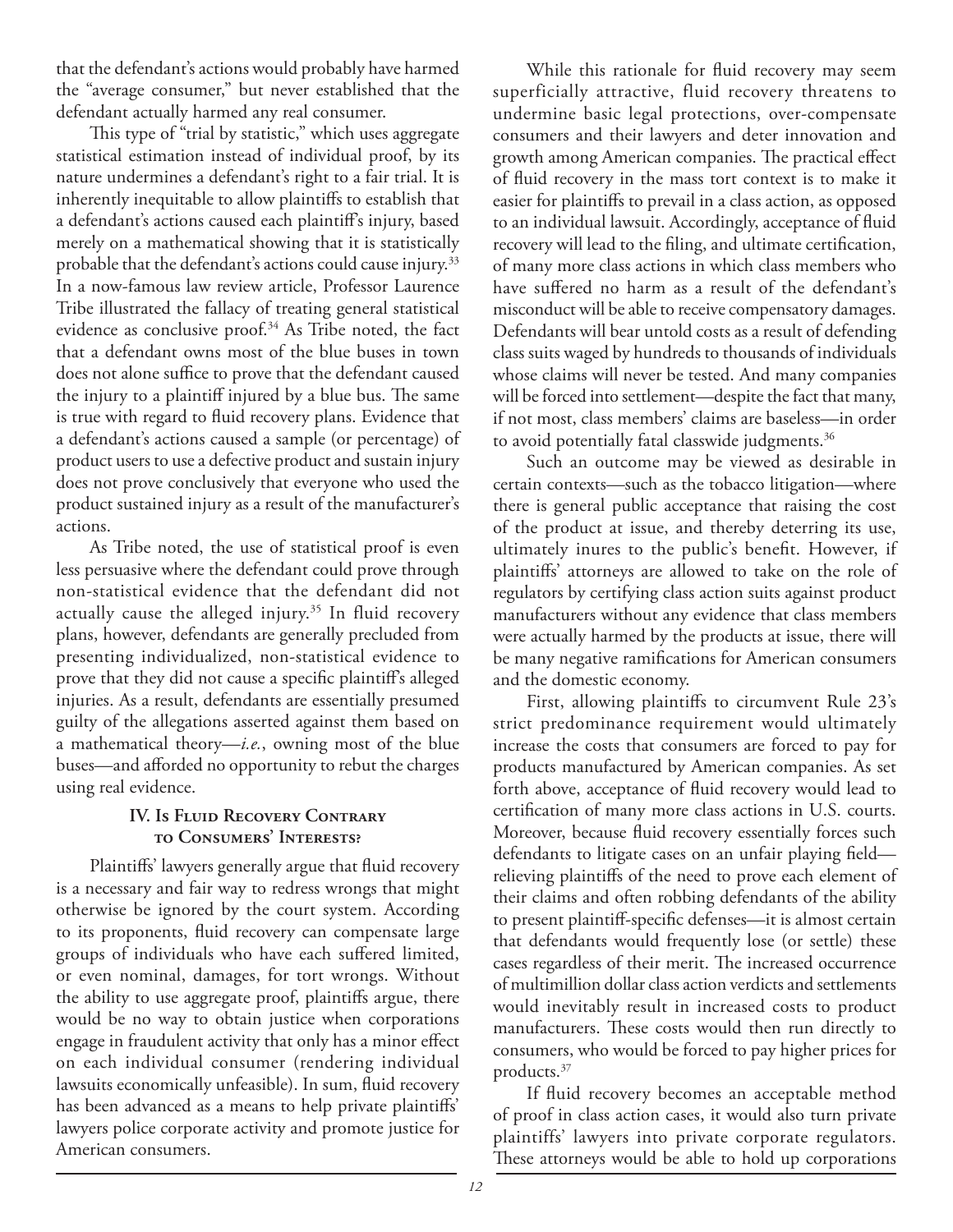by identifying a practice that "deceived" consumers and finding an expert willing to opine that some percentage of plaintiffs were affected in some manner by the practice. Very few defendants would risk trial in those circumstances (indeed, their fiduciary obligation to their shareholders may prevent them from doing so even if they are outraged by the allegations). Thus, the overwhelming majority of such cases would settle, with 30% of the proceeds going to the attorneys. Such a system of wealth transfer would not only hurt the U.S. economy and the millions of Americans who invest in U.S. companies through 401(k) plans and other investment plans, but would do so for highly dubious lawsuits that even plaintiffs contend result in nominal damages to individual class members. To make matters worse, the promise of money would obviously impair the objectivity of the lawyers bringing these suits. With the right expert in hand, every practice of every American corporation could no doubt be portrayed as deceptive.

Allowing plaintiffs' attorneys to proceed in this manner is thus "no different from permitting selfappointed 'police officers' to roam the streets, set up speed traps, pull over drivers (whether or not they were speeding), and give them the option of either (1) spending a few nights in jail, or (2) resolving the problem by paying the police officer (for personal benefit) whatever he demands."38 Nobody would seriously suggest such a system of traffic cops because of the risks of corruption, self-interest and improper incentives; the same concerns apply to policing corporate America.

### **CONCLUSION**

A fundamental tenet of our legal system is that a private plaintiff must prove each element of his or her claims, including causation and injury, to recover on a lawsuit. Fluid recovery compromises this principle by allowing plaintiffs in class actions to establish liability without being forced to account for the myriad differences among class members' claims, and improperly uses the class action device to achieve a substantive end by watering down injury and causation requirements. Fluid recovery also threatens defendants' Due Process and jury trial rights, since they must defend themselves against an aggregate statistic, rather than individual claims. Even worse, fluid recovery would promote a private enforcement system made up of self-styled private attorneys general engaged in a game of high-stakes blackmail with American industry.

Federal agencies—rather than the plaintiffs' bar should be regulating commercial industries and ensuring that products marketed and sold to the public are safe. If existing remedies do not adequately compensate

consumers or deter corporate wrongdoing, Congress, rather than the courts, should provide a solution.<sup>39</sup>

\* *Jessica D. Miller is a Partner, and Nina Ramos is an*  Associate, in the Washington, D.C. office of O'Melveny & *Myers, LLP.*

### **Endnotes**

1 4 Alba Conte & Herbert B. Newberg, Newberg on Class Actions § 13:56 (4th ed. 2002).

3 *Id. See also* Philip E. Karmel & Peter R. Paden, *Toxic Torts: Fluid Recovery in Class Action Litigation*, 236 N.Y. L.J. 3, 3 (2006).

4 479 F.2d 1005 (2d Cir. 1973).

5 *Id*. at 1008.

6 *Id.* at 1018 (noting that the "idea" behind the district court's fluid recovery plan was that damages to "the 'class as a whole' will be assessed and the defendants, it seems to be assumed, will promptly pay this huge sum into court. This sum is supposed to constitute the 'gross damages' to the 'class as a whole.' With the money in hand... we are to have the real notices soliciting the filing of claims, the processing of these claims, the fixing of counsel fees and the payment of the general expenses of administration.").

7 *Id*. at 1008.

9 *Id*. at 1018.

10 *Id. See also* Van Gemert v. Boeing Co., 553 F.2d 812, 815 (2d Cir. 1977) (reaffirming, four years after *Eisen*, that the use of fluid recovery as a means to circumvent Rule 23 requirements to certify a class is improper).

11 *See, e.g*., Beecher v. Able, 575 F.2d 1010 (2d Cir. 1978); West Virginia v. Chas. Pfizer & Co., 314 F. Supp. 710 (S.D.N.Y. 1970); Jones v. Nat'l Distiller, 556 F. Supp. 2d 355 (S.D.N.Y. 1999); Powell v. Georgia-Pacific Corp., 119 F.3d 703 (8th Cir. 1997); In re Motorsports Merch. Antitrust Litig., 160 F. Supp. 3d 1392 (N.D. Ga. 2001); Colson v. Hilton Hotels Corp., 59 F.R.D. 324 (N.D. Ill. 1973).

- 12 449 F. Supp. 2d 992 (E.D.N.Y. 2006)
- 13 *Schwab*, 449 F. Supp. 2d at 1019.

14 Supplemental Reply Brief of Plaintiffs at 5, Schwab v. Phillip Morris USA, Inc., 449 F. Supp. 2d 992 (E.D.N.Y. 2006) (No. 04- CV-1945).

15 *Schwab*, 449 F. Supp 2d at 1049.

- 16 *Id*.
- 17 Karmel & Paden, *supra* note 3, at 3.
- 18 *Schwab*, 449 F. Supp. 2d at 1020.
- 19 *Id*. at 1022.
- 20 *Id*.

<sup>2</sup> *Id.*

<sup>8</sup> *Id*.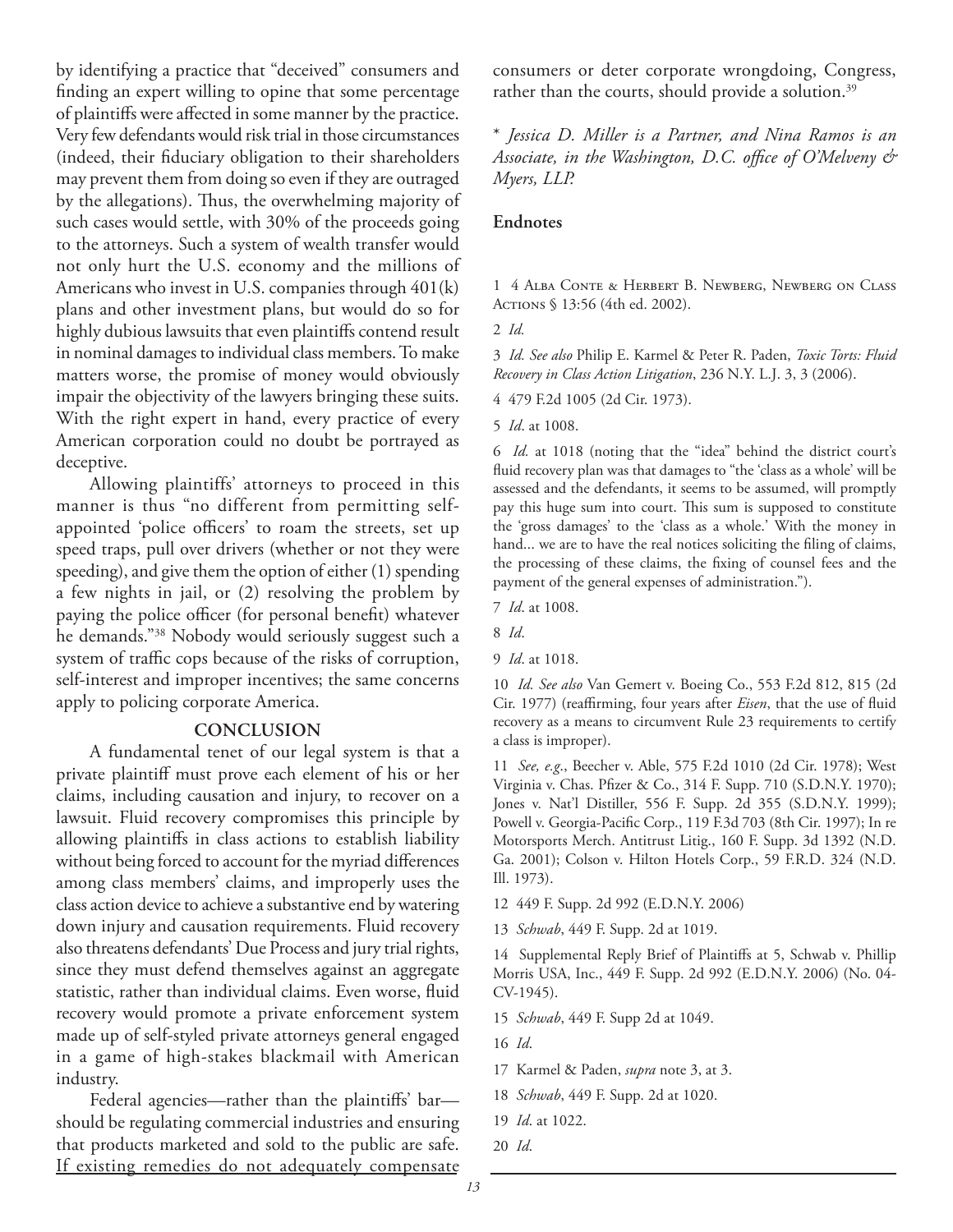21 *Eisen*, 479 F.2d at 1018.

22 *See* Order, McLaughlin v. Philip Morris USA, Inc., 06-4666-cv (2d Cir. Nov. 16, 2006).

23 *See Eisen*, 479 F.2d at 1014 ("Amended Rule 23 was not intended to affect the substantive rights of the parties to any litigation"); Amchem Prods. v. Windsor, 521 U.S. 591, 620 (1997) (noting that Rules Enabling Act "limits judicial inventiveness" with respect to Rule 23).

24 *Eisen*, 479 F.2d at 1017.

25 Cimino v. Raymark Indus., 151 F.3d 297, 312 (5th Cir. 1998).

26 *Id.* at 1014, 1018; Windham v. Am. Brands, Inc., 565 F.2d 59, 66 (4th Cir. 1977); *In re Hotel Tel. Charges*, 500 F.2d 86, 90 (9th Cir. 1974).

27 *See Windham*, 565 F.2d at 66; Kline v. Coldwell, Banker & Co., 508 F.2d 226, 236 & n.8 (9th Cir. 1974); *In re* Hotel, 500 F.2d at 90.

28 *See, e.g.*, Arch v. Am. Tobacco Co., 175 F.R.D. 469, 489 n.21 (E.D. Pa. 1997), aff'd sub nom. Barnes v. Am. Tobacco Co., 161 F.3d 127 (3d Cir. 1998).

29 Colgrove v. Battin, 413 U.S. 149, 156-57 & n.11 (1973).

30 Conte & Newberg, *supra* note 1, at § 13:56.

31 Matthews v. Eldridge, 424 U.S. 319, 333 (1976) (internal quotation omitted).

32 *Eisen*, 479 F.2d at 1017-18 (stating that "fluid recovery" procedure which ignored variation in individual class member claims in favor of analyzing damages on an aggregate, "class as a whole" basis would be an "unconstitutional violation of the requirement of due process of law"); *Kline*, 508 F.2d at 236 (noting that "fluid recovery" plan cannot "foreclose the right of each defendant to assert his defenses before a jury if one is requested"); Al Barnett & Son, Inc. v. Outboard Marine Corp., 64 F.R.D. 43, 55 (D. Del. 1974) (holding that "individual questions arising from damage claims can not be solved by allowing damages... in the form of a fluid recovery because average awards erode due process").

33 Indeed, in *Cimino v. Raymark Industries, Inc*., 151 F.3d 297 (5th Cir. 1998), the United States Court of Appeals for the Fifth Circuit explicitly rejected the use of "sample" and "extrapolation" cases, concluding that "[e]ven in the context of a class action, individual causation and individual damages must still be proved individually." *Id*. at 319 (internal quotation marks omitted).

34 *See* Lawrence Tribe, *Trial by Mathematics: Precision and Ritual in the Legal Process*, 84 Harv. L. Rev. 1329 (1971).

35 *See id.* at 1340-41.

36 Court after court has recognized that class certification significantly increases the pressure on defendants to settle meritless cases. *See* Castano v. Am. Tobacco Co., 84 F.3d 734, 746 (5th Cir. 1996) ("In addition to skewing trial outcomes, class certification creates insurmountable pressure on defendants to settle, whereas individual trials would not."); John C. Kleefeld, *Class Actions as Alternative Dispute Resolution*, 39 Osgoode Hall L.J. 817, 827-28  $(2001)$  ("in the class action context... certification is everything."). Indeed, "class certification may be the backbreaking decision that places 'insurmountable pressure' on a defendant to settle, even where the defendant has a good chance of succeeding on the

merits." Regents of the Univ. of Cal. v. Credit Suisse First Boston (USA), Inc., 482 F.3d 372 (5th Cir. 2007); *In re* Rhone-Poulenc Rorer, Inc., 51 F.3d 1293, 1298 (noting that many class action defendants facing the possibility of a sizable class judgment "may not wish to roll these dice.... [t]hey will be under intense pressure to settle," even if plaintiffs cases are weak); Blair v. Equifax Check Servs., Inc., 181 F.3d 832, 834 (7th Cir. 1999) (certification of a class "can put considerable pressure on [a] defendant to settle, even when the plaintiff's probability of success on the merits is slight" because "a grant of class status can propel the stakes of a case into the stratosphere").

37 *See* Willett v. Baxter Int'l, Inc., 929 F.2d 1094, 1100 n.20 (5th Cir. 1991).

38 John H. Beisner, et al., *Class Action "Cops": Public Servants or Private Entrepreneurs?*, 57 Stan. L. Rev. 1441, 1443 (2005).

39 *In re* Hotel, 500 F.2d at 92.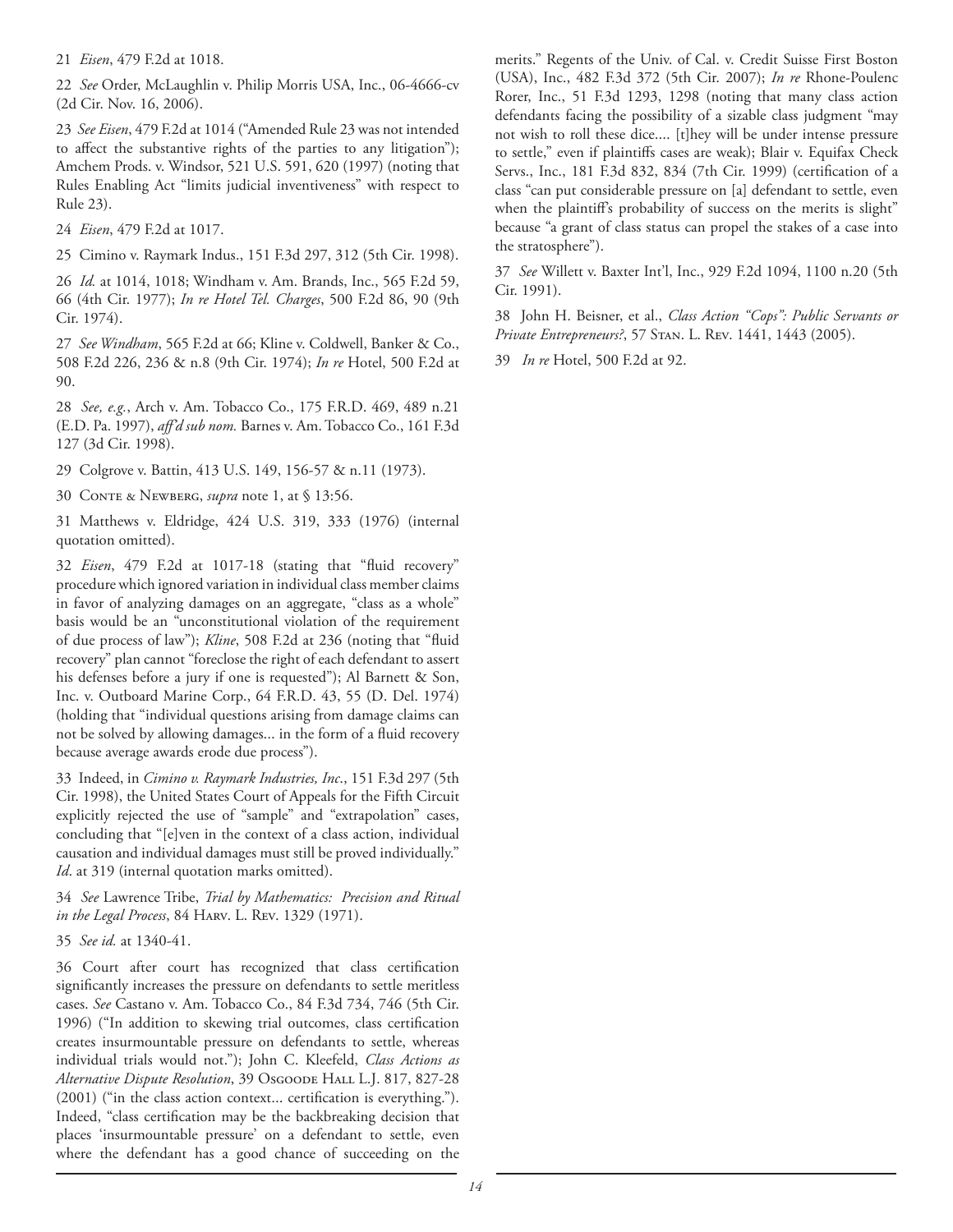# **Omission in FACTA Might Be Windfall for Plaintiff's Bar**

### *Continued from page 1*

previously unsuccessfully litigated an identical claim against a movie theater.<sup>11</sup> The Ohio courts do not appear to have considered whether the state law was preempted by federal law.

The federal law does not have the "person injured by a violation" limitation, however. Section 1681n(a) states "Any person who willfully fails to comply with any requirement imposed under this subchapter with respect to any consumer is liable to that consumer." A negligent violation only entitles a customer to actual damages.<sup>12</sup>

A recent Supreme Court case, *Safeco v. Burr*, addressed the meaning of willfulness under  $\int$  1681n(a).<sup>13</sup> The Fair Credit Reporting Act, 15 U.S.C. § 1681m(a) (FCRA), requires notice to a consumer subjected to "adverse action" based in whole or in part on information contained in a consumer credit report. (An "adverse action" in this context is any "increase in any charge for... any insurance, existing or applied for.")<sup>14</sup> Insurance companies have found that credit reports accurately predict insurance claims rates, and perform "credit scoring" on applicants to determine insurance rates. Respondents applied to Safeco for auto insurance, and received offers of initial rates higher than the best rates possible, but Safeco sent no "adverse action" notice; a class action alleged willful violation of the FCRA. The district court held that a single, initial insurance rate was not "adverse action," and granted summary judgment for Safeco. The Ninth Circuit reversed, and further held that a party willfully fails to comply with FCRA if it acts in reckless disregard of a consumer's FCRA rights.15

The Supreme Court reversed. While it found that Safeco's offer of initial rates was "adverse action," it found that Safeco's conduct was not willful because its reading of the ambiguous statute (which had yet to be interpreted by the FTC or Court of Appeals) was not objectively unreasonable. But the Court also held that "[w]illful failure covers a violation committed in reckless disregard of the notice obligation."<sup>16</sup> Plaintiffs seek class certification in FACTA cases over the question of willfulness, and the vague standards of *Safeco* present obvious dangers to defendants. A fast food restaurant or supermarket may face \$100 to \$1000 in damages for a transaction where there is a gross margin of a dollar or two.

In a number of FACTA cases, Judge Walter of the Central District of California has rejected class certification for FACTA cases, thus limiting the ability of the plaintiffs' bar to threaten astronomical damages. In the first such case, *Spikings v. Cost Plus, Inc.*, plaintiffs sought to certify a nationwide class of 3.4 million members against a defendant whose net worth was \$316 million and whose net sales revenues were \$20 million/year.<sup>17</sup> The minimum statutory damages would have put the defendant out of business. This threat was sufficient for the court to deny certification, especially where the defendant had immediately acted to correct its printing of the expiration date on credit-card receipts. Moreover, the availability of individual actions for actual damages plus attorneys' fees meant that a class action was not needed to vindicate individual rights. Finally, and perhaps most importantly, in terms of precedent, the danger that certification would create the potential for attorney abuse of the class action procedure would be an undesirable result and encourage unnecessary litigation.

Plaintiffs have responded tactically to such dismissals. In a case against U-Haul,<sup>18</sup> plaintiffs attorney Farris Ain of the Herbert Hafif Law Offices in Claremont, California, has sought to certify a class limited to customers who rented in four California stores, in the alternative to a statewide class.19 A multiplicity of such suits would still be profitable for plaintiffs' attorneys, but the smaller individual cases' damages would avoid one of the rationales for refusing certification in *Spikings*. But Judge Walter did not countenance to workaround of *Spikings*. On August 15, he rejected class certification. First, individualized questions predominated over common questions because of the need of individualized factual determinations as to which customers qualified as "consumers" under the statute and received a FACTA-violative "receipt." *Second*, with an unlimited size of the class, damages sought would range from \$115 million to \$1.15 billion. Such "ad absurdum" damages would be "enormous and completely out of proportion to any harm suffered by the plaintiff" and thus violate due process.<sup>20</sup> But even limiting the class to four stores, there would be nearly 29,000 transactions, with damage figures ranging from 20 to 200% of the defendant's net income. Moreover, piecemeal class certification would defeat the efficiency purposes of class actions. The court went on to repeat the other rationales in *Spikings* for denying class certification.

With the possibility of a lottery-sized damages award motivating the losing plaintiffs, the Ninth Circuit will surely see one of these class certification denials on appeal. In similar circumstances, a Judge Easterbrook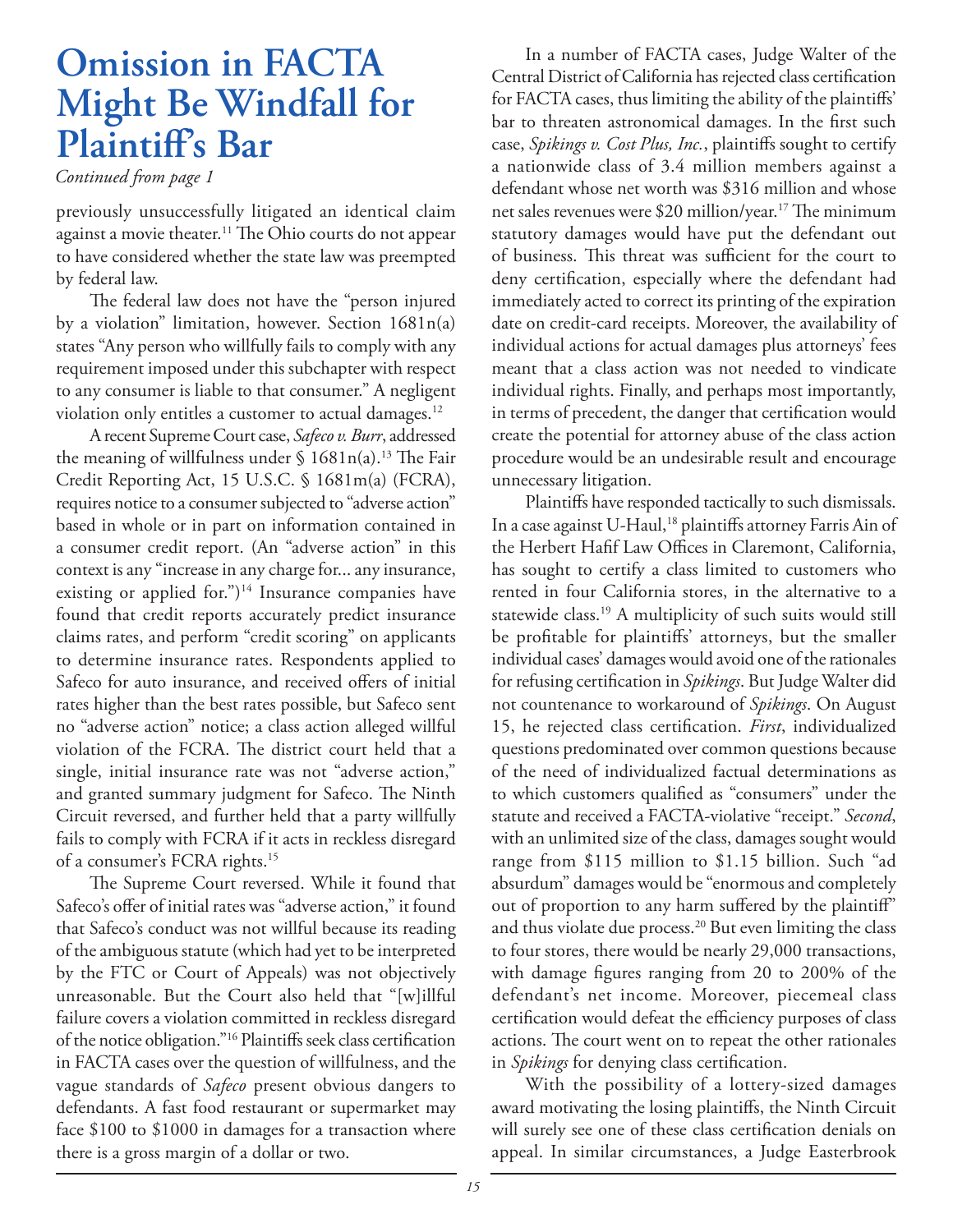opinion rejected flexibility in Rule 23 to bar certification of class actions just because the damages were wildly disproportionate.21 In Judge Easterbrook's view, the appropriate role of the judicial branch is to enforce the statute as written, absurd results of disproportionate damages and all, and then impose constitutional limits on the judgment. This interpretation of Rule 23 seems uncharacteristically naïve, given that Judge Easterbrook is also the author of *In re Bridgestone/Firestone, Inc.*, where he recognized the dynamic that a single action can force a defendant into settling an unmeritorious case, rather than risk bankruptcy from an astronomical, but mistaken, judgment.<sup>22</sup> But perhaps Easterbrook's opinion reflects the fact that the due process argument was not addressed (and thus perhaps not raised) in *Murray*. Still, if Judge Easterbrook's view about the scope of Rule 23 carries the day in the Ninth Circuit over that of Judge Walter, Congress would need to act rapidly to prevent small and medium businesses from being punitively bankrupted by FACTA and similar statutes.

*\* Ted Frank is a Resident Fellow at the American Enterprise Institute (AEI), and Director of the AEI Legal Center for the Public Interest.* 

### **Endnotes**

- 1 15 U.S.C. § 1681c(g).
- 2 15 U.S.C. § 1681n(a).

3 *See, e.g.,* 15 U.S.C. §1692k(a)(2) (Fair Debt Collection Practices Act) (capping class damages at lower of \$500,000 or 1% of net worth of debt collector); 15 U.S.C. §1640(a)(2)(B) (Truth in Lending Act) (same); 15 U.S.C. §1693m(a)(1) (Electronic Fund Transfer Act) (capping class damages at \$500,000).

4 If the name of the law firm sounds familiar, it is because it is the successor to the similarly named one that negotiated the infamous Hoffman v. BancBoston class action settlement where class members lost money to pay attorneys' fees. Kamilewicz v. Bank of Boston Corp*.*, 100 F.3d 1348 (7th Cir. 1996).

5 Walter Olson, "Turn those credit slips into gold," Overlawyered. com (blog), http://www.overlawyered.com/2007/05/turn\_those\_ credit\_slips\_into\_g.html (May 10, 2007).

6 Robin Sidel, *Retailers Whose Slips Show Too Much Attract Lawsuits*, WALL ST. J., Apr. 28, 2007.

7 Ohio R.C. 1345.18.

8 Burdge v. Supervalu Holdings, Inc*.*, No. C-060194, 2007 WL 865483 (Ohio Ct. App. Mar. 23, 2007).

9 Ohio R.C. 1345.18.

10 *Supervalu Holdings*, *supra* note 8.

11 Burdge v. Kerasotes Movie Theaters, No. CA2006-02-023, 2006 WL 2535762 (Ohio Ct. App. Dec. 5, 2006). In a telling example of the "Pigs get fed, hogs get slaughtered" saying, Burdge had originally settled the case for \$2525, but decided to demand more, and lost the case at the trial-court level and on appeal on the same lack-ofinjury grounds as in *Supervalu Holdings*. *Id.*

12 15 U.S.C. § 1681o(a).

13 No. 06-84 (June 4, 2007).

14 15 U.S.C. § 1681a(k)(1)(B)(i).

15 Spano v. Safeco, 140 Fed. Appx. 746 (9th Cir. 2005).

16 Safeco v. Burr, *supra* note 13. The Court also held, in a parallel case, *GEICO v. Edo*, No. 06-100, that GEICO's conduct of offering a neutral rate based on a credit score was not an "adverse action."

17 Case No. 06-cv-8125-JFW (C.D. Cal. May 29, 2007).

18 Evans v. U-Haul Co. of Calif. Inc*.*, No. 07-cv-2097-JFW (C.D. Cal. Aug. 15, 2007).

19 Matthew Hirsch, *Plaintiffs Attorneys Think Globally, Act Locally in Financial Privacy Cases*, The Recorder, Aug. 27, 2007.

20 *Evans*, *supra* note 18, citing London v. Wal-Mart Stores, Inc., 340 F.3d 1246, 1255 n. 5 (11th Cir. 2003) (citing Kline v. Coldwell Banker & Co., 508 F.2d 226 (9th Cir. 1974) (Truth-in-Lending Act)).

21 Murray v. GMAC Mortgage Corp., 434 F.3d 948 (7th Cir. 2006). *Murray* is also notable because the Seventh Circuit endorsed the notion that a "professional" plaintiff who brings many suits can be an appropriate class representative, though the Court did not expressly address the "typicality" requirement of the class representative in Rule 23(a)(3).

22 288 F.3d 1012, 1015–16 (7th Cir. 2003).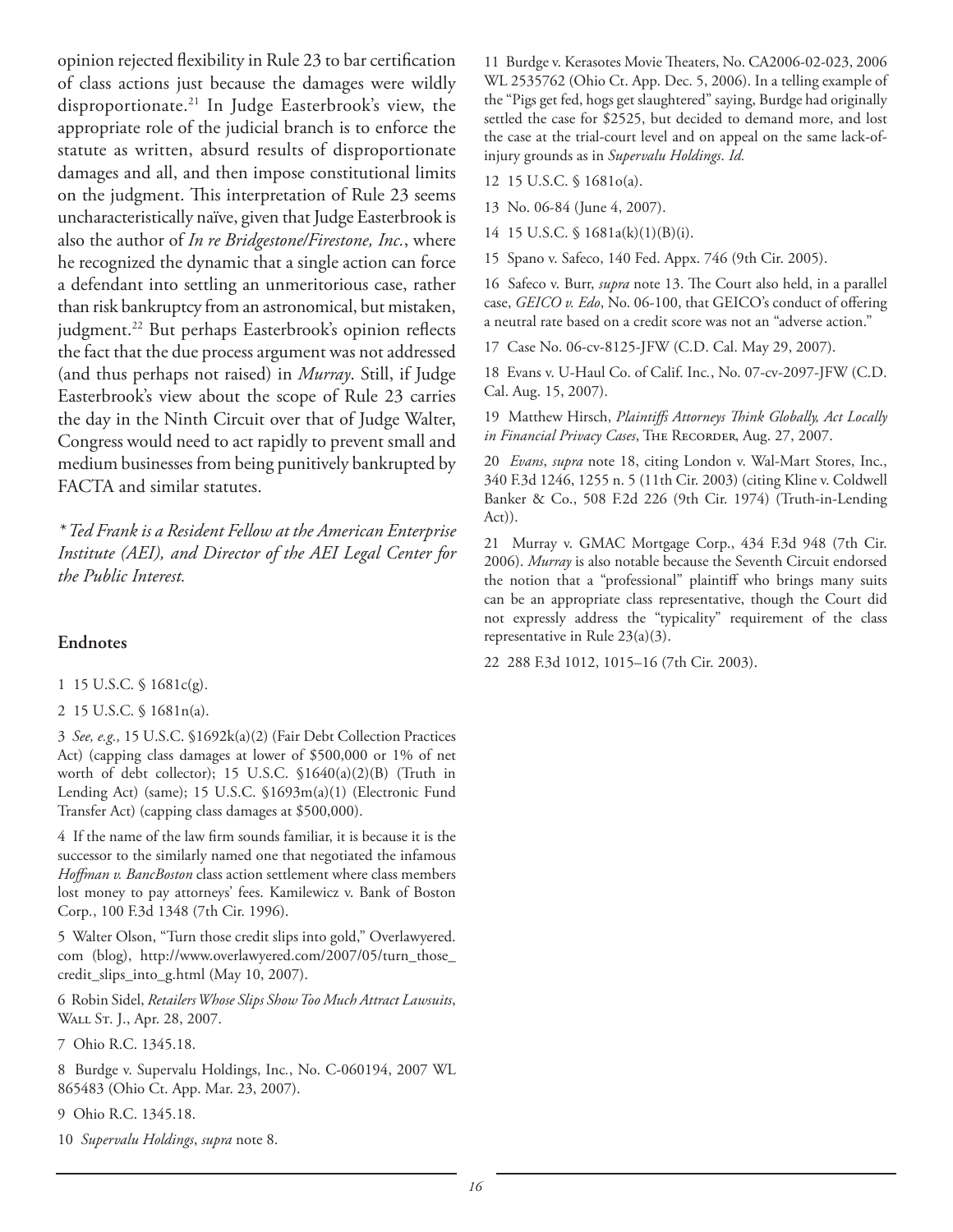# **ALI Principles and LitigationTrends**

*Continued from page 3*

### **II. How ALI's Principles of Aggregate Litigation Would Foster and Encourage More and Larger Lawsuits**

The PLAL is not reticent about the nature of what is being proposed. The Reporters confirm that the PLAL in many ways "consciously break[] from much of the terminology and organization of existing law with regard to aggregation through class actions."11 What this means is that those parts of the current class action rules—such as "predominance," "superiority," and equivalent state law requirements— that have tended to restrict the availability of the class action device (particularly in cases involving money damages)<sup>12</sup> are subject to revision as "overly formalistic."13

As stated in the PLAL, the listed "objects" of aggregate proceedings are, in cases involving money damages:<sup>14</sup>

- maximizing the net value of the group of claims;
- compensating each claimant appropriately; and
- enabling claimants to voice their concerns and obtain legal vindication.<sup>15</sup>

For "indivisible" (injunctive) claims, the listed "objects" are:

• obtaining a judicial resolution of the legality of the challenged conduct;

• stopping challenged conduct from continuing; and

• enabling persons aligned with the aggregations to voice their concerns and facilitating... further relief that protects the rights of affected persons.<sup>16</sup>

The PLAL thus makes it quite obvious that the "objects" it pursues for aggregate litigation are those sought by the plaintiffs in such litigation, such as "maximizing the net value" of the claims and "stopping challenged conduct" by defendants.

The rest of the PLAL seeks to expand use of aggregated proceedings in a pro-plaintiff manner. In place of the familiar analytical framework of the present class action rules, the PLAL is organized in favor of "finality, fidelity, and feasibility"—terms borrowed from a 2006 law review article.<sup>17</sup> These terms do not track any procedural rule enacted by any jurisdiction, however. And while the law review article focused solely on a subcategory of aggregated litigation, (monetary damages), the PLAL would expand them to encompass any type of aggregated litigation. This attempt to impose the same model on all aggregated litigation distorts the intended purpose of "finality, fidelity, and feasibility," which was to place further limits upon class certification:

Class actions seeking damages under Rule 23(b)(3) would thus be permissible only if they were a superior method of feasibly adjudicating both the similar and dissimilar aspects of class members' claims to judgment under the substantive law governing claims and defenses.<sup>18</sup>

These three principles were to "set minimum parameters for rules guiding judicial discretion in assessing the similarity and dissimilarity of individual claims in a putative class action."<sup>19</sup> The numerous illustrations of "red flags," which the law review article provides, precluding aggregation under the original use of "finality, fidelity, and feasibility", do not find their way into the PLAL.20 Instead, the PLAL pulls these three principles out of their limited context and uses them to create a test for aggregation based upon "material advancement" of the litigation process.<sup>21</sup> "Material advancement," however, is not a test of class certification; it is a test of predominance. As stated in the case upon which the PLAL relies:

The defendants' main contention is that... the common issues of fact and law these claims involve do not *predominate* over the individualized issues involved that are specific to each plaintiff.... Whether an issue predominates can only be determined after *considering what value the resolution of the class-wide issue will have in each class member's underlying cause of action*.... Put simply, if the addition of more plaintiffs to a class requires the presentation of significant amounts of new evidence, that strongly suggests that individual issues are important. If, on the other hand, the addition of more plaintiffs leaves the quantum of evidence introduced by the plaintiffs as a whole relatively undisturbed, then common issues are likely to predominate.<sup>22</sup>

"Material advancement," in the context of evaluating the nature of the proofs required in aggregated litigation as part of the predominance test makes sense. Claims that are factually diverse such that their joint litigation does not "materially advance" their adjudication are plainly not going to present predominately similar issues.

Expanding "material advancement" into the primary test for aggregation itself, however, creates a tautology in favor of aggregating everything, since the PLAL defines "material advancement" in terms of both the "resolution of common issues in the aggregate" and in terms of "marketability"—that is, whether lawyers would be willing to take on a representation.<sup>23</sup> By virtue of these definitions, aggregation would become the norm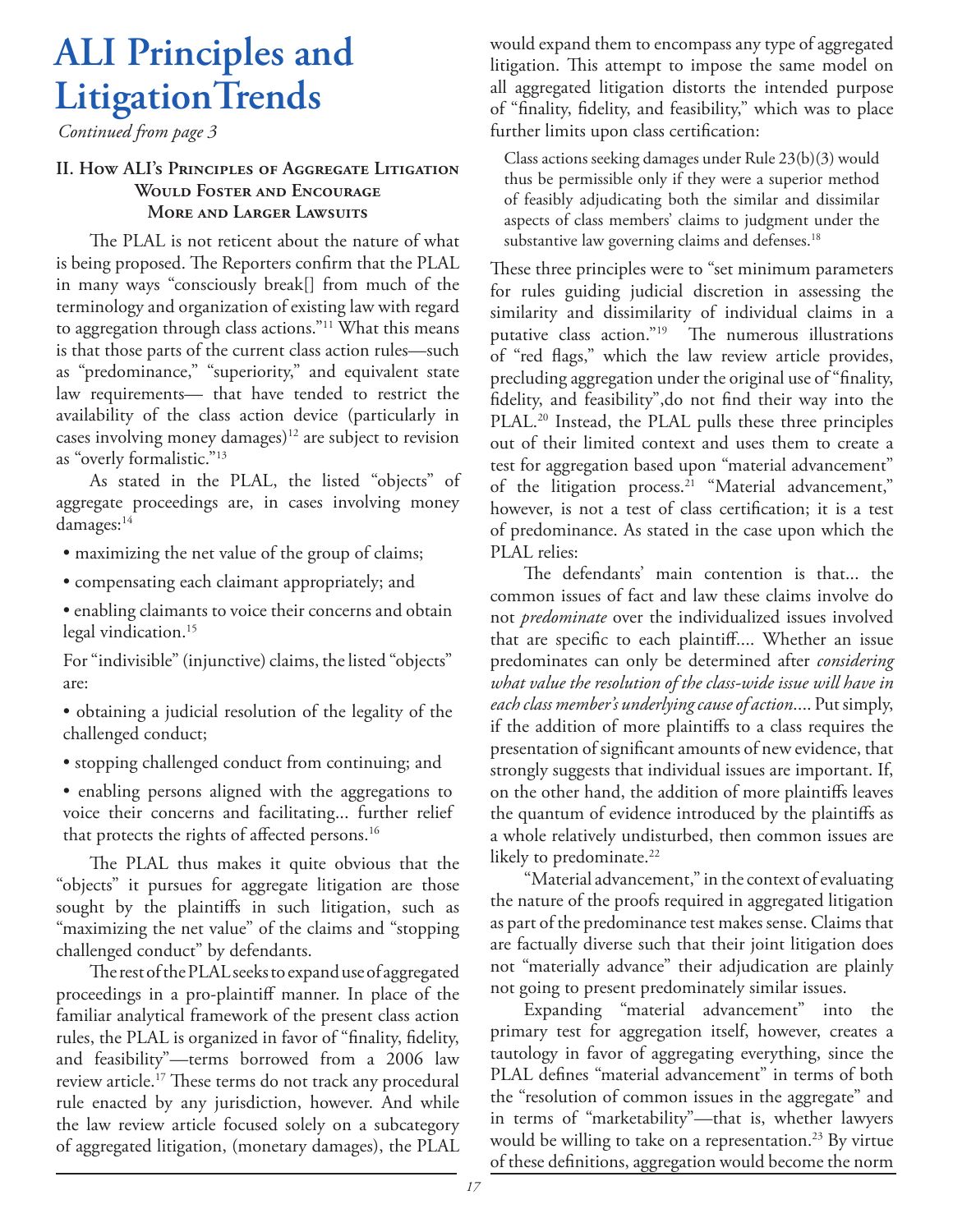rather than the exception. First, they put rabbit in hat, since any issue decided commonly obviously need not be revisited. Second, economics dictates that the larger the amount in the dispute, the more likely a lawyer will take the case. Aggregation, by definition, makes litigation more "marketable."

Section 2.03 also seeks to abolish the predominance requirement for class certification *sub silentio* by greatly expanding the scope of "single issue" class certification.<sup>24</sup> Single issue certification has traditionally been unusualan exception rather than a rule—because courts have viewed it as a "procedural tool to sever common issues for trial and not as a vehicle to reach certification."25 The PLAL itself acknowledges that issue certification currently operates only in a "more limited" fashion, "within the larger constellation" of the entire matter at suit.<sup>26</sup> To allow certification of a single issue by itself, without any comparison to the individualized issues posed by all of the rest of the litigation, "would eviscerate the predominance requirement... the result would be automatic certification in every case where there is a common issue."27

That result is precisely what the PLAL seeks to achieve. "Aggregate treatment is thus possible when a trial would allow for the presentation of evidence sufficient to demonstrate the validity of all claims with respect to a common issue."<sup>28</sup> Thus, "a defendant's negligence" in an environmental pollution case would become a separately triable common issue.29 Likewise, the PLAL applies the same "material advancement" test to the issue-specific dividing line between "liability" and "remedy."30 Of twelve relevant illustrations, eight allow issue aggregation.<sup>31</sup> The result is, again, that issue certification would become the norm.

In justifying its expansive view of single-issue certification, the PLAL uses the metaphor of "carv[ing] at the joint," from the *Rhone-Poulenc Rorer* case.<sup>32</sup> That opinion did not apply the metaphor, however, either to support or to reject issue certification. Rather, the court used it in declaring unconstitutional the aggregate bifurcation of trial in such a way that would have different juries examining the same issue of the defendant's fault in violation of the Seventh Amendment.<sup>33</sup> The PLAL proposes overruling *Rhone Poulenc* (and numerous other cases) on precisely this point, and effectively reducing Seventh Amendment protections for defendants in the context of aggregated litigation to a "historical artifact."34

PLAL's treatment of the medical monitoring cause of action deserves special attention. Medical monitoring is a controversial cause of action, and quite a few courts have refused to recognize it altogether.<sup>35</sup> Even in those jurisdictions that have adopted it, many courts under a variety of circumstances have declined to certify medical monitoring class actions because of the numerous individualized elements present in this sort of claim.<sup>36</sup> Nonetheless, the PLAL treats medical monitoring claims, under certain circumstances, as models of an "indivisible" claim that is not only suitable for aggregated treatment but subject to *mandatory, non-opt-out* class certification.<sup>37</sup>

The PLAL also raises questions about the limits of judicial power, authorizing "cy pres" or "fluid recovery" settlements.<sup>38</sup> If the claimed damages are so minimal that it is uneconomical to identify how much money is owed deserving class members, it should be a red flag that litigation is an inefficient way to handle the situation, and that administrative enforcement is a preferred avenue. The PLAL would allow courts to give such funds away to charities that they (or class plaintiffs' counsel) select.<sup>39</sup>

In addition to these major, conceptual reworkings of the law, the PLAL, as currently drafted, advocates changing the law in many other ways that would eliminate existing barriers to the creation, management, and settlement of claims on an aggregated basis:

A. In the interest of broadening the scope of aggregate litigation, the PLAL would prohibit defendants from defeating aggregation by conceding the common issues.<sup>40</sup> The effect of this provision would be to force parties to engage in litigation and discovery concerning issues that are actually not in serious dispute.

B. The PLAL exhorts courts to experiment with "creative" procedural arrangements in pursuit of aggregating litigation.<sup>41</sup> Such creativity, however, has a history of threatening defendants' procedural and substantive rights.<sup>42</sup> Moreover, the history of aggregate litigation demonstrates that procedural "advances" generate their own traffic. Loosening procedural constraints to facilitate more litigation only produces more litigation.

C. The PLAL seems to consider all single-point environmental pollution cases to be appropriate class certification, at least as to individual "common" issues.<sup>43</sup> While the PLAL purports to define commonality as "the determination of a common issue as to one claimant should resolve the same issue as to all other claimants,"44 single source pollution cases are notorious exceptions, since to prove one claimant's injuries that claimant need only prove his or her own exposure to the pollutant not that of every other member of the purported class.

D. Under PLAL, at least some aspects of virtually every product liability case would be capable of being litigated,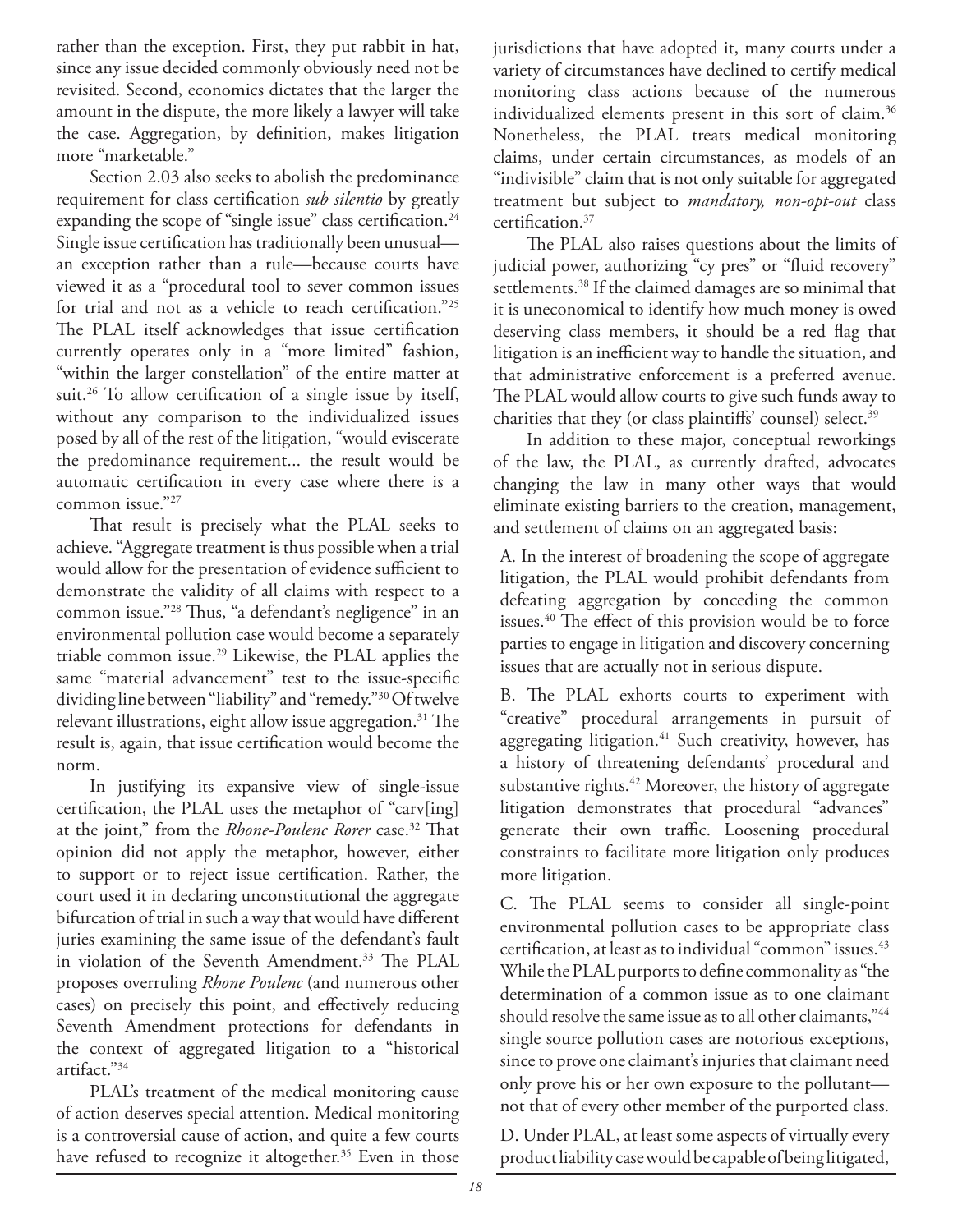since claims for breach of warranty are commonplace in such litigation, and the "merchantability" of a product is used as an example of a "common" issue that can be appropriately litigated in aggregated fashion.<sup>45</sup> This result would be a reversal of current law, since another comment to PLAL concedes, "the class action has fallen into disfavor as a means of resolving mass-tort claims."46

E. The PLAL would require parties opposing class certification to bear the burden of proof on conflict of law47—a reversal of current precedent, under which the proponent of class certification bears the burden of proving all elements that support the aggregation of litigation.<sup>48</sup>

F. The PLAL also gives textual treatment to the widely rejected<sup>49</sup> choice of law argument (almost never seen outside of class action litigation) that the governing law should be the law of a defendant's principal place of business.<sup>50</sup>

G. The PLAL advocates overturning current Supreme Court precedent in order to allow the conduct of aggregated trials in the context of multi-district litigation, thus enabling more pressure on defendants to settle. $51$ 

H. Contrary to almost all recent precedent, which holds that punitive damages can be decided only for persons before the court, and only in connection with their particular compensatory damages,<sup>52</sup> the PLAL continues to take the position that punitive damage claims may be decided on an aggregate, class-wide basis.53 Recent (post-State Farm) cases rejecting this approach include: *In re* Chevron Fire Cases, 2005 WL 1077516, at \*14-15 (Cal. App. May 6, 2005) (unpublished).

I. The PLAL takes widely divergent views of due process rights, depending upon whether those rights belong to defendants—in which case they are but an "admonition" or "reminder" in a comment<sup>54</sup>-or whether those rights belong to plaintiffs in which case they are mandatory black-letter law.55

J. The PLAL facilitates the conduct of aggregate litigation by authorizing courts in non-binding consolidations (mostly MDL situations) to order non-consenting plaintiffs to pay "common costs" to other plaintiff lawyers whom they have not retained.<sup>56</sup> This practice has never received appellate approval.<sup>57</sup>

K. The PLAL would resuscitate a failed proposal to amend the Federal Rules to create a new type of class action—presumably more palatable where certification is of doubtful propriety—requiring class members affirmatively to "opt-in."<sup>58</sup>

L. The PLAL rejects existing precedent<sup>59</sup> and would allow class action plaintiffs to refile identical class actions in other jurisdictions after initially failing in federal court and losing on appeal.<sup>60</sup> The collateral estoppel analysis is inconsistent with the PLAL's recognition in another context that the "contingent fee lawyer is a real party in interest" in aggregate litigation.<sup>61</sup>

M. Perpetuating a peculiar legal doctrine that encourages filing of meritless class actions, the draft advocates allowing unsuccessful class actions to toll the running of the statute of limitations for all class members.<sup>62</sup>

N. The PLAL would abolish the current constitutional due process right to individualized notice of class action proceedings as too expensive.<sup>63</sup>

O. To facilitate settlements of aggregate litigation (thus increasing the incentive to bring such claims in the first place) the PLAL would overturn current Supreme Court precedent and allow settlement of class actions even though individual issues predominate.<sup>64</sup>

P. Even though defendants are not responsible for the improper actions of opposing class counsel and owe no litigation-related duties to litigation opponents, the PLAL would impose *upon defendants* part of legal fees incurred by successful objectors to class settlements.<sup>65</sup>

Q. PLAL admits the constitutional problems of providing notice to uninjured "future" claimants, but takes an approach, "inconsistent" with current Supreme Court precedent,<sup>66</sup> that guardians *ad litem* are sufficient enough to allow aggregated disposition of such future claims.67

### **III. Expansion of Aggregated Litigation and Current Legal Trends**

In advocating dozens of legal changes, all of which are intended to increase the frequency of class actions and other forms of aggregated litigation, the ALI is swimming against the current for reduction, rather than expansion, of aggregated litigation. In the federal court system, since *Ortiz v. Fibreboard Corp.*,<sup>68</sup> and *Amchem Products, Inc. v. Windsor*,<sup>69</sup> the courthouse door has definitively slammed shut against class actions in personal injury and product liability actions. *Ortiz* and *AmChem* have been on the books now for a decade, and during that decade not a single contested personal injury/product liability class action has survived appeal.70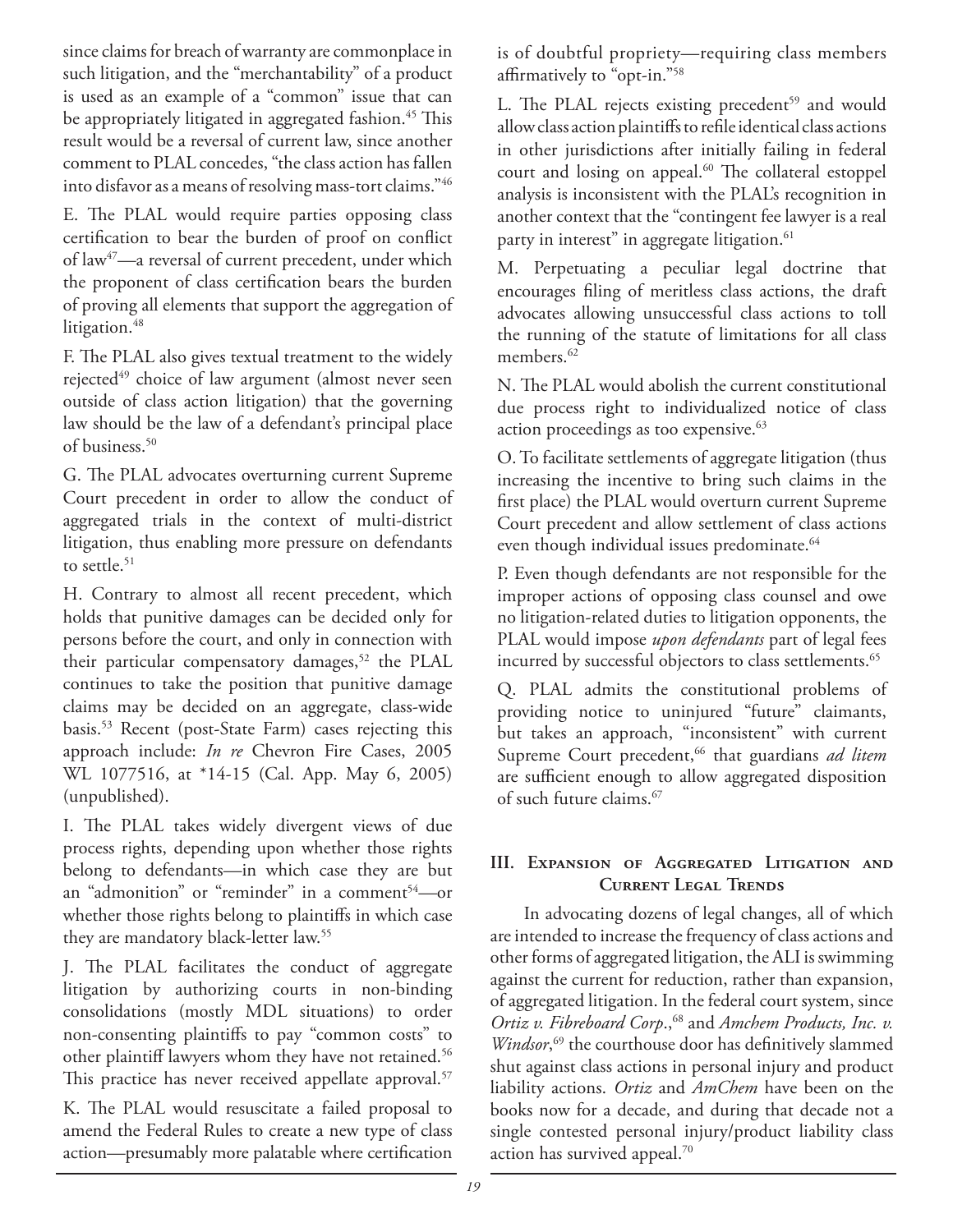Congress has concurred in this federal trend away from class actions. In 2005 it passed the Class Action Fairness Act, designed to force a wide range of putative class actions into the federal system, with the expectation that these class actions would be governed by the increasingly restrictive federal precedents.<sup>71</sup>

States are also joining this trend. State class actions have been pruned significantly in Texas, where the state supreme court explicitly adopted as "essential" "a cautious approach to class certification," rejecting its former "approach of certify now and worry later."72 In Illinois, the state supreme court has held that "the class action device is unsuitable for mass tort personal injury cases,"73 and has taken steps to strengthen the predominance element generally.<sup>74</sup> The notorious Mississippi rule that used to allow hundreds of plaintiffs to join together in mass aggregations in lieu of class actions (which Mississippi does not recognize) has been abolished.75

### **CONCLUSION**

Those who are interested in measuring the costs and benefits of aggregated litigation would do well to pay close attention to the progress of the PLAL through the ALI's process of consideration and approval. As it currently stands, the PLAL would put the ALI on record as supporting a fundamental reordering of how litigation is conducted in this country.

*\* James Beck is Counsel in the Mass Torts and Product Liability Group at Dechert, LLP. He has been an elected member of the American Law Institute since May 2006.*

### **Endnotes**

1 "Reporters" are the persons (almost always law professors) charged with actually drafting the language of an ALI project.

2 The current draft of the PLAL, like all ALI publications, is available for purchase from the Institute. *See* http://www.ali.org/index.cfm?fu seaction=publications.ppage&node\_id=80.

3 *See In re Rhone-Poulenc*, 51 F.3d 1293, 1298-99 (7th Cir.) (discussing roll of increased risk in bringing about "blackmail settlements" in class action litigation), *cert. denied*, 516 U.S. 867 (1995)

4 *See In re Agent Orange Prod. Liab. Litig.*, 611 F. Supp. 1267 (E.D.N.Y. 1985) and *In re "Agent Orange" Prod. Liab. Litig.*, 597 F. Supp. 740 (E.D.N.Y.1984) (both discussing at length the impossibility of proving causation).

5 *See In re Agent Orange Prod. Liab. Litig.*, 611 F. Supp. 1396 (E.D.N.Y. 1985) (discussing settlement).

6 *See* Fed. R. Civ. P. 23(f).

7 In *In re Agent Orange Prod. Liab. Litig*., 818 F.2d 179, 182-83 (2d Cir. 1987), the validity of the class certification order was considered in the context of determining the "fairness" of the settlement in light of the chances that the aggregation itself would be struck down.

8 *E.g.,* Redish & Kastenek, *Settlement Class Actions, the Case-or-Controversy Requirement, and the Nature of the Adjudicatory Process*, 73 U. Chi. L. Rev. 545 (2006) (addressing justiciability of "future" claims in the context of class actions).

9 Stephenson v. Dow Chem. Co., 273 F.3d 249 (2d Cir. 2001), *aff 'd by equally divided court*, 539 U.S. 111 (2003).

10 For claims that as individual actions would certainly had been subject to quick dismissal for lack of causation a Westlaw search limited to judicial opinions shows 107 separate "*Agent Orange*" entries in the district court (between 1979 and 2005), twenty-two in the Second Circuit, and a "History" that's over three Westlaw screens long.

11 PLAL §1.03, reporters notes to comment b.

12 *See* Fed. R. Civ. P. 23(b)(3), and equivalent state rules.

13 PLAL §1.02, reporters' notes to comment u.

14 PLAL §1.05.

15 *Id.* It should be noted that the "objects" as stated are in terms of "include but are not limited to."

16 *Id*.

17 *See* Erbsen, *From Predominance to Resolvability: A New Approach*  to Regulating Class Actions, 58 VAND. L. REV. 995 (2006), discussed at PLAL §1.03, comment b and accompanying reporters' notes.

18 *Id*. at 1081.

19 *Id*. at 1024.

20 *Id*. at 1028-30.

21 PLAL §2.03, comment a (citing Klay v. Humana, Inc., 382 F.3d 1241, 1254-55 (11th Cir. 2004)).

22 Klay v. Humana, Inc., 382 F.3d 1241, 1254-55 (11th Cir. 2004) (citations, quotation marks, and parentheticals omitted) (emphasis added).

23 PLAL §2.03, comment a.

24 Fed. R. Civ. P. 23(c)(4) provides that "[w]hen appropriate [] an action may be brought or maintained as a class action with respect to particular issues."

25 *E.g.,* Castano v. American Tobacco Co., 84 F.3d 734, 745 n. 21 (5th Cir. 1996); *In re N. Distr. of Calif. Dalkon Shield IUD Prod. Liab. Litig.*, 693 F.2d 847, 856 (9th Cir. 1982); Blain v. Smithkline Beecham Corp., 240 F.R.D. 179, 190 (E.D. Pa. 2007); Arch v. American Tobacco Co., 175 F.R.D. 469, 496 (E.D. Pa. 1997).

26 PLAL §2.04, comment b.

27 *Castano*, 84 F.3d at 745 n.21 (citing Fed. R. Civ. P. 23(b)(3)).

- 28 PLAL §2.03, comment c.
- 29 PLAL §2.03, comment d.
- 30 PLAL §2.04.

31 *Id.*

32 PLAL §2.03, comment c & accompanying reporters' notes (quoting *Rhone-Poulenc Rorer*, 51 F.3d at 1302.

33 *Rhone-Poulenc Rorer*, 51 F.3d at 1302-03.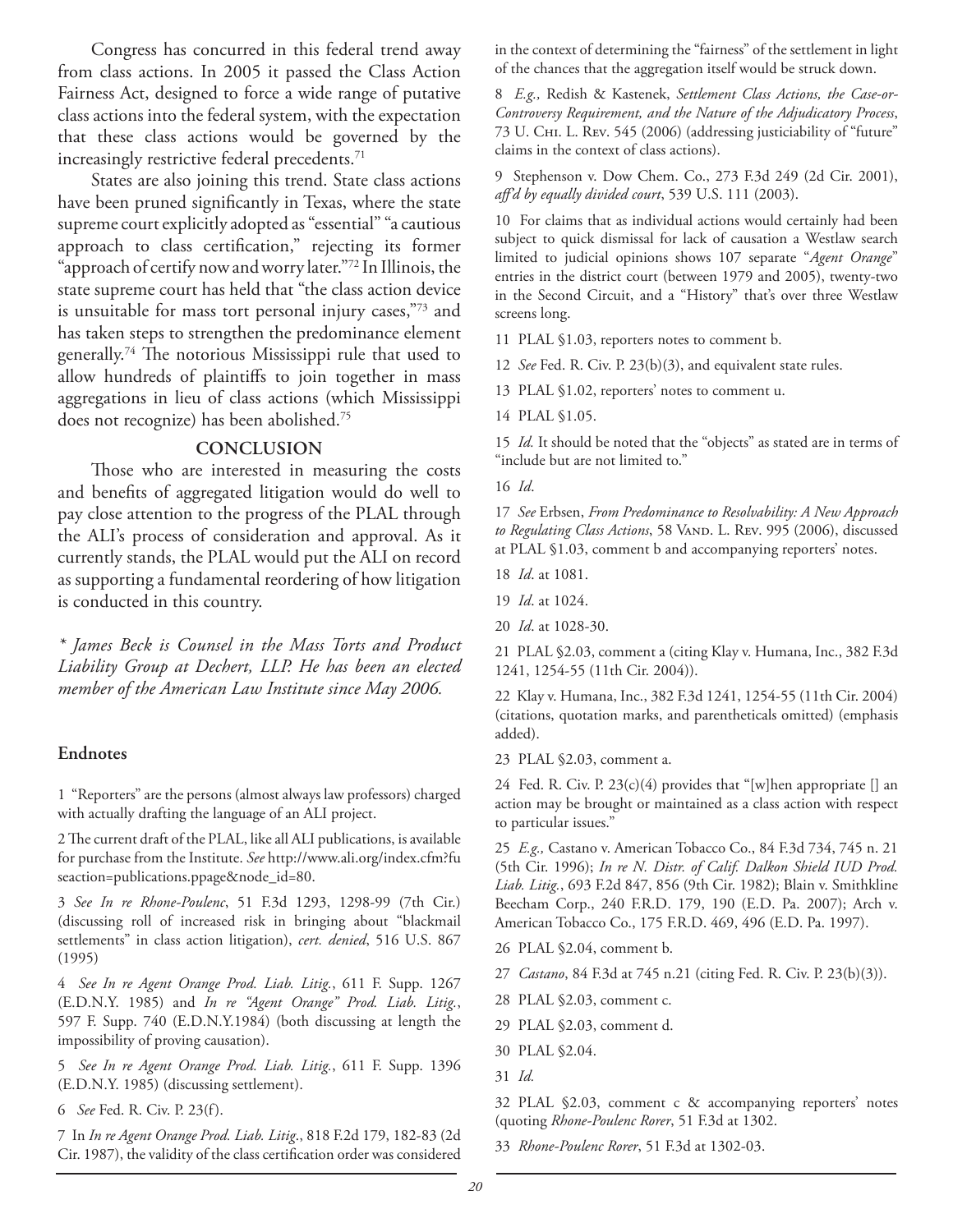34 PLAL §2.04 reporters' notes to comment b; §2.11, comment c; §2.11, reporters' notes to comment a.

35 Citing highest courts in the jurisdiction only: Metro-North Commuter R.R. Co. v. Buckley, 521 U.S. 242, 442 (1997); Hinton v. Monsanto Corp., 813 So.2d 827, 830-32 (Ala. 2001); Mergenthaler v. Asbestos Corp., 480 A.2d 647, 651 (Del. 1984); Wood v. Wyeth-Ayerst Labs., 82 S.W.3d 849, 852-56 (Ky. 2002); Henry v. Dow Chem. Co., 473 Mich. 63, 701 N.W.2d 684, 686 (2005); Paz v. Brush Engineered Materials Inc., 949 So.2d 1, 3-6, 9 (Miss. 2007); Badillo v. Am. Brands, Inc., 16 P.3d 435, 440-41 (Nev. 2001).

36 *E.g.,* Barnes v. Am. Tobacco Co., 161 F.3d 127, 142-43 (3d Cir. 1998); *In re Baycol Products Litigation*, 218 F.R.D. 197, 212 (D. Minn. 2003), Lockheed Martin Corp. v. Super. Ct., 63 P.3d 913, 926-27 (Cal. 2003); Buynie v. Airco, Inc., 2007 WL 2275013, at \*8-9 (N.J. Super. A.D. Aug 10, 2007).

37 PLAL §2.05 & illustrations 1-5.

38 PLAL §3.07.

39 PLAL §3.06, illustration 2.

40 PLAL §2.03, comment d.

41 PLAL §2.03, comment e

42 *E.g., In re* Simon II Litig., 407 F.3d 125, 138-39 (2d Cir. 2005); Cimino v. Raymark Indus., Inc., 151 F.3d 297, 320 (5th Cir. 1998); *Rhone-Poulenc Rorer*, 51 F.3d at 1297; *Castano*, 84 F.3d at 750-51; *In re* Fibreboard Corp., 893 F.2d 706, 711-12 (5th Cir. 1990);

43 PLAL §2.04, illustration 4.

44 PLAL §2.03, comment a.

45 PLAL §2.04, illustrations 9 and 12.

46 PLAL §1.02, comment w.

47 PLAL §2.06, comments a & f.

48 E.g., Thorn v. Jefferson-Pilot Life Ins. Co., 445 F.3d 311, 321 (4th Cir. 2006) ("we have stressed in case after case that it is not the defendant who bears the burden of showing that the proposed class does not comply with Rule 23, but that it is the plaintiff who bears the burden of showing that the class does comply"); Steering Comm. v. Exxon Mobil Corp., 461 F.3d 598, 601 (5th Cir. 2006); Trevizo v. Adams, 455 F.3d 1155, 1162 (10th Cir. 2006); Chiang v. Veneman, 385 F.3d 256, 264 (3d Cir. 2004); Valley Drug Co. v. Geneva Pharm., Inc., 350 F.3d 1181, 1187 (11th Cir. 2003); *In re*  Am. Med. Sys., Inc., 75 F.3d 1069, 1079 (6th Cir. 1996).

49 For recent cases refusing to apply the law of the defendant's place of business, see Rowe v. Hoffman-La Roche Inc., 917 A.2d 767, 775-76 (N.J. 2007); Kelley v. Eli Lilly & Co., 2007 WL 1238789, at \*2-3 (D.D.C. April 27, 2007); Bearden v. Wyeth, 482 F. Supp.2d 614, 620-22 (E.D. Pa. 2006).

50 PLAL §2.06, comment c.

51 PLAL §2.08, comment j & accompanying reporters' notes (discussing Lexecon Inc. v. Milberg Weiss Bershad Hynes & Lerach, 523 U.S. 26 (1998)).

52 Philip Morris USA v. Williams, 127 S. Ct. 1057, 1063 (2007); State Farm Mutual Auto. Ins. Co. v. Campbell, 538 U.S. 408, 422- 23 (2003); *Simon II*, 407 F.3d at 139; Engle v. Liggett Group, Inc., 945 So.2d 1246, 1263 (Fla. 2006); Johnson v. Ford Motor Co., 113 P.3d 82, 94-95 (Cal. 2005); *Buynie*, 2007 WL 2275013, at \*8-9; Colindres v. QuitFlex Mfg., 235 F.R.D. 347, 378 (S.D. Tex. 2006); O'Neal, v. Wackenhut Servs., Inc., 2006 WL 1469348, at \*22 (E.D. Tenn. May 25, 2006).

53 PLAL §2.08, and reporters' notes to comment i.

54 PLAL §2.08, comment k.

55 PLAL §3.03.

56 PLAL §2.09(b).

57 *See In re Showa Denko K.K. L-Tryptophan Prods. Liab. Litig.-II*, 953 F.2d 162, 166 (4th Cir. 1992) (rejecting such assessments as an abuse of power).

58 PLAL §2.10, comment a.

59 *In re Bridgestone/Firestone, Inc., Tires Prods. Liab. Litig.*, 333 F.3d 763 (7th Cir. 2003).

60 PLAL §2.12, and comment a.

61 PLAL §1.04, reporters' notes to comment b.

62 PLAL §3.02 reporters' notes to comment c.

63 PLAL §3.04.

64 PLAL §3.06 (criticizing Amchem Products, Inc. v. Windsor, 521 U.S. 591 (1997)).

65 PLAL §309(c).

66 PLAL §3.10, reporters' notes to comment d (advocating that the "more formalistic" aspects of *Amchem*, 521 U.S. 591, and *Ortiz v. Fibreboard Corp.,* 527 U.S. 815 (1999), be done away with).

67 PLAL §3.10(b).

68 527 U.S. 815 (1999).

69 521 U.S. 591 (1997).

70 In addition, the old rule, supposedly garnered from *Eisen v. Carlisle & Jacquelin*, 417 U.S. 156, 177 (1974), that restricted inquiry into the substantive merits of claims during the class certification phase, is on its last legs. See Gen. Tel. Co. v. Falcon, 457 U.S. 147, 160-61, (1982) (a court must conduct a "rigorous analysis" during which it "may be necessary for the court to probe behind the pleadings"); *In re Initial Pub. Offering Sec. Litig.*, 471 F.3d 24 (2d Cir. 2006) (applying *Falcon* specifically to approve extensive merits consideration at certification statge).

71 Pub. L. 109-2, 119 Stat. 4.

72 Southwestern Refining Co. v. Bernal, 22 S.W.3d 425, 435 (Tex. 2000).

73 Smith v. Ill. Cent. R.R. Co., 860 N.E.2d 332, 340 (2006).

74 Avery v. State Farm Mutual Auto. Ins. Co., 835 N.E.2d 801, 820-21 (Ill. 2005).

75 Albert v. Allied Glove Corp., 944 So.2d 1, 4-5 (Miss. 2006); Janssen Pharm. v. Armond, 866 So.2d 1092, 1099 (Miss.2004).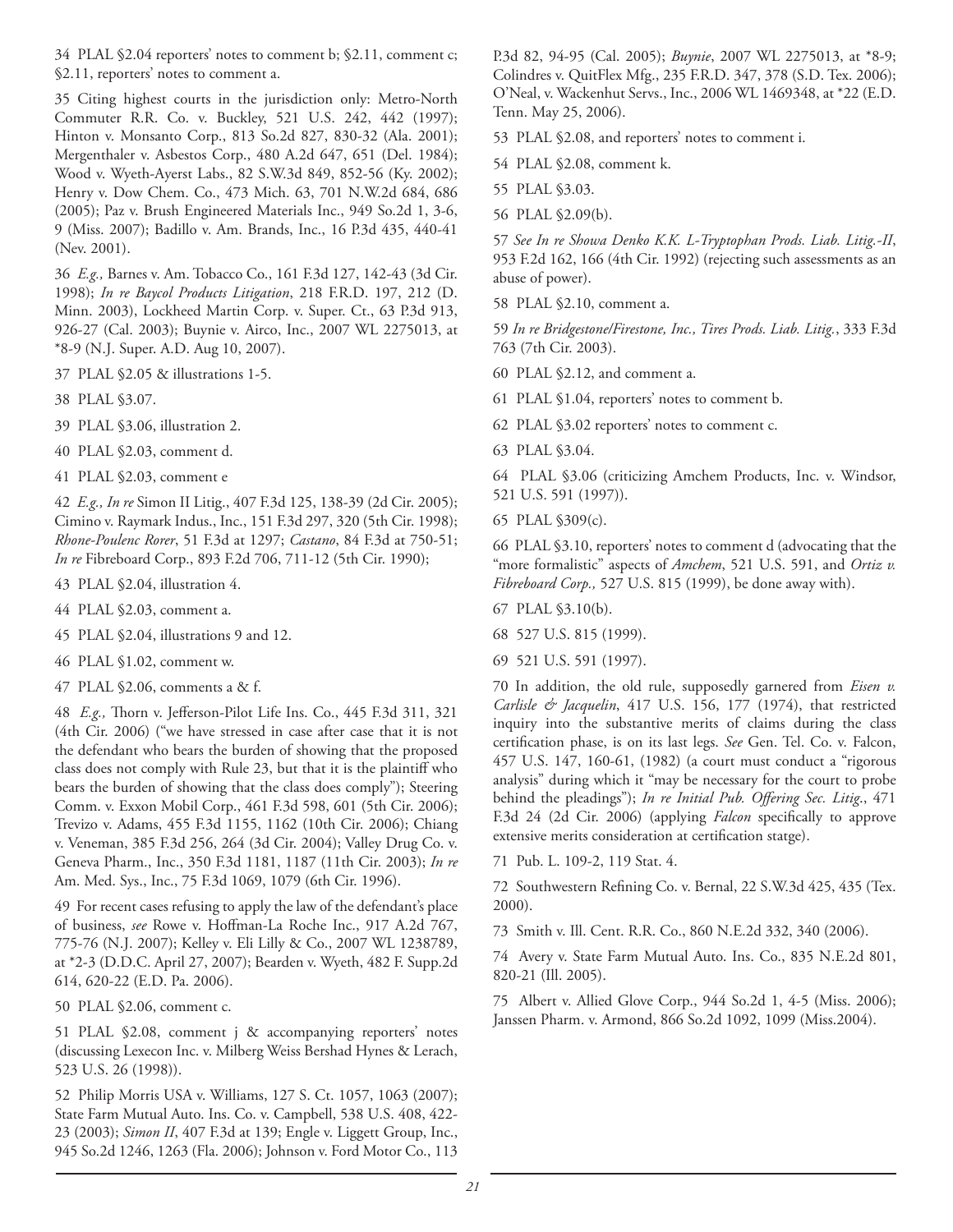# **More Searching Fact-Based Scrutiny Reaches Securities And Antitrust Actions**

*Continued from page 4*

Title VII suit alleging employment discrimination. The named plaintiff had sued his employer for discriminatory promotion practices.<sup>21</sup> However, the plaintiff class which the court ultimately certified included not only employees who had been affected by the allegedly discriminatory promotion practices, but also applicants whom the defendant had allegedly refused to hire for discriminatory reasons.<sup>22</sup> After a trial, the district court's class findings were diametrically opposed to its conclusions about the named plaintiff: as to the named plaintiff, the court found discrimination in promotion practices, but not in his hiring, and for the class it found discrimination in hiring practices, but not as to promotions.<sup>23</sup> The Court, examining these results, also noted that "predictably," the plaintiff had tried to prove his claims and the class claims in unrelated ways—for himself he presented proof of intentional discrimination, while, for the class, he limited his presentation to statistical evidence showing disparate impact.24 Highlighting the issues with the proceeding, the Court stressed that the district court should not simply have accepted the plaintiff's allegations of compliance with Rule 23(a), admonishing that "it may be necessary for the court to probe behind the pleadings before coming to rest on the certification question."<sup>25</sup> Here, as in *Livesay*, the Court highlighted the need for "rigorous analysis" at the class certification stage.

### **II. Evidence-Based Analysis of Tort and Product Liability Classes**

In addressing class actions involving mass tort and product liability claims, courts have heeded the Supreme Court's admonitions in *Livesay* and *Falcon*, and closely scrutinized plaintiffs' allegations to ensure that they complied with Rule 23's requirements. *Szabo v. Bridgeport Machs., Inc.* is a noteworthy example of the approach taken in this line of cases.<sup>26</sup> There, the Seventh Circuit addressed the certification of a nationwide class of customers that had purchased the defendant company's machine tools.<sup>27</sup> The plaintiff alleged, on behalf of the class, that those tools were defective and that the company had fraudulently marketed them.<sup>28</sup> In analyzing and ultimately certifying the proposed class, the district court cited *Eisen* and refused to look

beyond the pleadings to determine whether the claims could be established through common proof.<sup>29</sup> The Seventh Circuit vacated the certification order, holding "[t]he proposition that a district judge must accept all of the complaint's allegations when deciding whether to certify a class cannot be found in Rule 23 and has nothing to recommend it."30 Judge Easterbrook, writing for the court, explained that the district court had misinterpreted *Eisen*, emphasizing that, under *Falcon*, "similarity of claims and situations must be demonstrated rather than assumed."<sup>31</sup> The court noted several factual issues which the district court needed to consider in deciding whether to certify the class. For example, the court questioned whether other tools had the same problems as the model plaintiff purchased, and whether the many sellers of the company's products nationwide had all made the same representations to their customers. $32$  The court identified these and other issues as "daunting obstacles" to certification.<sup>33</sup>

*Szabo* illustrates the high level of scrutiny to which class allegations in mass tort and product liability cases are now routinely subjected.<sup>34</sup> Indeed, in *Castano v. Am*. *Tobacco Co.*, the Fifth Circuit noted that "historically, certification of mass tort litigation classes has been disfavored," citing a "traditional concern over the rights of defendants."35 Among the explanations for this tradition, the Fifth Circuit cited the "insurmountable pressure" on defendants to settle even unmeritorious claims, once a class has been certified.<sup>36</sup> Judge Easterbrook in *Szabo* similarly acknowledged that pressure, and also noted the practical finality of the decision to certify a class among the reasons for rigorously applying Rule 23's requirements at the certification stage. $37$ 

### **III. Almost Presumptive Certification in Securities and Antitrust Conspiracy Cases**

In contrast to class certification decisions in the tort and product liability settings, certification decisions in securities and antitrust class actions have—until very recently-seemed to reflect an *Eisen* hangover. Rather than closely scrutinizing the evidence likely to be adduced at trial, courts in securities and antitrust cases have almost presumed compliance with Rule 23 elements. Even the Supreme Court, in *Amchem Prods., Inc. v. Windsor*, has offered the dictum that "[p]redominance is a test readily met in certain cases alleging consumer or securities fraud or violations of the antitrust laws."38

The "fraud on the market" presumption of reliance has been the primary driver behind courts' accommodation of securities fraud classes, as, when properly applied, that presumption relieves plaintiffs of the otherwise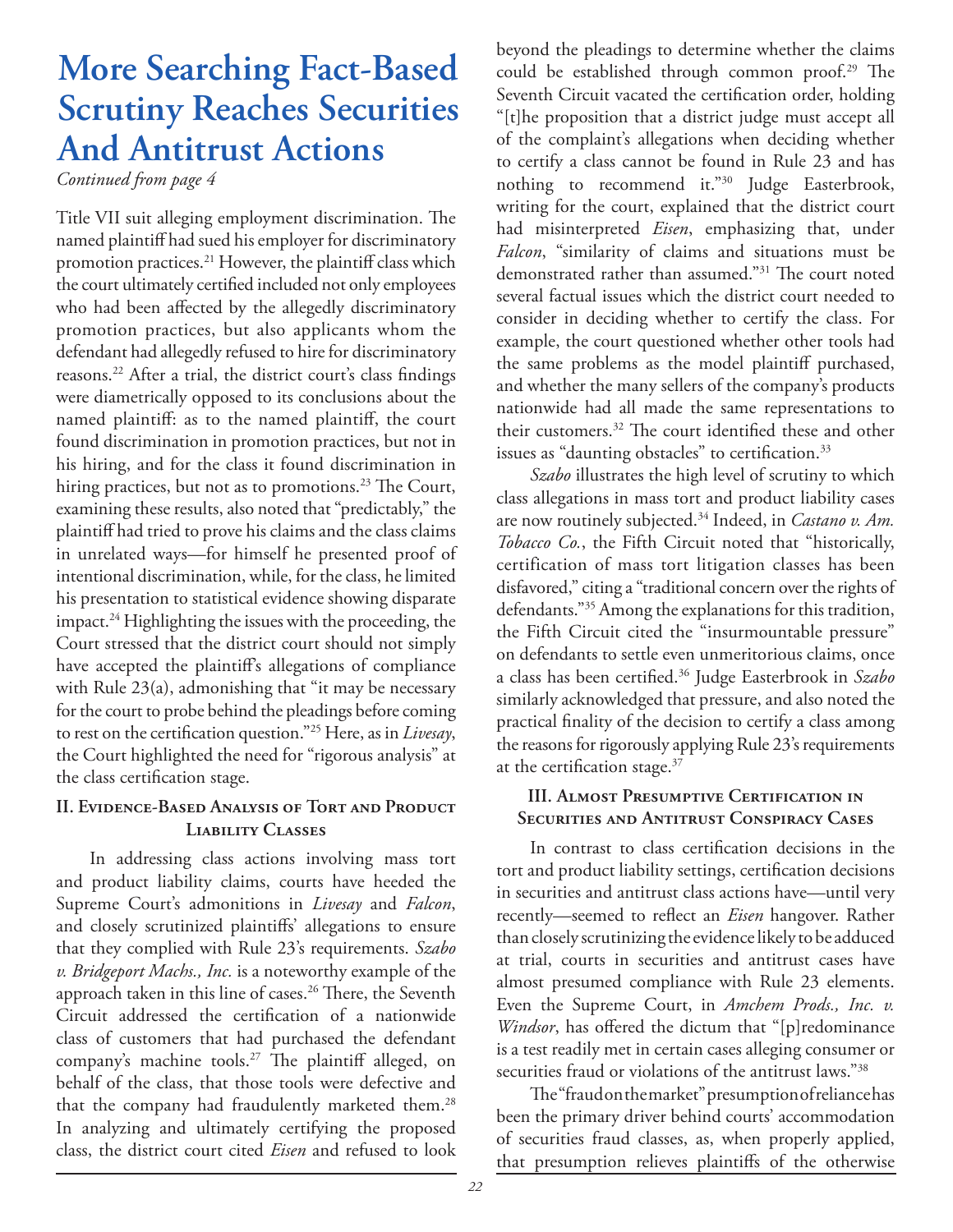individualized burden of establishing that the defendant's alleged misrepresentations caused them to purchase the defendant's securities.<sup>39</sup> The doctrine provides that, in an efficient market, the alleged misrepresentation is factored into the price of a security, along with all other publicly available information, so that any investor purchasing or selling the stock at its market price is presumed to have relied on the misrepresentation.<sup>40</sup> Of course, if the market for a security is not efficient, there can be no presumption of reliance, and therefore no class action, since "[without] the [fraud-on-the-market] presumption individual questions of reliance would predominate over common questions."41 But, where the market for a security is efficient, the fraud on the market presumption allows plaintiffs to aggregate claims that would otherwise be ineligible for class treatment. This forgiving point of departure, coupled with the occasional nod to *Eisen*, has traditionally led courts to dispense with a detailed review of whether the material elements of plaintiffs' and putative class members' claims turn on common evidence.

*In re One Bancorp Sec. Litig.* reflects the traditional analysis.<sup>42</sup> There, the plaintiffs sought certification of a class asserting securities fraud claims, invoking the fraud on the market presumption.<sup>43</sup> The defendants admitted that the presumption could apply, but argued that the plaintiffs needed to show, or at least allege, that the securities at issue were traded in an efficient market.<sup>44</sup> The court spent but one sentence addressing the issue citing *Eisen*, the court held that the plaintiffs "need not prove the merits of their case at [the class certification] stage of the litigation" and refused to examine the issue any further.<sup>45</sup> The court thus allowed the plaintiffs the benefit of the fraud on the market presumption, without so much as considering whether the plaintiffs could fulfill the prerequisites laid out in *Basic*.<sup>46</sup> To be sure, there have been exceptions to this traditional approach over the years; indeed, shortly after *Basic* was handed down, a district court in *In re MDC Holdings Sec. Litig.* held that a plaintiff must establish market efficiency to benefit from the fraud on the market presumption.<sup>47</sup> However, such rigorous analysis has been the exception rather than the rule, with most decisions citing *Eisen* and side-stepping any searching analysis of the evidence at the class certification stage.<sup>48</sup>

In antitrust cases, the presence of conspiracy allegations has generally been cited as facilitating the aggregation of claims, since the question whether the defendants conspired or not is, definitionally, common to all putative class members.<sup>49</sup> Very little attention

has been paid to the separate question—analogous to reliance in securities actions—whether the evidence pertaining to the impact of the conspiracy on putative class members is also common. *In re Linerboard Antitrust Litig.* is characteristic of the typical approach.<sup>50</sup> There, rather than closely examining whether common issues would predominate in the trial of plaintiffs' claims, the court relied primarily upon a presumption that the alleged conspiracy had a class-wide impact.<sup>51</sup> Affirming the district court's certification of a class on that basis, the Third Circuit indicated that the district court had also relied upon expert testimony submitted by plaintiffs.<sup>52</sup> Though that testimony had fallen short of using a specific econometric model to demonstrate the alleged impact, the court found it to be sufficient.<sup>53</sup> Indeed, the district court and the Third Circuit both apparently accepted the experts' contentions without subjecting their methodologies to any scrutiny—for example, as to one expert, the Third Circuit simply concluded: "We deem his conclusion to be significant because it was supported by charts and studies."<sup>54</sup> Though this approach falls short of assuring the "actual, not presumed, conformance with Rule 23" which the Supreme Court pronounced "indispensable," this kind of analysis has proved common in antitrust conspiracy cases.<sup>55</sup>

### **IV. A New Direction in Recent Securities and Antitrust Decisions**

Recent decisions in both securities and antitrust litigation have begun scrutinizing more closely the evidence likely to pertain to class claims at trial. Harmonizing *Eisen* with subsequent Supreme Court decisions, the courts in *In re Initial Public Offering Sec. Litig.*, <sup>56</sup> *Oscar Private Equity Inv. v. Allegiance Telecom, Inc.*, 57 and *Blades v. Monsanto*58 each engaged in rigorous evidentiary analysis and demonstrated a willingness to examine the merits of plaintiffs' claims to the extent that the merits intersected with Rule 23's requirements. These cases constitute important steps forward in ensuring the required "actual conformance with Rule 23," per the Supreme Court's instructions in *Falcon*, regardless of the subject matter of the putative class claims. And they hold plaintiffs to a substantive evidentiary burden at the class certification stage that should be instructive in class litigation of all kinds.

### A. In re Initial Public Offering ("IPO") Sec. Litig.

The *IPO* litigation's most remarkable feature may be its size rather than its holding—the action was actually comprised of 310 *consolidated* class actions, which had themselves been constructed from thousands of class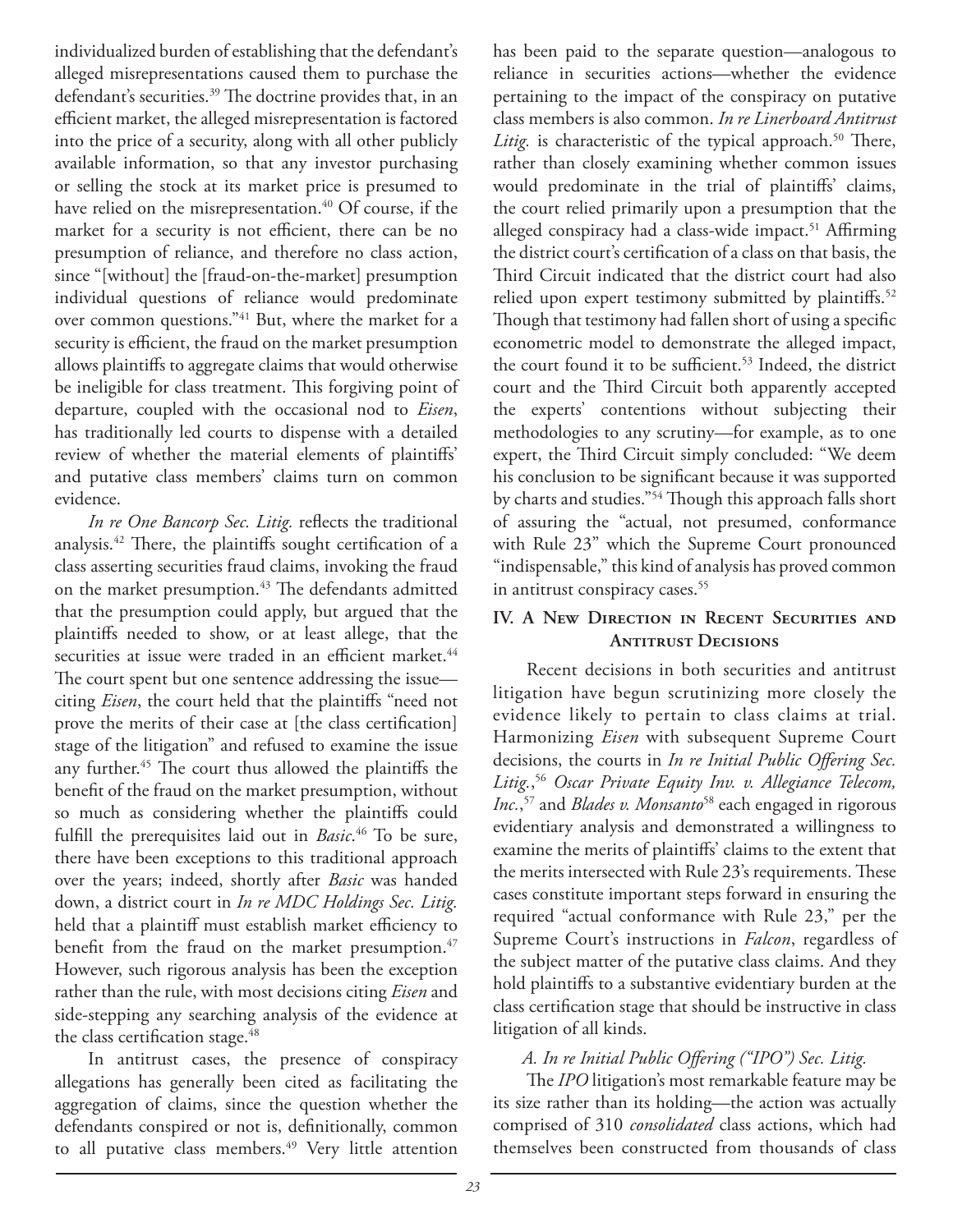complaints.59 These myriad complaints alleged that underwriters, issuers, and their officers had defrauded investors in connection with the IPOs of 310 issuers' securities.<sup>60</sup> One might speculate that it was the enormity of the plaintiff class (and thus the potential damages) that finally led the court to expand to the securities litigation context the rigorous analysis that had typically been reserved for other disciplines.

In fact, the Second Circuit used this securities case to clarify that a more rigorous standard would be required in *all* class actions. At the district court level, Judge Scheindlin had cited *Eisen*'s proscription against conducting a preliminary inquiry into the merits.<sup>61</sup> With that understanding of the Supreme Court precedent, Judge Scheindlin went on to apply *Caridad v. Metro-North Commuter Railroad*, 62 Second Circuit precedent requiring only that plaintiffs make "some showing" to carry their burden at the class certification stage.<sup>63</sup> The Second Circuit reversed, holding that *Caridad*'s lax standard, and Judge Scheindlin's analysis, had been based on a misunderstanding of *Eisen*.<sup>64</sup> The court explained that the "no merits inquiry" language in *Eisen* did not pertain to the analysis of whether Rule 23's requirements had been fulfilled, and that *Caridad* and the lower court had taken the language "out of its context."<sup>65</sup> The Second Circuit explained the standard for class certification arising from its analysis:

With *Eisen* properly understood to preclude consideration of the merits only when a merits issue is unrelated to a Rule 23 requirement, there is no reason to lessen a district court's obligation to make a determination that every Rule 23 requirement is met before certifying a class just because of some or even full overlap of that requirement with a merits issue.<sup>66</sup>

In so holding, the court noted that it was aligning the Second Circuit's standard with, among others, that which was articulated in *Szabo v. Bridgeport Machs., Inc.*  (discussed above).67

Having jettisoned the trial court's mistaken reading of *Eisen*, the Second Circuit then required the plaintiffs to establish that the securities markets involved were efficient (and thus that they were entitled to the fraud on the market presumption) by a preponderance of the evidence.<sup>68</sup> Gone was the notion that they could prevail just by producing "some evidence" that the presumption's prerequisites could be met.<sup>69</sup> The court's analysis demonstrated that the plaintiffs could not meet their burden.<sup>70</sup> Noting the absence of contemporaneous analyst coverage for IPO shares, the court pointed out that the market for such shares lacked the flow of information characteristic of an efficient market.<sup>71</sup> The court further emphasized that, on

the plaintiffs' own allegations, the market in IPO shares was slow to integrate corrective information, and therefore did not behave like an efficient market.<sup>72</sup> Thus, when the court tested whether Rule 23's requirements *had* been met, rather than assessing whether plaintiffs' evidence suggested they *could* be met, the court found that the purported class action was unsustainable.

Beyond ensuring that plaintiffs had to meet the same burden on a motion for class certification regardless of the subject matter of their claims, this case also constituted a convergence of different disciplines' applications of Rule 23 in another respect. Whereas the tort cases described above reflect an interest in protecting defendants from undue settlement pressure, the opposite concern was frequently expressed in securities cases. That is, in securities cases, it was common for courts to be more indulgent of class treatment to ensure that plaintiffs would be able to vindicate their rights in case their allegations proved to be true.<sup>73</sup> The Second Circuit's analysis in *IPO* was not skewed by that goal.

*B. Oscar Private Equity Inv. v. Allegiance Telecom, Inc.*

*Allegiance,* like *IPO*, involved the availability of the fraud on the market presumption.<sup>74</sup> There, an investor filed suit after the defendant telecommunications company revealed that it had misstated its line-count information.75 On the date of that announcement, the company's stock price dropped by 28 percent.<sup>76</sup> However, besides correcting its line count information, the company made other significant announcements on that day; in the same release to the market, the company reported that it had missed analysts' earnings per share targets, that it had experienced greater losses than certain analysts had expected, and that it had a "very thin margin for error" in meeting its revenue covenants for the coming year.<sup>77</sup> Plaintiff, on behalf of the class of investors that was damaged by this stock price drop, claimed that the misstated line-count information constituted securities fraud, and sought to recover damages for the class. As in nearly all securities class actions, plaintiff's ability to bring its claims on a class basis depended upon the availability of the fraud on the market presumption—without it, individual issues of reliance would predominate.

On appeal, the Fifth Circuit held that the district court had abused its discretion in certifying the class, and held plaintiffs to a heightened standard when invoking the fraud on the market presumption. In doing so, the court echoed the concerns courts have expressed in the mass torts context about the "*in terrorem* power of certification"-the court implied that fairness demanded that it rigorously analyze any class,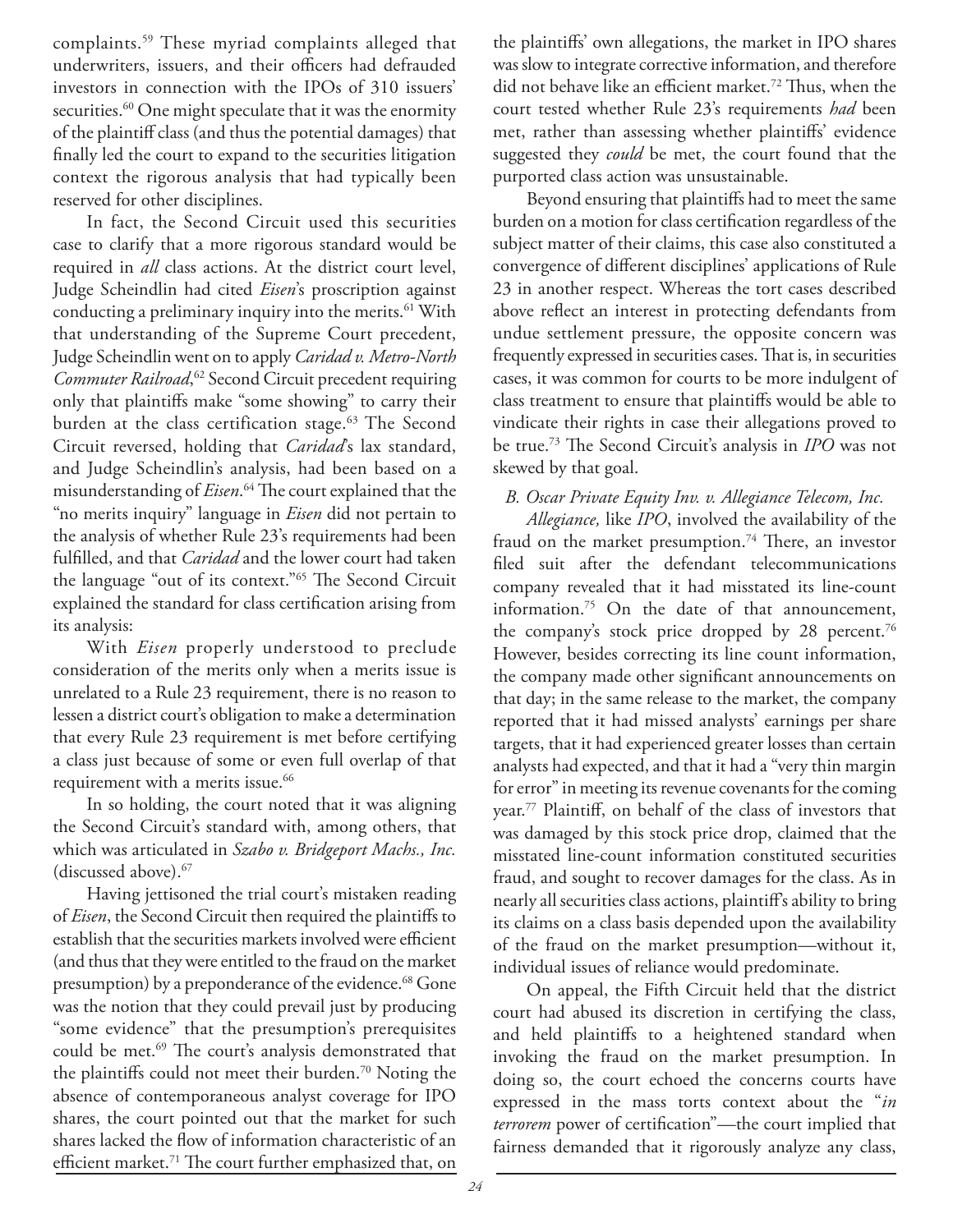because certification could have the effect of forcing a settlement even of unmeritorious claims.<sup>78</sup> The court thus applied a standard analogous to that employed by the Second Circuit in *IPO*, and weighed the evidence for and against market efficiency, requiring the plaintiff to prove that the fraud on the market presumption should apply by a preponderance of the evidence.<sup>79</sup> The court further held that in order to receive the benefit of the fraud on the market presumption, the plaintiff had to prove, by a preponderance of the evidence, that the linecount restatement had moved the stock price.<sup>80</sup> In other words, plaintiff would be required to show loss causation at the class certification stage in order to establish the conditions for a fraud on the market.<sup>81</sup>

Discerning the link between loss causation and Rule 23 requires taking a closer look at the fraud on the market presumption which, as *IPO* explained, a securities plaintiff practically requires to obtain class certification. The fraud-on-the–market theory presumes that an efficient market would have incorporated the misrepresentation into the price the plaintiffs paid for the stock.<sup>82</sup> Thus, merely by purchasing shares whose price has been affected by misrepresentations or omissions, a plaintiff can, under the doctrine, establish the element of reliance.<sup>83</sup> The question the Fifth Circuit grappled with was: what if the alleged misrepresentation did not move the stock price? The Fifth Circuit reasoned that without proof that a misrepresentation moved the market in some way, then the stock price can no longer supply the causal link between the misrepresentation and the plaintiff's injury.84 With this link severed, the fraud on the market theory should no longer be available to the plaintiff, and class litigation should founder on the requirement that reliance be proved the old-fashioned way: individually.<sup>85</sup> Thus, the Fifth Circuit's approach, motivated by due process concerns for both the plaintiff and the defendant, can be presented simply as a logical result of an emphasis on ensuring actual, rather than presumed, compliance with Rule 23.86

### *C. Blades v. Monsanto Co.*

Courts have also begun applying analogous rigor in addressing class treatment of antitrust conspiracy claims.<sup>87</sup> *Monsanto*<sup>88</sup> illustrates the new approach.<sup>89</sup> The Eighth Circuit in that case affirmed the district court's refusal to certify a class whose alleged injury could not be established through common proof. There, plaintiff farmers alleged a nation-wide conspiracy among companies selling genetically modified seeds and Monsanto, the company that had developed the genes used in those seeds, to inflate the seeds' prices.<sup>90</sup> To demonstrate the alleged price-fixing

had caused class-wide injury—an essential element of plaintiffs' class certification theory-plaintiffs submitted expert testimony.<sup>91</sup> This did not differentiate *Monsanto* from other antitrust cases, as plaintiffs frequently rely upon expert testimony to establish this element.<sup>92</sup> However, the court's analysis of that testimony did set this case apart.

Instead of accepting the expert's testimony at face value, the district court analyzed his claims as well as the assumptions underlying his conclusions.<sup>93</sup> In doing so, the court did not opine as to his credibility or the validity of his conclusions, but limited its inquiry to whether his testimony demonstrated that impact could be shown using class-wide proof.<sup>94</sup> The court found that it did not. Indeed, the court indicated that the expert proffered by plaintiffs had assumed the very conclusion he should have been proving—that the markets and alleged conspiracy operate in a way that would impact the whole class.<sup>95</sup> The facts on the ground, involving varying growing conditions, consumer preferences, and geographic locations resulted in "highly individualized" markets and widely varying prices.<sup>96</sup> The district court responded: "I cannot 'presume' or 'assume'—much less 'conclude'—class-wide impact here."97 In place of the previous practice of almost presumptive certification, the Eighth Circuit in *Monsanto*, like the Second Circuit in *IPO* and the Fifth Circuit in *Allegiance*, required plaintiffs to convince the court that their purported class claims actually turned on common proof.

Importantly, the district court in *Monsanto* cited *Eisen*, but not for the proposition that it is improper to delve into the merits of the plaintiffs' claims on class certification.<sup>98</sup> Rather, the court relied on *Eisen* to inform how it could conduct its merits inquiry. The court began its predominance analysis by citing *Falcon*, and noting that a Rule 23(b)(3) class action necessitated "looking behind the pleadings."99 It then used *Eisen* to explain that this merits inquiry should only entail determining whether common proof would be required to support plaintiffs' allegations, using particular caution where the dispute approached the heart of the plaintiffs' claim.<sup>100</sup> Monsanto thus harmonized *Eisen* with the Supreme Court's subsequent instructions to ensure actual compliance with Rule 23.

### **V. Toward A Common Fact-Finding Standard UNDER RULE 23**

These recent cases from the securities and antitrust arenas, where courts have traditionally been most indulgent of class treatment, offer important lessons for courts addressing class certification generally, particularly with regard to the nature of the evidentiary burden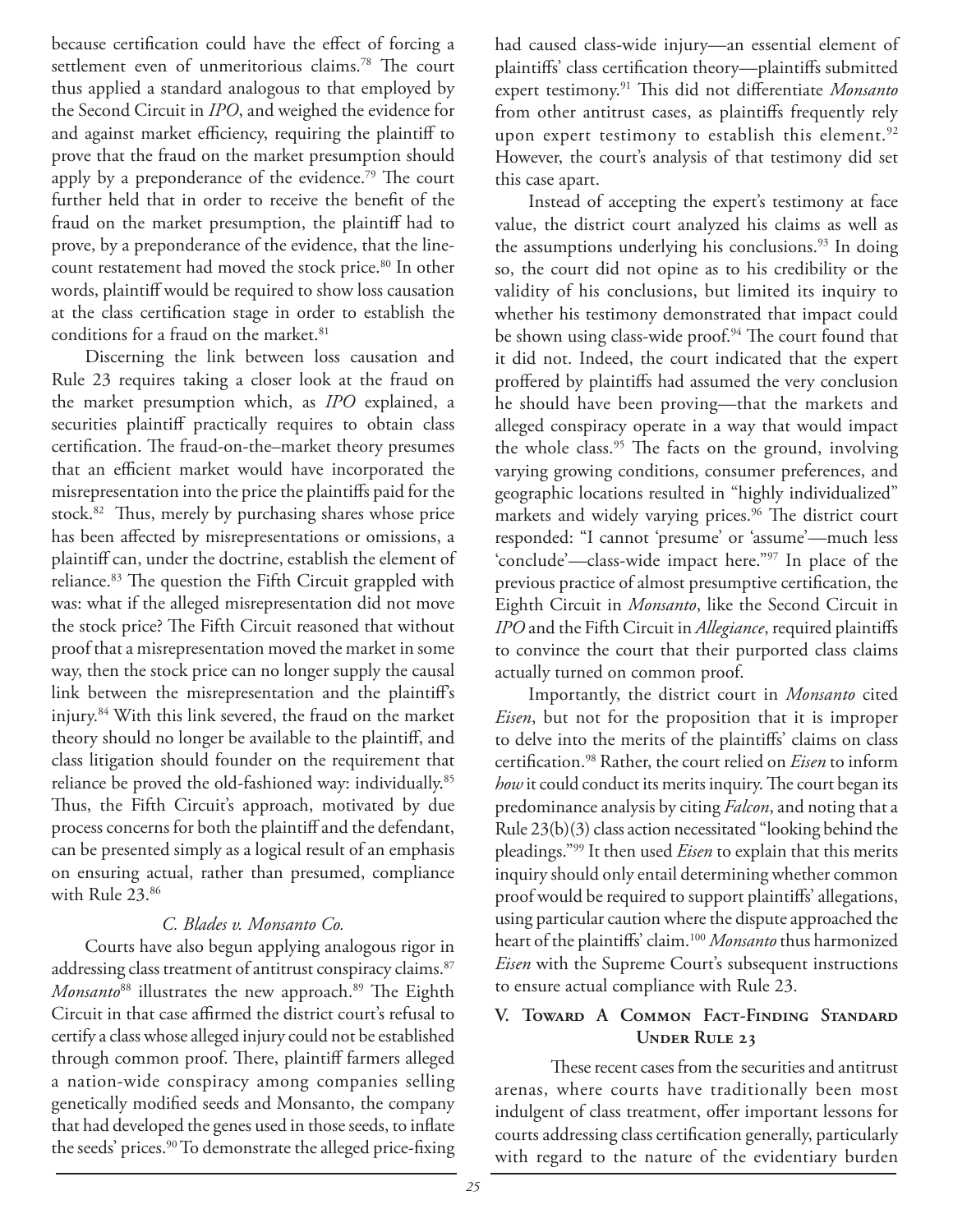plaintiffs should properly bear at the class stage. They suggest that on factual elements necessary to the Rule 23 inquiry, plaintiffs should be required to demonstrate those elements by a preponderance of the evidence, rather than merely providing "some evidence," or showing enough evidence to survive a hypothetical summary judgment motion on the question, as one commentator recently suggested.<sup>101</sup>

Whether under Rule 23(b)(3) or otherwise, the court needs to understand what issues and defenses can be tried with proof common to all, and what issues will fracture into individual proceedings. This essentially is a factual inquiry: is the named plaintiffs' proof of reliance (to take the securities fraud example) the same proof that will be offered by absent class members? Only after making such factual findings concerning which questions do and do not turn on common proof can the court then proceed to the discretionary elements of Rule 23 analysis. Under Rule 23(b)(3), this discretionary element involves ascertaining whether common questions "predominate" over individual ones.102 Similarly, under 23(b)(2), the court makes a discretionary determination regarding whether the relation of common to individual questions is such that the proposed class is sufficiently cohesive to warrant a joint trial.<sup>103</sup> Thus, in *IPO*, the plaintiffs properly bore the burden of establishing market efficiency, and in *Allegiance*, plaintiffs needed to show loss causation, since the courts of appeals determined that those were critical factual underpinnings to their burden of showing that reliance was subject to common proof in their securities fraud claims. Similarly, the court in *Monsanto* required plaintiffs to show that the "causation of injury" element of their claims would turn on common proof. When plaintiffs could not meet this burden, the court properly held that their action did not warrant class treatment.

Anything short of requiring plaintiffs to establish that allegedly common issues turn on "classwide" proof common to all claimants, by a preponderance, is insufficient to protect the parties and the courts from improvident class litigation. If a material issue in the case appears to the court, at the class certification stage, to turn on individual evidence and require claimant-by-claimant factfinding, it is unlikely to mature into a "common" issue before the commencement of trial. Certification on the basis that plaintiff has "some" evidence to suggest that the issue "could" be adjudicated with common evidence therefore commits the parties to wasteful expenditures on notice, and usually to gargantuan discovery, with little if any payoff, since the class should properly require decertification. Or worse: since courts rarely revisit class determinations in practice,104 application of a lesser evidentiary standard

can result in a hopelessly complex class trial that will either disintegrate into individualized proceedings (if due process principles are faithfully applied) or be tried to judgment only through an artificial homogenization of the issues and proof at trial, usually to the detriment of the defendant.

The Federal Reporters are replete with cases that vividly illustrate the problems that arise when a court fails to properly scrutinize the probable trial evidence at the class certification stage. *Broussard v. Meineke* is one such case.<sup>105</sup> There, the Fourth Circuit ultimately decertified a class of franchisees making claims against their franchisor, but not before the parties had spent untold resources on a lengthy trial.<sup>106</sup> The claims included in the initially certified class involved the breach of multiple, materially different contracts, and various alleged misrepresentations which had been made to each franchisee individually.<sup>107</sup> The result was that, at trial, the franchisor was forced to defend against a "fictional composite," and did not have the benefit of deposing or cross-examining the members of the "disparate" group that actually made up the plaintiff class.<sup>108</sup> On appeal, the Fourth Circuit recognized that the lower court had improperly certified a class, and went on to detail a litany of individualized factual issues that the district court failed to consider.<sup>109</sup> Among those issues were: material variations among the class members' contracts, the franchisor's varying representations to each class member, each franchisee's individual reliance on the franchisor's representations, the reasonableness of that reliance, the tolling of the statute of limitations, and the calculation of damages.<sup>110</sup> Indeed, by the time they finished their analysis, the exasperated Fourth Circuit panel wrote: "frankly, in these circumstances, we doubt that any set of claims is common to or typical of this class."<sup>111</sup> Thus, they reversed the lower court's judgment in its entirety, concluding that the district court had failed to observe "the most primary principles of procedure and the most settled precepts of commercial law."112

Had the trial court held plaintiffs to a preponderance burden in showing that the material elements of their claims would turn on proof common to all, the train wreck cleaned up by the Fourth Circuit on appeal could have been avoided. *IPO*, *Allegiance*, and *Monsanto* likewise teach that application of a less rigorous standard to the factual elements of a plaintiff's Rule 23 burden poses unnecessary risks to the parties and to the courts. Requiring plaintiffs to meet a preponderance standard, rather than simply showing that common proof might be assembled down the road, is consistent with the rigorous treatment the Supreme Court called for in *Livesay* and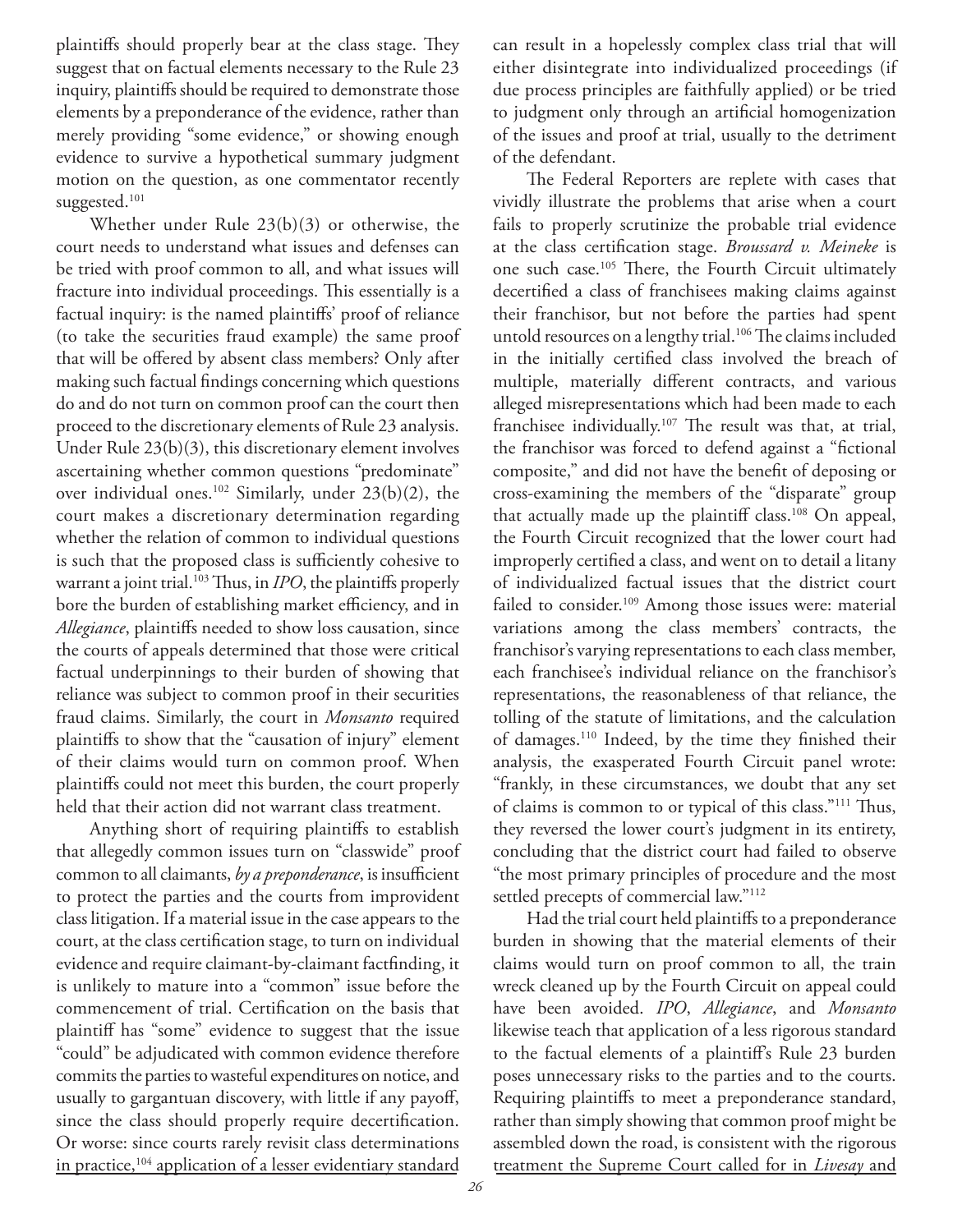*Falcon*, and, indeed, by Rule 23 itself, which requires a court to find that class treatment *is* proper, not that it "could be."

*\* Brian D. Boyle is a Partner in the Washington, D.C. offi ce of O'Melveny & Myers, LLP, and Julia A. Berman is an*  Associate in the Newport Beach office.

### **Endnotes**

1 *In re Rhone-Poulenc Rorer, Inc.*, 51 F.3d 1293, 1298 (7th Cir. 1995).

2 Oscar Private Equity Inv. v. Allegiance Telecom, Inc., 487 F.3d 261, 267 (5th Cir. 2007).

3 Newton v. Merrill Lynch, Pierce, Fenner, & Smith, Inc., 259 F.3d 154, 164 (3d Cir. 2001).

4 *See* Thomas E. Willging & Shannon R. Wheatman, *An Empirical Examination of Attorneys' Choice of Forum in Class Action Litigation*, Federal Judicial Center, at 50 (2005), *available at* http://www. fjc.gov/library/fjc\_catalog.nsf/.

5 *See, e.g., In re N. Dist. of Cal., Dalkon Shield*, *IUD Prods. Liab. Litig.*, 693 F.2d 847 (9th Cir. 1982); Barnes v. Am. Tobacco Co., 176 F.R.D. 479 (E.D. Penn. 1997).

6 *See* Robert G. Bone & David S. Evans, *Class Certifi cation and the Substantive Merits*, 51 Duke L.J. 1251 (February, 2002) (providing a detailed discussion of the development of the Supreme Court precedent as well as the divergence of securities litigation and mass tort litigation).

7 417 U.S. 156, 177 (1974).

8 437 U.S. 463, 469 (1978).

- 9 457 U.S. 147 (1982).
- 10 *See id.* at 161.
- 11 *See* 417 U.S. at 167-68.
- 12 *See id.*
- 13 *Id.* at 168.
- 14 *See id.*
- 15 *See id.* at 177.
- 16 *Id.*

17 *See* 437 U.S. at 469. Ultimately, Fed. R. Civ. P. 23(f) superseded the Court's conclusion that a certification or decertification order was not immediately appealable.

18 437 U.S. at 469 n.12 (quoting 15 Charles Alan Wright, et al., Federal Practice and Procedure § 3911, p. 485 n.485 (1976)).

19 *Id.*

- 20 457 U.S. at 160.
- 21 *See id.* at 150.
- 22 *See i*d. at 152.
- 23 *See id.*
- 24 *Id.* at 159.
- 25 *Id.* at 160.
- 26 249 F.3d 672 (7th Cir. 2001).
- 27 *Id.*
- 28 249 F.3d at 673, 678.
- 29 *Id.* at 674-675.
- 30 *Id.* at 675.
- 31 *Id.* at 677.
- 32 *See id.*
- 33 *Id.* at 678.

34 See also, e.g., Zinser v. Accufix Research Inst., Inc. 253 F.3d 1180 (9th Cir. 2001); Haley v. Medtronic, Inc., 169 F.R.D. 643 (C.D. Cal. 1996); *In re GMC Dex-Cool Prods. Liab. Litig.*, 241 F.R.D. 305 (S.D. Ill. 2007).

35 84 F.3d 734, 746-47 (5th Cir. 1996).

36 *Id.*

- 37 *See* 249 F.3d at 675-76.
- 38 521 U.S. 591, 625 (1997).

39 *See* Basic v. Levinson, 485 U.S. 224, 241-247 (1988) (holding that the presumption may be used to fulfill the reliance requirement in actions for securities fraud); *see also, e.g., In re Bearingpoint Inc. Sec. Litig.*, 232 F.R.D 534, 542-43 (E.D. Va. 2006).

40 *See Basic*, 485 U.S. at 243-44.

41 *In re Initial Public Offering Sec. Litig.*, 471 F.3d 24, 43 (2d Cir. 2006).

- 42 136 F.R.D. 526 (D. Me. 1991).
- 43 *See id.* at 528, 532.
- 44 *See id.* at 532.
- 45 *Id.*
- 46 *See id.*
- 47 754 F. Supp. 785 (S.D. Cal. 1990).

48 *See, e.g.*, Garfinkel v. Memory Metals, Inc., 695 F. Supp. 1397 (D. Conn. 1988); Zinberg v. Washington Bancorp, Inc., 138 F.R.D. 397, 404 (D.N.J. 1990); Kinney v. Metro Global Media, Inc., C.A. No. 99-579 ML, 2002 U.S. Dist. LEXIS 18628, at \*\*9- 11 (D.R.I. Aug. 22, 2002); *In re Blech Sec. Litig*., 187 F.R.D. 97, 104 (S.D.N.Y. 1999).

49 *See, e.g.*, Thomas & Thomas Rodmakers, Inc. v. Newport Adhesives & Composites, Inc., 209 F.R.D. 159, 165-67 (C.D. Cal. 2002).

- 50 305 F.3d 145 (3d Cir. 2002).
- 51 *See id.* at 151-52.
- 52 *See id.* at 153-155.
- 53 *See id.*
- 54 *Id.* at 153.

55 *See, e.g.,* Bogosian v. Gulf Oil Corp., 541 F.2d 534 (3d Cir. 1977); *In re Alcoholic Beverages Litig*., 95 F.R.D. 321 (S.D.N.Y. 1982); *In re Potash Antitrust Litig*., 159 F.R.D. 682 (D. Minn. 1995).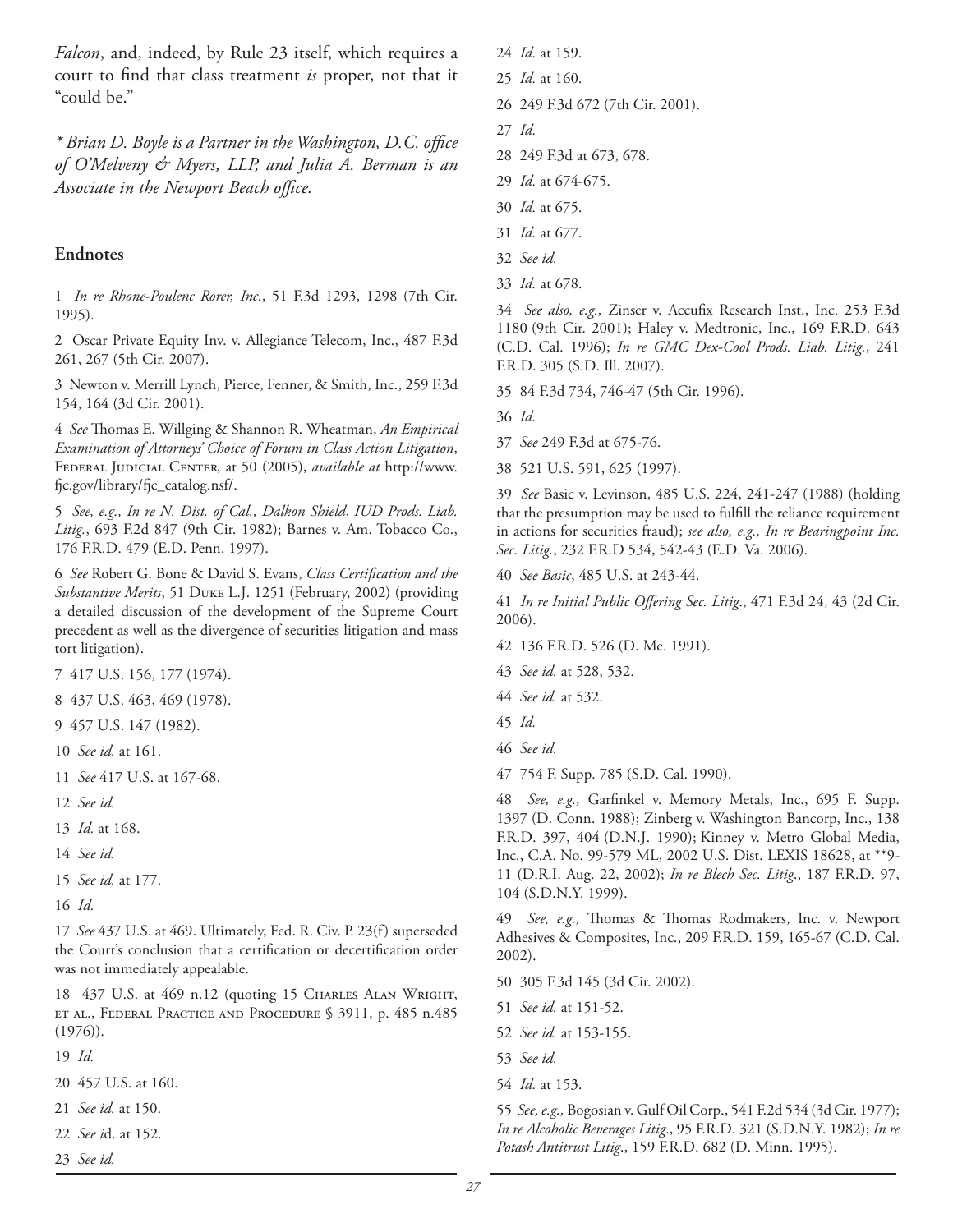56 471 F.3d 24 (2d Cir. 2006). O'Melveny & Myers LLP represented Defendant-Appellant Robertson Stephens, Inc. in this matter.

57 487 F.3d 261 (5th Cir. 2007).

58 400 F.3d 562 (8th Cir. 2005).

- 59 *See* 471 F.3d at 27.
- 60 *See id.*
- 61 *See id.* at 29-30.
- 62 191 F. 3d 283 (2d Cir. 1999).
- 63 471 F.3d at 29-30.
- 64 *See id.* at 33, 35.
- 65 *Id.* at 35.
- 66 *Id.* at 41.
- 67 *See* 471 F.3d at 41.

68 Just before the Second Circuit decided *IPO*, a class certification decision in the Southern District of New York similarly required plaintiffs to prove market efficiency by a preponderance of the evidence in order to avail themselves of the fraud on the market presumption. *See* Teamsters Local 445 Freight Div. Pension Fund v. Bombardier, Inc., 05 Civ. 1898 (SAS), 2006 U.S. Dist. LEXIS 52991, at \*44-45 (S.D.N.Y. Aug. 1, 2006). However, the district court in *Bombardier* was still constrained by *Heerwagen v. Clear Channel Commc'ns.*, 435 F.3d 219 (2d Cir. 2006), pre-*IPO* Second Circuit precedent (discussed below at note 87) prohibiting the imposition of a preponderance burden where the element to be established overlapped with the merits. See id. Thus, the district court in *Bombardier* premised its holding on the conclusion that the question of whether plaintiffs were entitled to the fraud on the market presumption was not a merits issue. *See id.*

- 69 *See id.* at 42-45.
- 70 *Id.*
- 71 *See id.* at 42-43.
- 72 *See id.* at 43.

73 For example, this concern is a common justification for courts' certification of classes notwithstanding the intraclass conflicts identified in *In re Seagate II Sec. Litig.*, 843 F. Supp. 1341 (N.D. Cal. 1994). *See, e.g., In re Intelligent Elec., Inc. Sec. Litig*., No. 92-1905, 1996 U.S. Dist. LEXIS 1713 (E.D. Pa. Feb. 13, 1996); Weikel v. Tower Semiconductor Ltd., 183 F.R.D. 377 (D.N.J. 1998).

74 487 F.3d 261 (5th Cir. 2007).

- 75 *See id.* at 262-63.
- 76 *See id.* at 263.
- 77 *See id.*
- 78 *Id.* at 267.
- 79 *Id.* at 267-68.
- 80 *See id.* at 265.
- 81 *See id.*
- 82 *See Basic*, 485 U.S. at 243-44.
- 83 *See* 487 F.3d at 264.
- 84 *See id.* at 264-65.

85 *See id.* at 264.

86 *See id.* at 267.

87 Indeed, it was in an antitrust decision that the Second Circuit first hinted at the sea-change coming in *IPO*. See Heerwagen v. Clear Channel Commc'ns., 435 F.3d 219 (2d Cir. 2006). While *Heerwagen* held that the court should not weigh evidence on class certification where Rule 23's requirements intersect with the merits of the underlying litigation, the Second Circuit also held that plaintiffs had to establish predominance under Rule 23 by a preponderance of the evidence where the predominance inquiry was independent of the merits. *See id.* at 231-33.

88 400 F.3d 562 (8th Cir. 2005).

89 *See also, e.g.,* Piggly Wiggly Clarksville, Inc. v. Interstate Brands Corp., 03-40973, 2004 U.S. App. LEXIS 11160 (5th Cir. June 7, 2004); Rodney v. Northwest Airlines, Inc., 04-5752, 2005 U.S. App. LEXIS 18242 (6th Cir. Aug. 22, 2005).

- 90 *See id.* at 565.
- 91 *See id.* at 569-70.
- 92 *See, e.g., Linerboard*, 305 F.3d 145 (discussed above).
- 93 *See* 400 F.3d at 569-70.
- 94 *See id.*
- 95 *See id.* at 570.
- 96 *Id.*

97 *Id.* at 570, 575 (affirming this aspect of the district court's reasoning).

- 98 *See id.* at 566-67.
- 99 *Id.* at 566.
- 100 *See id.* at 567.

101 See Alan B. Morrison, *Determining Class Certification: What* Should the Courts Have to Decide?, 8 CLASS ACTION LITIG. REP. (BNA) 541 (July 27, 2007).

102 *See, e.g.,* Haywood v. Barnes, 109 F.R.D. 568, 581 (E.D.N.C. 1986).

103 *See, e.g.,* Geraghty v. U.S. Parole Comm'n., 719 F.2d 1199, 1205-06 (3d Cir. 1983).

104 See Robert G. Bone & David S. Evans, *Class Certification and the Substantive Merits*, 51 Duke L.J. 1251, 1301 (2002).

- 105 155 F.3d 331 (4th Cir. 1998).
- 106 *See id.* at 336-37.
- 107 *See id.* at 340-41.
- 108 *Id.* at 345.
- 109 *See id.* at 340-44.
- 110 *See id.*
- 111 *Id.* at 343.
- 112 *Id.* at 352.